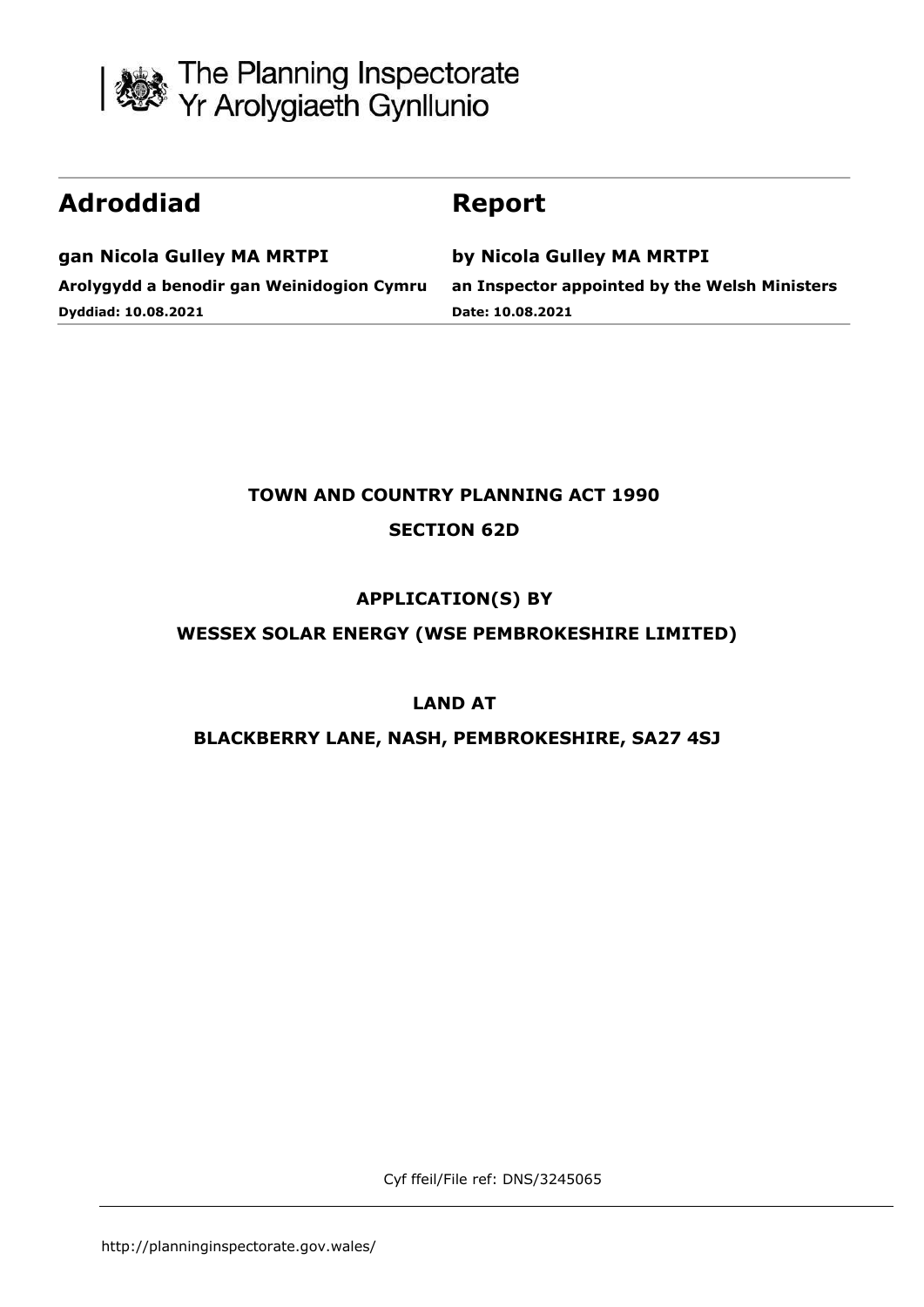#### **Contents**

|                                                                                                                                                                                                                                                                                                                                                                                                        | Page                                                                 |
|--------------------------------------------------------------------------------------------------------------------------------------------------------------------------------------------------------------------------------------------------------------------------------------------------------------------------------------------------------------------------------------------------------|----------------------------------------------------------------------|
| <b>List of Abbreviations</b>                                                                                                                                                                                                                                                                                                                                                                           | 4                                                                    |
| <b>Procedural Matters</b>                                                                                                                                                                                                                                                                                                                                                                              | 6                                                                    |
| <b>The Site and Surroundings</b>                                                                                                                                                                                                                                                                                                                                                                       | 8                                                                    |
| <b>The Proposal</b>                                                                                                                                                                                                                                                                                                                                                                                    | 8                                                                    |
| <b>Planning Policy</b>                                                                                                                                                                                                                                                                                                                                                                                 | 9                                                                    |
| The Case for the Applicant<br><b>Site selection and Alternatives</b><br>Agricultural Land<br><b>Benefits of the Project</b><br>Landscape and Visual Impact<br>Residential Visual Amenity Assessment<br><b>Glint and Glare Assessment</b><br>Cultural Heritage<br>Ecology and Ornithology<br>Traffic and Infrastructure<br>Planning Policy, Sustainability and Well-being<br><b>Overall Conclusions</b> | 12<br>12<br>13<br>13<br>14<br>15<br>15<br>15<br>16<br>18<br>19<br>19 |
| <b>Consultation Responses</b><br><b>National Resources Wales</b><br>Department for Economy and Infrastructure, Welsh Government<br>Pembrokeshire Coast National Park Authority<br>Department for Climate Change, Welsh Government<br>Cadw<br><b>Other Representations</b>                                                                                                                              | 20<br>20<br>20<br>20<br>21<br>21<br>21                               |
| <b>Local Impact Report</b><br>Planning History<br><b>Local Planning Policy</b><br>Transportation<br>Landscape and Visual Impact<br><b>Nature Conservation</b><br><b>Historic Environment</b><br>Social and Economic Effects<br><b>Planning Conditions</b><br><b>Other Matters</b>                                                                                                                      | 22<br>23<br>23<br>23<br>24<br>24<br>24<br>24<br>24<br>25             |
| <b>Matters not in Dispute</b>                                                                                                                                                                                                                                                                                                                                                                          | 25                                                                   |
| <b>Appraisal of the Main Issues</b>                                                                                                                                                                                                                                                                                                                                                                    | 25                                                                   |
| <b>Landscape and Visual Impact</b>                                                                                                                                                                                                                                                                                                                                                                     | 25                                                                   |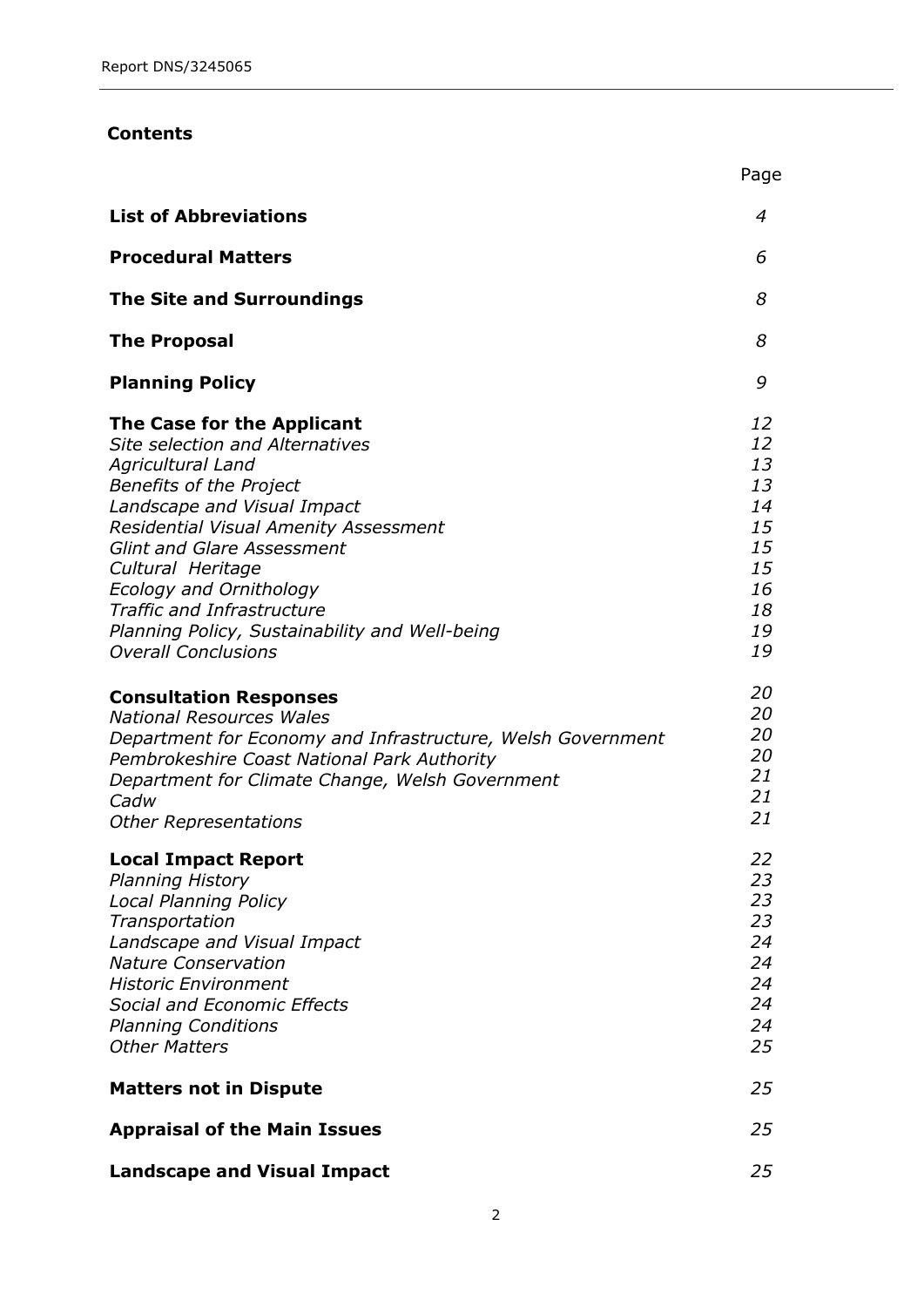| Landscape Character<br><b>Visual Amenity</b> | 28 |
|----------------------------------------------|----|
| <b>Cultural Heritage</b>                     | 30 |
| <b>Ecology and Ornithology</b>               | 30 |
| <b>Habitats Regulation Assessment</b>        | 33 |
| <b>Highway Safety</b>                        | 34 |
| <b>Best and Most Versatile Land</b>          | 35 |
| Search Area and Site Selection Process       | 36 |
| Impact on BMV Agricultural Land              | 37 |
| <b>Other Matters</b>                         | 39 |
| <b>Conditions</b>                            | 40 |
| <b>Planning Balance and Conclusions</b>      | 41 |
| <b>Recommendation</b>                        | 42 |
| Annex A - Schedule of Conditions             | 43 |
| Annex B - Appearances                        | 49 |
| <b>Annex C - Documents</b>                   | 52 |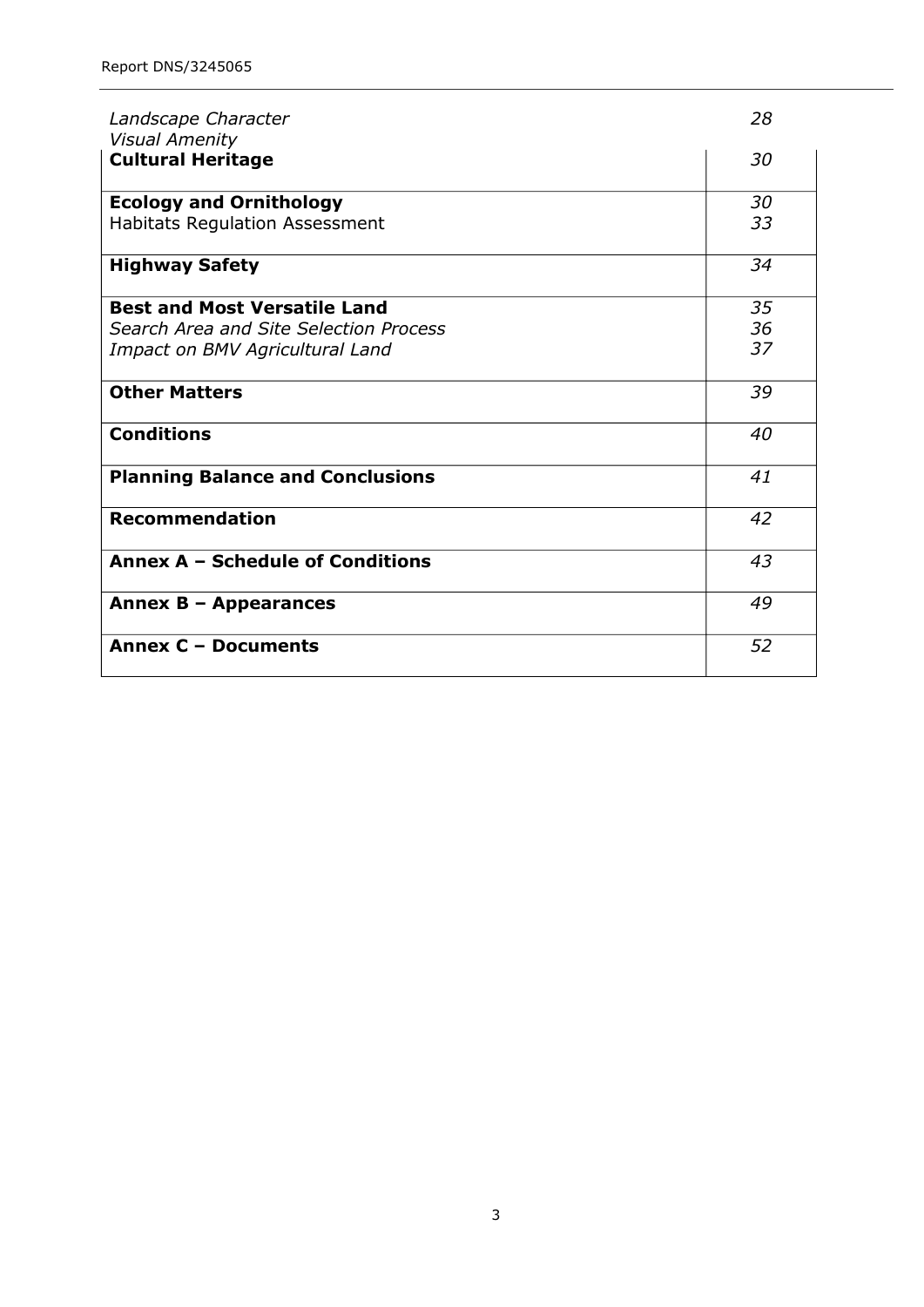## **Abbreviations used in this report:**

| AA                  | Appropriate Assessment                            |
|---------------------|---------------------------------------------------|
| <b>AONB</b>         | Area of Outstanding Natural Beauty                |
| <b>AQMA</b>         | Air Quality Management Area                       |
| <b>BMV</b>          | Best and Most Versatile Land                      |
| <b>CA</b>           | <b>Conservation Area</b>                          |
| <b>CEMP</b>         | <b>Construction Environmental Management Plan</b> |
| <b>CTMP</b>         | <b>Construction Traffic Management Plan</b>       |
| <b>DAM</b>          | Development Advice Map                            |
| <b>DCC</b>          | Department for Climate Change                     |
| DE&I                | Department for Economy and Infrastructure         |
| <b>DNS</b>          | Development of National Significance              |
| <b>EIA</b>          | <b>Environmental Impact Assessment</b>            |
| <b>EMMP</b>         | Ecological Mitigation and Management Plan         |
| <b>ES</b>           | <b>Environmental Statement</b>                    |
| <b>FCA</b>          | Flood Consequences Assessment                     |
| <b>Future Wales</b> | Future Wales: The National Plan 2040              |
| <b>GGA</b>          | <b>Glint and Glare Assessment</b>                 |
| Ha                  | <b>Hectares</b>                                   |
| <b>HRA</b>          | <b>Habitats Regulations Assessment</b>            |
| <b>HSE</b>          | <b>Health and Safety Executive</b>                |
| <b>LCA</b>          | Landscape Character Areas                         |
| LMP                 | Landscape Management Plan                         |
| <b>LDP</b>          | Local Development Plan                            |
| <b>LIR</b>          | Local Impact Report                               |
| <b>LPA</b>          | <b>Local Planning Authority</b>                   |
| LQIA                | Land Quality Implications Assessment              |
| <b>LVIA</b>         | Landscape and Visual Impact Assessment            |
| <b>NNR</b>          | <b>National Nature Reserve</b>                    |
| <b>NRW</b>          | <b>Natural Resources Wales</b>                    |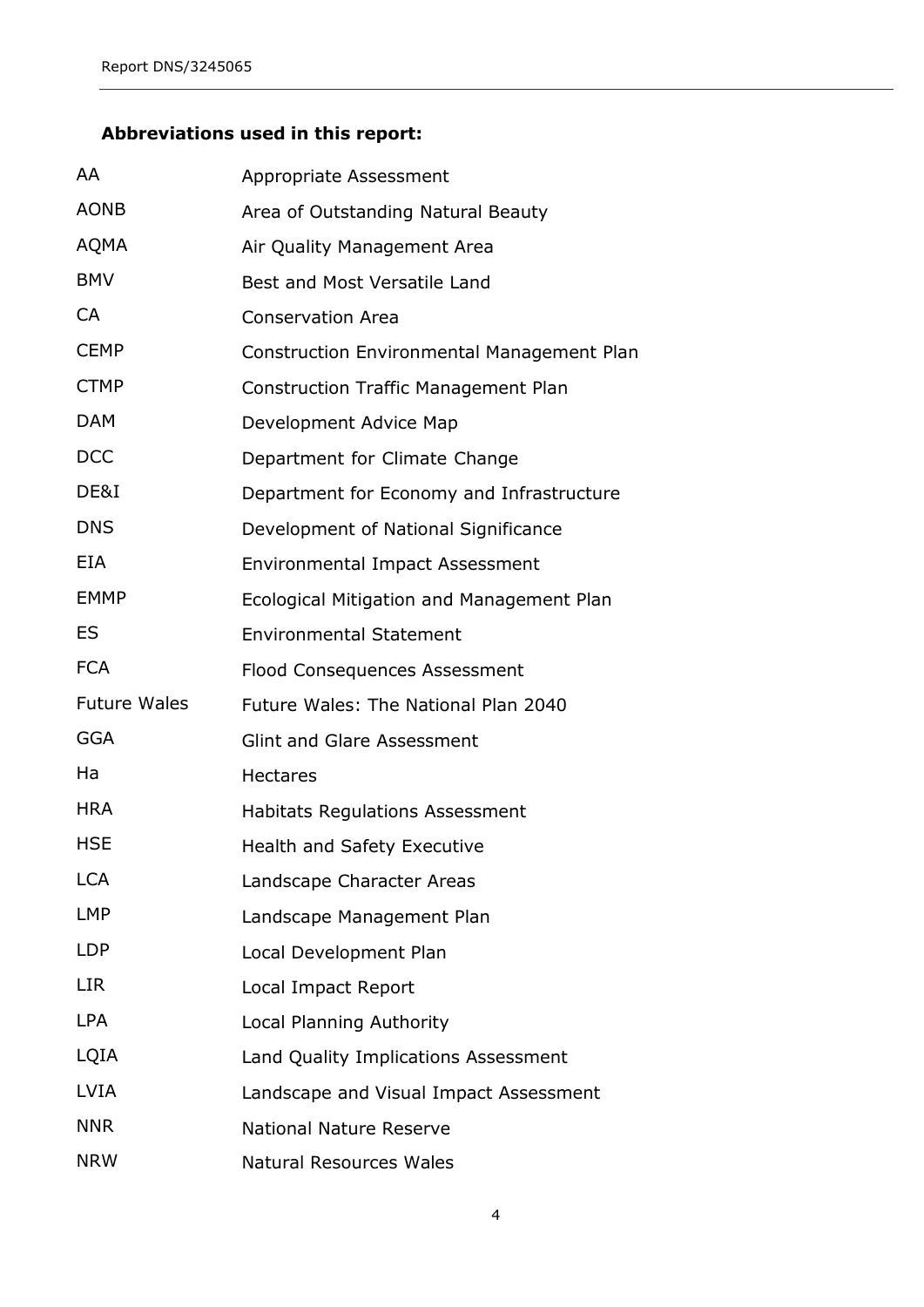| The Council                   | Pembrokeshire County Council                                                                |
|-------------------------------|---------------------------------------------------------------------------------------------|
| <b>ODRP</b>                   | Outline Decommissioning and Restoration Plan                                                |
| <b>PCPA</b>                   | Pembrokeshire Coast National Park                                                           |
| <b>PCNPA</b>                  | Pembrokeshire Coast National Park Authority                                                 |
| PINS(W)                       | Planning Inspectorate (Wales)                                                               |
| <b>PPW</b>                    | Planning Policy Wales, Edition 11 (February 2021)                                           |
| <b>PROW</b>                   | Public Rights of Way                                                                        |
| <b>PV</b>                     | Photovoltaic                                                                                |
| <b>RVAA</b>                   | <b>Residential Visual Amenity Assessment</b>                                                |
| <b>SAC</b>                    | Special Area of Conservation                                                                |
| <b>SAM</b>                    | <b>Scheduled Ancient Monument</b>                                                           |
| <b>SIA</b>                    | Setting Impact Assessment                                                                   |
| <b>SLA</b>                    | Special Landscape Area                                                                      |
| <b>SPA</b>                    | <b>Special Protection Area</b>                                                              |
| <b>SPG</b>                    | Supplementary Planning Guidance                                                             |
| <b>SPZ</b>                    | Source Protection Zone                                                                      |
| <b>SSSI</b>                   | Site of Special Scientific Interest                                                         |
| S106                          | Section 106 agreement                                                                       |
| <b>TAN</b>                    | <b>Technical Advice Note</b>                                                                |
| 'The 1990 Act'                | The Town and Country Planning Act 1990 (as amended)                                         |
| 'The 2015 Act'                | The Planning (Wales) Act 2015                                                               |
| 'The DNS<br>Regulations'      | The Developments of National Significance (Wales) Regulations 2016                          |
| 'The 2017 EIA<br>Regulations' | The Town and Country Planning (Environmental Impact Assessment)<br>(Wales) Regulations 2017 |
| 'The Habitats<br>Regulations' | The Conservation of Habitats and Species Regulations 2017                                   |
| 'The Procedure<br>Order'      | The Developments of National Significance (Procedure) (Wales) Order<br>2016                 |
| <b>WBFGA</b>                  | Well-being of Future Generations Act 2015                                                   |
| ZTV                           | Zone of Theoretical Visibility                                                              |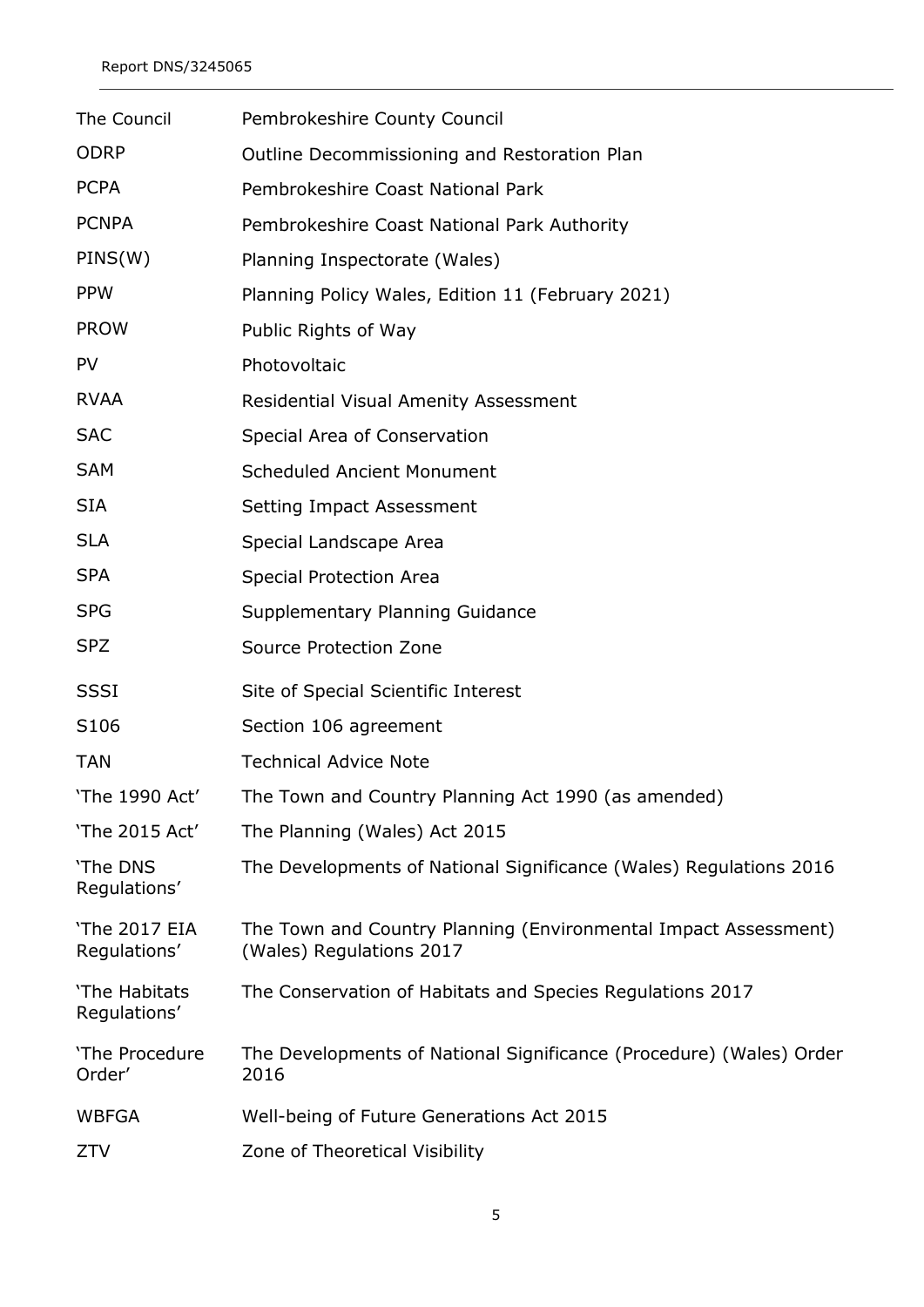## **DNS Application Ref: DNS/3245065 Site address: Land at Blackberry Lane, Nash, Pembrokeshire, SA72 4SJ**

- The application, dated 12 January 2021, was made under section 62D of the Town and Country Planning Act 1990 (as amended by the Planning (Wales) Act 2015).
- The application is made by Wessex Solar Energy (WSE Pembrokeshire Limited).  $\bullet$
- The application was confirmed as valid on 24 February 2021.  $\bullet$
- A site visit took place on 17 June 2021.  $\bullet$
- Hearings were held on 8, 9 & 10 June 2021  $\bullet$
- The development proposed is described as a solar park and associated infrastructure across a 34.25ha site. It would be capable of exporting up to 22 MW AC of electricity into the regional electricity grid. The key elements of the proposed development are: • Approximate Number of PV Panels (PV Cells): 70,000 of the order of 2210 mm (length) by 1130 mm (width), and 35 mm (depth). The PV Panels would have a height of no more than 3.5 metres from the ground to the top of the PV Panel.  $\bullet$ 
	- Number of Inverters: up to 12
	- Number of Transformers: up to 12
	- Inverter / Transformer Cabin Dimensions (m): 10.4 meters (length) by 2.6 meters (width), and 3.18 metres (height).
	- Control Building Dimensions (m): 7 meters (length) by 3 meters (width), and 4 meters (height).
	- Perimeter / Security Fence (m): 2.5 meters; and
	- Electrical Connection: The PV Cells will require interconnection within the proposed Solar Park site to Inverters that will convert the low voltage DC to low voltage AC. In turn, the Inverters will connect to Transformers that will convert the low voltage AC to higher voltage AC.

The development would be for a temporary period of up to 40 years.

## **Secondary Consent Applications:**

No secondary consent applications are being made.

## **Summary of Recommendation: That planning permission be refused.**

## **Procedural Matters**

- 1. In accordance with Article 5 of The Developments of National Significance (Procedure) (Wales) Order 2016, the applicant notified the Planning Inspectorate (Wales)(PINS(W)) on behalf of the Welsh Ministers of the proposed development on 15 January 2020.
- 2. Further to the applicant's request, made pursuant to regulation 31(1) of the Town and Country Planning (Environmental Impact Assessment) (Wales) Regulations 2017 (2017 EIA Regulations), PINS (W) provided a Screening Direction on 7 February 2020 confirming that the proposal is "Environmental Impact Assessment (EIA) Development".
- 3. A Scoping Direction, prepared in accordance with regulation 33 of the 2017 EIA Regulations, was issued on 11 March 2020. As part of the scoping process PINS(W) consulted with the relevant statutory consultation bodies, including Natural Resources Wales (NRW), Cadw, Pembrokeshire County Council (the Council), and non-statutory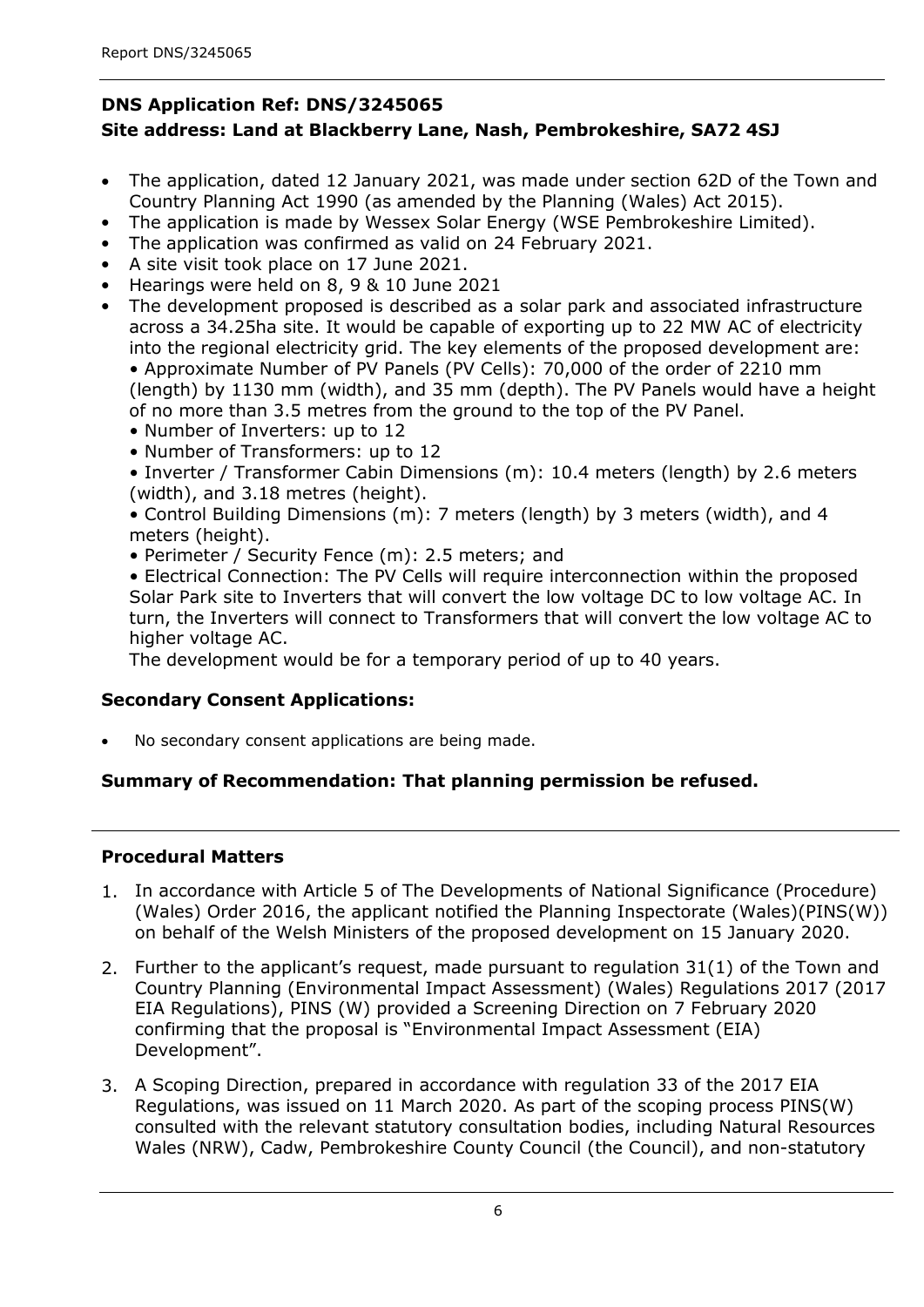consultation bodies, specifically Pembrokeshire Coast National Park Authority (PCNPA). The responses received from the consultation and non-consultation bodies have been taken into account in the Scoping Direction.

- Following revisions to the application boundary and the design of the solar panels, a 4. request was made by the applicant for pre-application advice. The advice, which addressed matters in relation to the validity and completeness of application documents, the Environmental Statement (ES) and Habitats Regulation Assessment (HRA), was issued by PINS(W) on 28 October 2020.
- 5. The application was submitted on 12 January 2021. PINS(W) wrote to the applicant: on 22 February 2021 confirming that the submitted ES was complete for the purposes of the 2017 EIA Regulations; and on 24 February 2021 giving official notice of the acceptance of the application under Article 15(2) of the Development of National Significance (DNS) Procedure Order.
- 6. On confirmation of the validity of the application, PINS (W) undertook the specified consultation and publicity measures required by the Order. The application was publicised in line with the DNS regulations and interested parties were asked to submit representations. In all, eight representations were received during the consultation period.
- 7. Having considered the representations, the ES and the other application documents, I concluded that it was necessary to hold hearing sessions in respect of the following:
	- a. Landscape, ecology, ornithology and transportation
	- b. Best and most versatile agricultural land
	- c. Planning conditions
- 8. On the same day as the application was confirmed as valid, the Welsh Government published 'Future Wales: The National Plan 2040' (Future Wales), Planning Policy Wales, Edition 11 (PPW) and confirmed the revocation of Technical Advice Note (TAN) 8: Renewable Energy and the Wales Spatial Plan. To ensure that the policy framework contained in the submitted ES reflected these changes, I asked the applicant to submit an addendum. The Policy Addendum<sup>1</sup> was submitted on 2 March 2021 and published on the DNS website.
- 9. In addition, through the use of an `Inspector's Note', I encouraged the applicant to discuss areas of concern with objectors where it was considered that there was scope to narrow any areas of dispute; and to provide an assessment of the proposed development in accordance with the requirements of the Well-being of Future Generations Act 2015 (WBFGA) and PPW<sup>2</sup>. Statements in relation to these matters were submitted on 28 May 2021. In addition, representors who participated in the hearing sessions were invited to provide hearing statements. Such statements were submitted by Wessex Solar Energy ('The applicant'), National Resources Wales (NRW) and the Welsh Government – Department for Climate Change (DCC).

 $1$  BL016

<sup>2</sup> Inspector's Note, 12 April 2021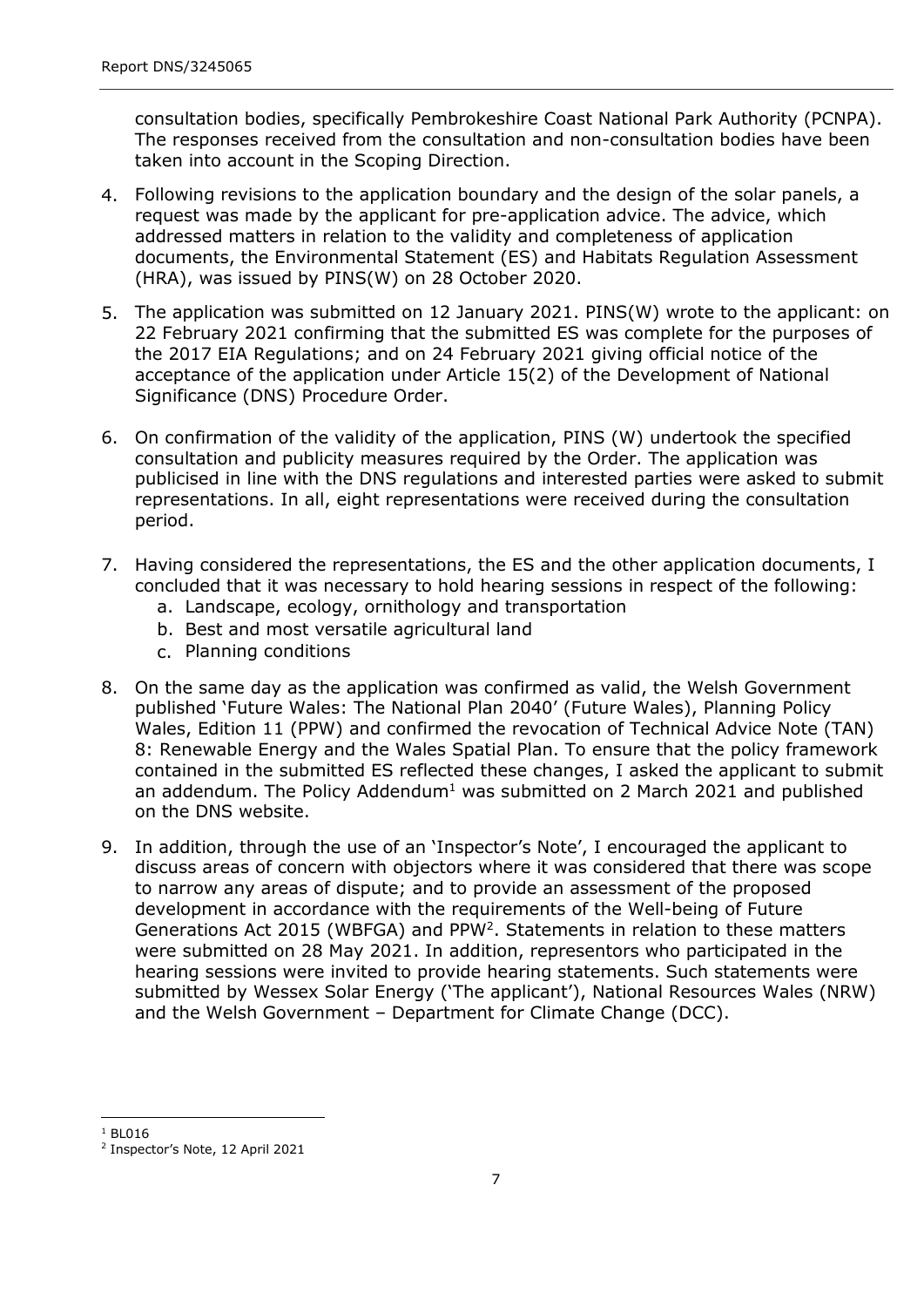### **The Site and Surroundings**

- 10. The application site is located some 0.7 kilometres to the south east of the settlement of Cosheston, some 2.5 kilometres north of Pembroke and 120 metres south of the boundary with the PCNP. The area surrounding the site is rural in nature and characterised by scattered dwellings, attractive open countryside and woodland.
- 11. The site comprises 34.25 hectares of across eight fields. The fields, which are currently used for pastoral purposes, are for the most part enclosed by a combination of fencing, mature trees and hedgerows, and bounded on three sides by the A477, Blackberry Lane and an unnamed lane, which I shall refer to as 'Nash Lane'. Topographically, the application site is largely flat with a gentle north-south slope that becomes steeper in the northern section.
- 12. Vehicular access is afforded via Nash Lane, a narrow rural highway which joins Lower Nash Farm with the A477. Whilst there are a number of public footpaths and public rights of way (PRoW) in the locality, only a small unofficial footpath, located in the north western section, crosses the application site.
- 13. Although the application site is not subject to any specific designation, the area surrounding the site has a number of ecological, cultural and archaeological designations, including:
	- Sir Benfro Forol Special Area of Conservation (SAC), which is located approximately 1 kilometre to the west of the application site,
	- The Milford Haven Waterway Site of Special Scientific Interest (SSSI), located some 650 metres to the north of the site,  $\bullet$
	- Scheduled ancient monuments (SAMs) at Carew Castle and Carew Cross, which at the closest point are some 1.5 kilometres to the south of the application site and
	- The registered historic parks and gardens at Lamphey Bishop's Palace and Lamphey Court, and Upton Castle, the nearest of which is approximately 510 metres to the north east of the site.  $\bullet$
- 14. In addition, there are twenty-three listed buildings within the vicinity of the application site, the closest of which is the Church of St. Mary in Lower Nash which is located 225 metres to the west of the site. $3$

## **The Proposal**

15. The development proposes the construction of a solar park and associated infrastructure across a 34.25 hectare site, which when fully operational, would be capable of exporting up to 22 MW of electricity into the regional electricity grid. The key elements of the proposed development include: approximately 70,000 photovoltaic (PV) panels; up to 12 inverters and associated cabins; up to 12 transformers and associated cabins; a single control building; an on-site access road; and a 2.5 metre high perimeter / security fence. Indicative dimensions for the PV panels and associated structures, which represent the worst-case scenario, are contained in the  $ES<sup>4</sup>$ .

<sup>3</sup> BL001, Chapter 6, and Letter from Cadw, date 26 March2021

<sup>4</sup> BL001, Chapter 6 and BL003, Figures 6.1 -6.6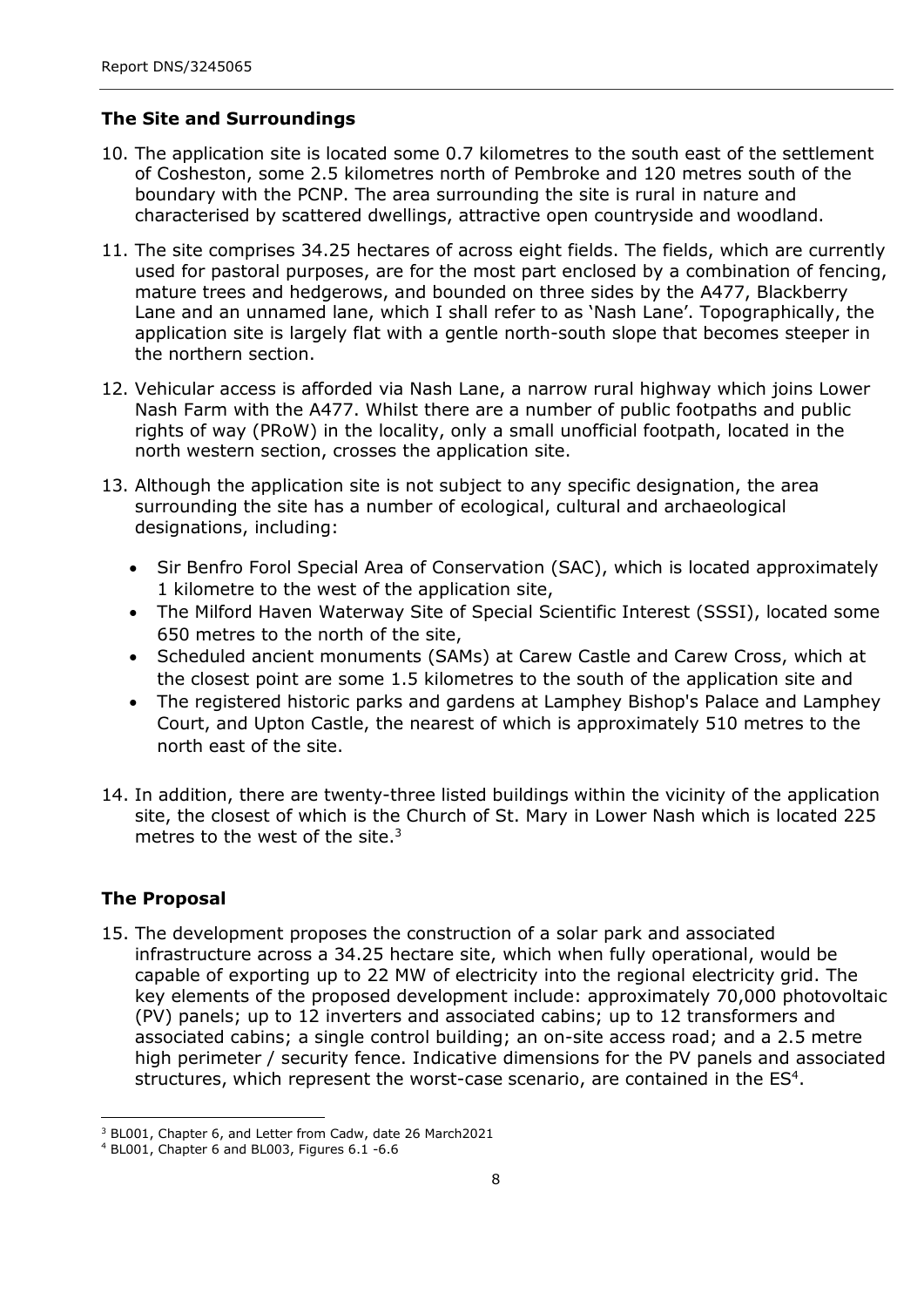- 16. In addition, a temporary site compound / laydown area measuring some 1600 square metres, which would include an office and welfare accommodation, would be provided to facilitate the construction of the proposed solar park.
- 17. Access within the site would be afforded via a track leading from Nash Lane. The proposed track would be some 3 metres wide, approximately 2 kilometres long and constructed from compacted stone or aggregate. Details of the indicative route of the access track road and site layout are provided in the ES.
- 18. It is anticipated that the proposed Solar Park would be operational for 40 years. The framework for the proposed decommissioning scheme is contained in the Outline Decommissioning and Restoration Plan (ODRP). The plan makes clear that a more detailed scheme would be submitted a year before the end of the operational life of the development<sup>5</sup>.
- 19. Although outside the scope of the DNS application, electricity would be exported to the regional grid via an underground cable leading from the proposed on-site control building to the existing substation at Golden Hill. The connection works will be undertaken by Western Power Distribution under statutory powers afforded to distribution network operators by the Electricity Act 1989<sup>6</sup>.
- 20. By way of mitigation, the development has a number of embedded measures in relation to matters such as landscape and visual impact, ecology and ornithology and transportation that are intended to ameliorate the impact of the proposal on the natural and built environment of the surrounding area.

## **Planning Policy**

- 21. At a national level, Future Wales, PPW and TAN series set out the Welsh Government's policies and principles on different aspects of planning.
- 22. Future Wales is the first national development plan and sets the direction for development up to 2040. The Plan acknowledges the impacts of the climate emergency and the ecological emergency and provides a strategy for addressing key national priorities including sustaining and developing a vibrant economy, achieving decarbonisation and climate-resilience, developing strong ecosystems and improving the health and well-being of communities.
- 23. With regard to climate change, Future Wales recognises Wales' potential for solar generation, the Welsh Government's support for large scale renewable projects and the role of the planning system in providing a strong lead for renewable energy development. The Plan also recognises the urgent need to reverse biodiversity decline and provide an opportunity to promote green growth and innovation to create sustainable jobs, sustain a more resource efficient economy and maintain healthy, active, sustainable and connected communities.

<sup>5</sup> BL002, Appendix A6.1

<sup>6</sup> BL001, Chapter 16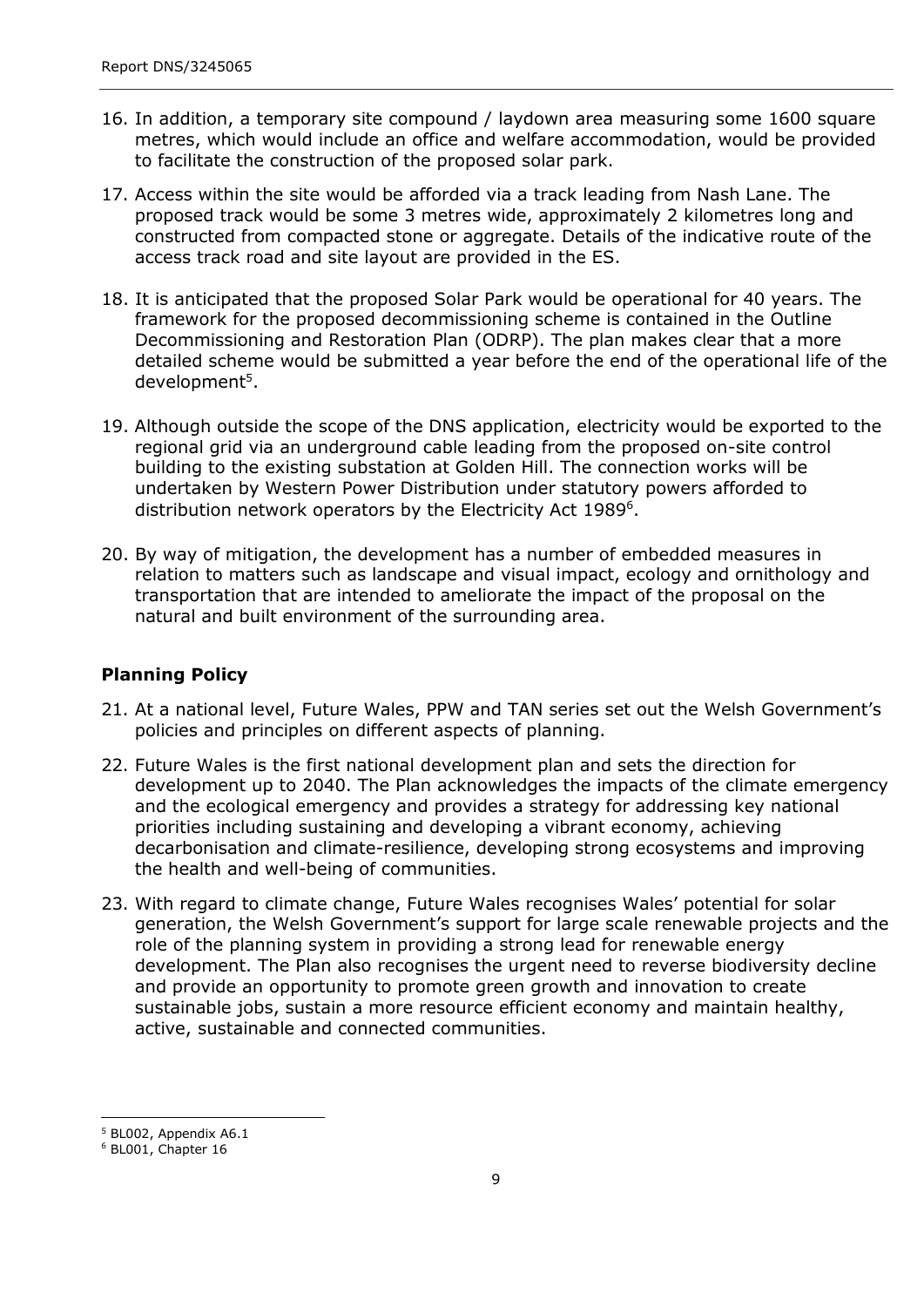- 24. Through policies 17 Renewable and Low Carbon Energy and Associated Infrastructure and 18 - Renewable and Low Carbon Energy Developments of National Significance, Future Wales seeks to provide a framework for the management of all renewable and low carbon energy proposals.
- 25. Policy 17 expresses the Welsh Government's strong support for the principle of developing renewable and low carbon energy from all technologies and at all scales to meet Wales' future energy needs; and requires that, in determining planning applications, decision-makers give significant weight to the need to meet Wales' international commitments and the national target to generate 70% of consumed electricity by renewable means by 2030. In doing so, Policy 17 makes clear that proposals should ensure there are no significant unacceptable detrimental impact on the surrounding natural environment and local communities and that the development delivers positive social, environmental, cultural and economic benefits.
- 26. Policy 18 provides detailed criteria for the assessment of proposals for renewable and low carbon energy development. The policy allows for the assessment of the impact of proposals on matters such as: the surrounding landscape, particularly in relation to the setting of National Parks and Areas of Outstanding Natural Beauty; the amenity of nearby communities and individual dwellings; internationally and/or nationally designated sites of ecological importance; statutorily protected built heritage assets; the transport network; noise and reflected light levels; effective decommissioning of the development at the end of its lifetime; and the cumulative effects of existing and consented renewable energy schemes.
- 27. PPW has been updated to align with the requirements of Future Wales. It seeks to protect and enhance landscapes, habitats, biodiversity, geodiversity and the historic environment in their own right. Among key issues PPW identifies the need to conserve agricultural land grades 1, 2 and 3a, which is the best and most versatile (BMV), as a finite resource for the future<sup>7</sup>.
- 28. In respect of energy, PPW describes the benefits of renewable and low carbon developments, as part of the overall commitment to tackle the climate emergency and increase energy security. In this context it explains that the planning system should integrate development with the provision of additional electricity grid network infrastructure, optimise energy storage and maximise renewable and low carbon energy generation. PPW confirms that Future Wales sets out the Welsh Government's policies for the determination of renewable energy schemes of 10 MW and more under the DNS procedure and restates the Welsh Governments renewable energy targets for 2030.
- 29. Further guidance is contained within the TAN series. Of particular relevance to the proposed development are TAN 5: Nature Conservation and Planning (2009), TAN 6: Planning for Sustainable Rural Communities (2010) and TAN18: Transport (2007).
- 30. At a local level, planning policy is set out in the adopted Pembrokeshire County Council Local Development Plan (LDP) (2013). Of which the most relevant policies are:

<sup>7</sup> PPW, Edition 11, paragraphs 3.58 and 3.59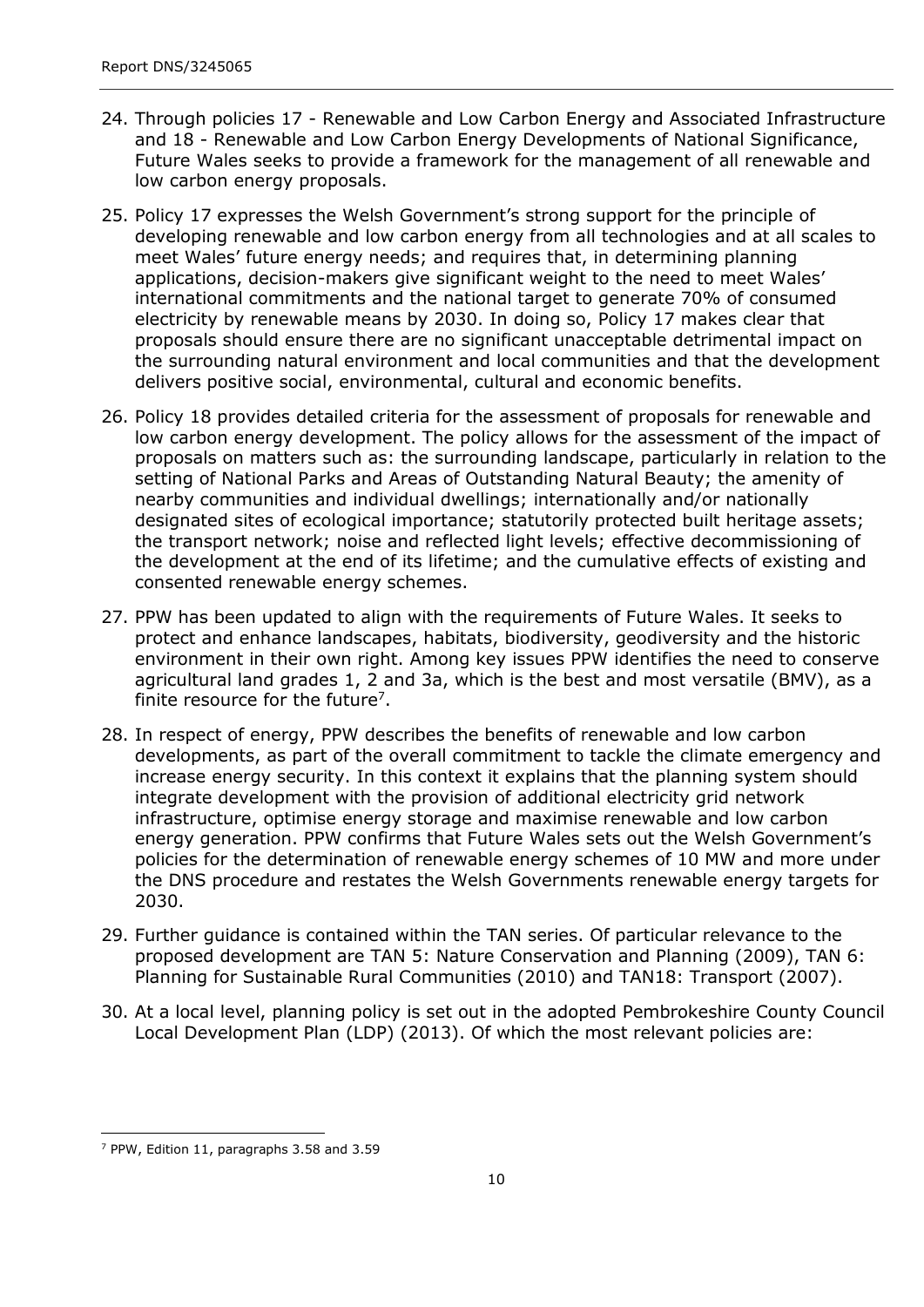- Policy SP 1 *Sustainable Development*, which requires all proposals for new development to demonstrate how positive economic, social and environmental impacts will be achieved and adverse impacts minimised.
- Policy SP 16 *The Countryside*, which seeks to ensure that proposals for new development are only permitted where they are essential to meet the needs of people who live and work in the countryside and they do not have an adverse effect on the landscape and natural and built environment of Pembrokeshire and adjoining areas.  $\bullet$
- Policy GN.1 *- General Development Policy*, which provides a framework for the evaluation of the potential impacts of proposals for new development on: the capacity and character of the site and surrounding area; local amenity; the quality, diversity or character of the landscape or the special qualities of the PCNP; the natural environment; accessibility; and highway safety.  $\bullet$
- Policy GN.2 *Sustainable Design*, which requires, amongst other things, that proposals for new development are of a good design, have had regard to local distinctiveness, character and landscape/townscape context and are resource efficient, climate responsive, flexible and adaptable.  $\bullet$
- Policy GN.3 *Infrastructure and New Development*, which provides a framework for securing necessary infrastructure improvements that are generated by new development.  $\bullet$
- Policy GN.4 *Resource Efficiency and Renewable and Low-carbon Energy Proposals*, which supports proposals for new development which enable the supply of renewable energy through environmentally acceptable solutions.  $\bullet$
- Policy GN.22 *Prior Extraction of the Mineral Resource*, which requires that where new development is permitted in an area of mineral resource, prior extraction of any economic reserves of the mineral is achieved prior to commencement, where it is appropriate in terms of economic feasibility and environmental and other planning considerations.  $\bullet$
- Policy GN.37 *Protection and Enhancement of Biodiversity*, which requires proposals for new development to demonstrate a positive approach to maintaining and, wherever possible, enhancing biodiversity, and makes clear that development that would disturb or otherwise harm protected species or their habitats will only be permitted in exceptional circumstances where the effects are minimised or mitigated through careful design, work scheduling or other appropriate measures.  $\bullet$
- Policy GN.38 *Protection and Enhancement of the Historic Environment*, which requires that any development that affects sites and landscapes of architectural and/or historical merit or archaeological importance, or their setting, will only be permitted if the character and integrity of the asset is protected or enhanced.  $\bullet$
- 31. Additional guidance of relevance to this application is contained in the adopted Renewable Energy SPG (October 2016), adopted Biodiversity SPG (May 2014), and consultation draft Landscape Character Area Assessment (2019).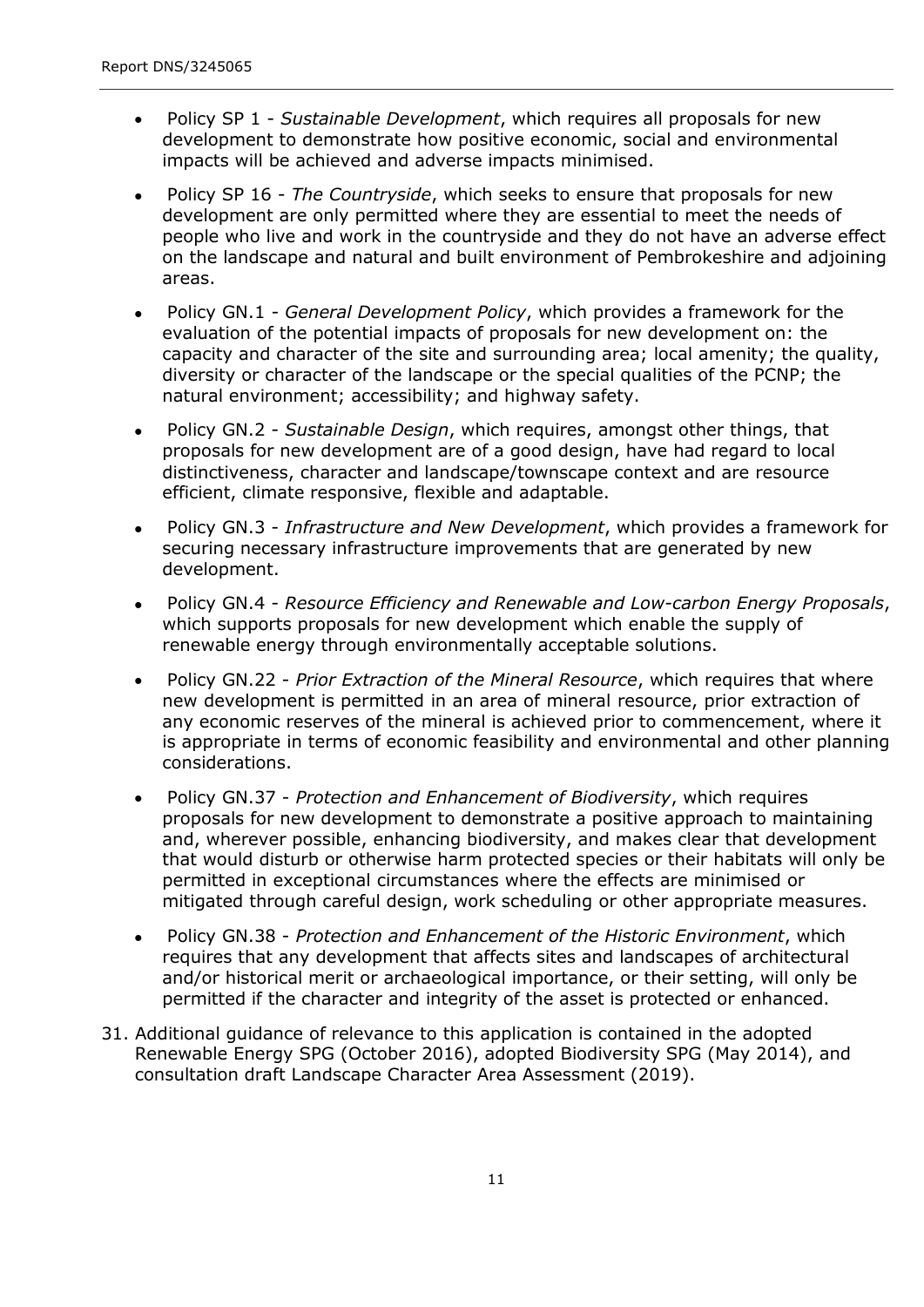### **The Case for the Applicant**

- 32. Accompanying the submitted application is an ES with a Non-Technical Summary and a number of other documents including a Planning Statement, Design and Access Statement and a Non-EIA Assessment. The ES describes the site and its designations, the proposed development, the planning policy context, consultations, site selection and alternatives, the need for the project and its benefits. It also provides chapters that consider the scheme's effect on landscape and visual impact, geology, hydrology and hydrogeology, traffic and infrastructure, climate change, miscellaneous matters and grid connection. Additional evidence was also provided as part of the Consultation Update Statement<sup>8</sup>, the Planning Policy Addendum<sup>9</sup> and a hearing statement.
- 33. Evidence of particular relevance to the determination of the proposal is summarised as follows:

#### *Site Selection and Alternatives*

- 34. Chapter 5 of the ES outlines in detail the approach taken to the site selection process, including the definition of the search area, the two-stage sequential assessment of individual sites, the development of alternative sites and the consideration of alternative land within the application site. The process is supported by studies which look at a range of factors such as the location of electrical connections, environmental and planning designations, existing land use, agricultural land classification, visual impact, topography, access, PRoW and cumulative impacts.
- 35. The ES explains that: for technical reasons, which related to the proximity to potential grid connection points and the need for local embedded generation, the site search area was limited to the administrative boundary of Pembrokeshire County Council; the initial site search, which took place in 2013, identified seven potential sites for solar park development; these sites were then subject to a localised assessment process which looked at a range of factors including the proximity and availability of grid connections, environmental and planning designations such as the presence of grade 1 and 2 agricultural land, and site viability; only two of the sites identified, the application site and land at Chapel Hill, were considered suitable for solar development; and grid connection applications were submitted for both sites and viable offers received in 2013.
- 36. The Chapel Hill site was granted planning permission in 2014 and has since been constructed. Whilst, because of viability concerns, work on the application site did not commence in earnest until 2019.
- 37. Further site investigations, undertaken in 2019, revealed that the application site comprised grade 2, 3a and 3b agricultural land. The ES acknowledges that despite the site being reduced in size, by some 3 hectares, the application site remains, largely, made up of BMV agricultural land. But maintains that, because of capacity issues in the electricity distribution network in Pembrokeshire, there are no suitable alternative sites for the development and that the potential benefits of the proposal outweigh its environmental impacts.

<sup>8</sup> BL016

<sup>9</sup> BL017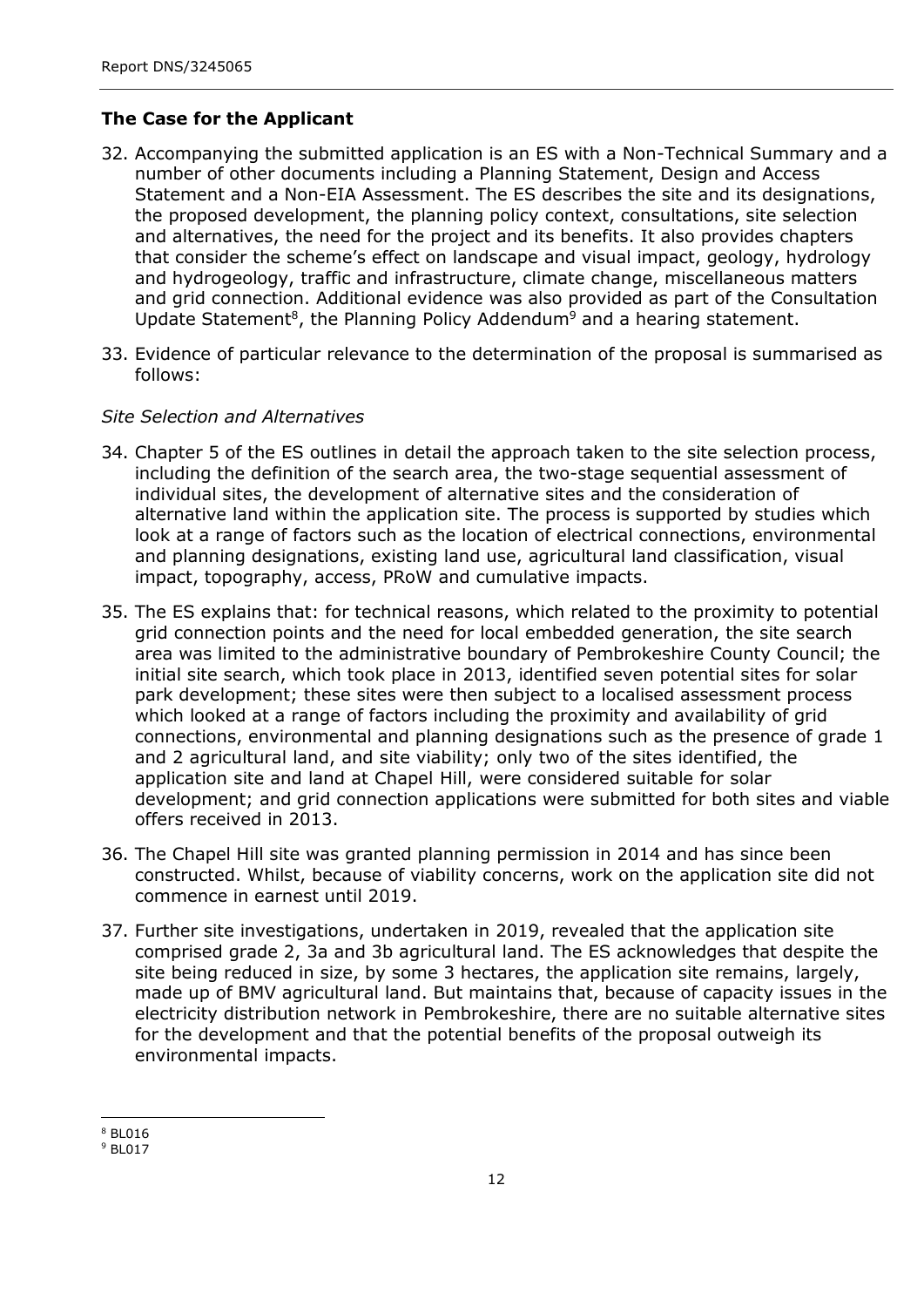#### *Agricultural Land*

- 38. The combination of the Wessex Solar Energy Agricultural Land Classification and Soil Resources Study (February 2020), The Blackberry Lane Solar Park Agricultural Assessment (September 2020) and the Land Quality Implications Assessment (LQIA) (November 2020)<sup>10</sup> provide the evidential basis for the assessment of the quality of the agricultural land within the application site and the long-term impact of the proposed development on soil resources.
- 39. The application site forms part of a much larger agricultural holding which is used for a range of farming operations including grazing, silage and cereal production. The studies indicated that agricultural land within the site comprises 20.75 hectares of Grade 2, 7 hectares of Grade 3a and 6.5 hectares of Grade 3b agricultural land.
- 40. The Agricultural Assessment and LQIA considered in detail the potential impact the construction, long-term use and decommissioning of the proposed development would have on the characteristics of the soil. Overall, the studies concluded that: none of the components or works associated with the construction or decommissioning of the proposal would result in any direct or indirect impacts which would cause a reduction in the current land quality across the application site; the land within the application site boundary would continue to be used for agricultural purposes during the operational phase of the proposed development; retaining permanent grass cover on the application site, when compared to the impact of arable and rotation farming, could result in a long term improvement in land quality; and, research suggests if no development were to take place, land within the application site could experience a reduction in land quality over time due to ongoing agricultural techniques and management.
- 41. In the applicants view the development of the proposed solar park would not prevent the conservation of BMV agricultural land within the site boundary and may in fact result in an improvement in land quality due to regenerative farming practices $^{11}$ .

#### *Benefits of the Project*

42. In addition to assisting in tackling climate change, the ES suggests that the proposed development would have significant social, economic and supply benefits at both local and national level. These benefits include: a reduction in the emission of greenhouse gases, the prevention of emissions of acid gases and local air quality pollutants such as sulphur dioxide, oxides of nitrogen and volatile organic compounds; a total investment of £14 million in the proposed development, a proportion of which would be spent in the local area on civil engineering and electrical contractors and locally sourced materials; the generation of energy from a renewable source which would serve up to 7,825 households on an annual basis; an increase in the diversity and reliability of the UK energy supplies; and at site level, the potential for mitigation measures to improve the existing environmental conditions<sup>12</sup>.

 $10$  BL002, Appendix A5.1 – 5.3

<sup>&</sup>lt;sup>11</sup> BL001, Chapter 5, paragraph 171

<sup>12</sup> BL001, Chapter 3.6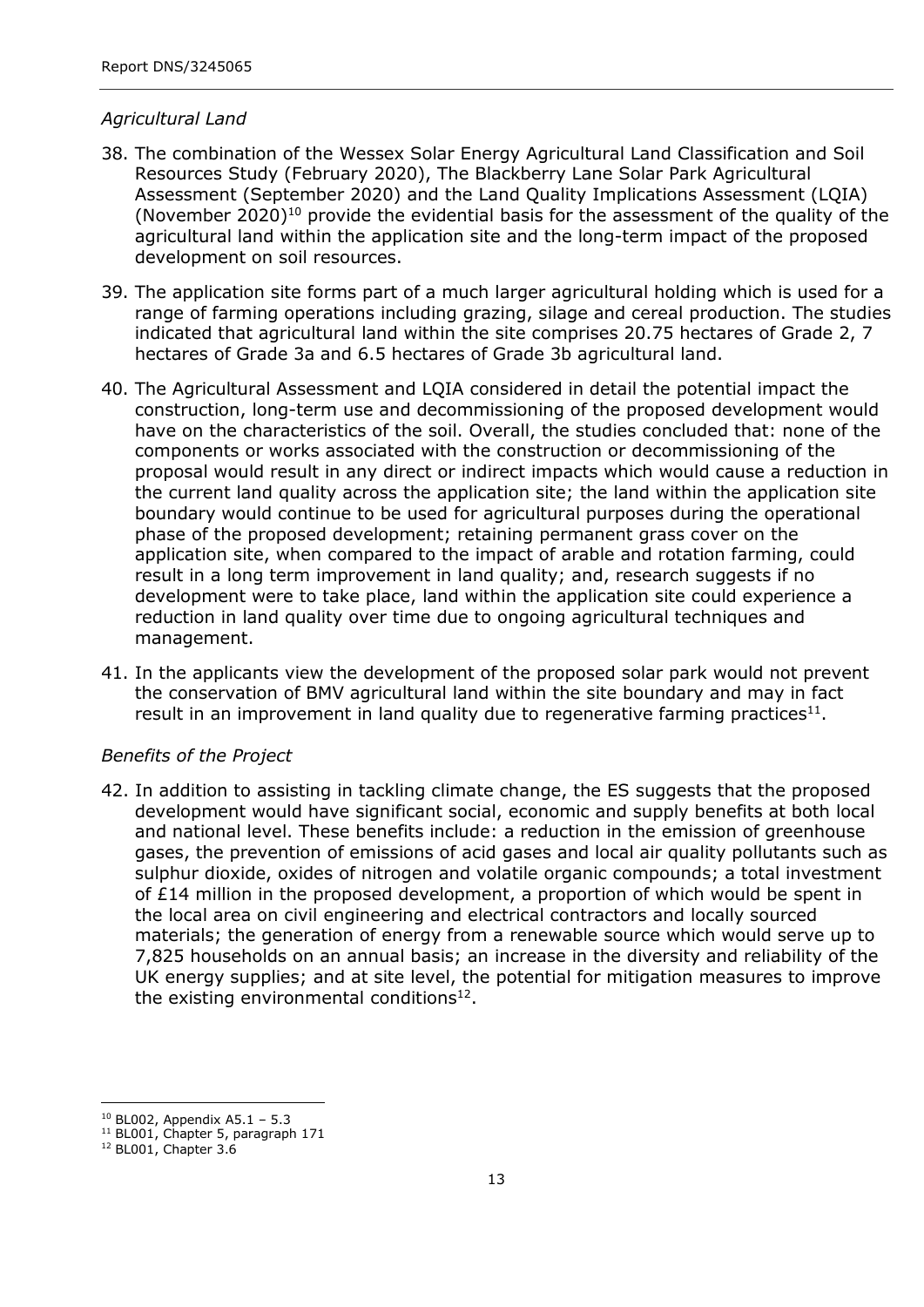#### *Landscape and Visual Impact*

- 43. Chapter 8 of the ES provides the landscape and visual impact assessment (LVIA) for the site. The assessment defines the existing landscape/townscape and visual baseline environments; assesses their sensitivity to change; describes the key landscape/townscape and visual related aspects of the proposed development; describes the nature of the anticipated changes and assesses the effects arising during construction and operation. The LVIA is supported by evidence relating to landscape sensitivity, viewpoint analysis, topography, landscape character, landscape mitigation, a zone of theoretical visibility (ZTV), a cumulative ZTV and viewpoint-sheets $^{13}$ .
- 44. The findings of the LVIA indicate that the proposed addition of PV solar panels into the fields that form the application site would result in the short-term temporary loss of the existing landscape fabric of the site during the construction of the development, with the land under the PV panels being returned to grassland pasture during the operational period of the scheme. Over the medium to long term the field pattern of the site would be retained, with additional hedgerows and trees planted, and the existing hedgerows strengthened with supplementary planting as necessary. Hedgerows would be managed at an increased height of 4 metres to aid the visual containment of the site.
- 45. In respect of the effects of the proposal on the character of the host landscape, specifically Landscape Character Area 25 (LCA) - Hundleton and Lamphey, the LVIA found it would be moderate in magnitude and moderate to moderate/minor (not significant) from local viewpoints to the north east of the application site. The effects on the landscape character of the Pembrokeshire Coast National Park to the north, particularly LCA 28 – Daugleddau, would be slight in magnitude and would be of a moderate to moderate/minor level and adverse in nature (not significant). Beyond these areas effects on the wider landscape character would be limited and would tend towards negligible**.**
- 46. With regard to visual effects, any impacts experienced would be greatest for those receptors which are located to the west of the application site. These include receptors to the south east of Cosheston, and the minor road and PRoW users to the north and north east of the site within the boundary of the National Park. Although the PV panels would form new man-made features within the views form these receptors, they would be partially filtered by intervening tree vegetation, resulting in a moderate/slight magnitude of change and moderate levels of effect (not significant). Equally, intervening trees, vegetation and built form would restrict visibility from Mayeston and Cosheston and, as a result, effects would be slight/negligible in magnitude and minor level of effects (not significant). Whilst, receptors travelling along the closest 'A' roads, including the A4075 and A477 to the south of the site, would experience only a slight to negligible magnitude of change and minor to negligible levels of effect respectively. Where open views towards the application site are possible from receptors in the wider landscape, the grain of the landscape would be retained. The visual effects would therefore only be moderate/slight in magnitude and of a moderate level of effect.
- 47. Overall, the ES concludes that given the long-term but temporary nature of the proposed development, the potential effects from the operational phase of the scheme

 $13$  BL003, Appendix A8.1 - A8.7 and viewpoints photo-sheets 1-10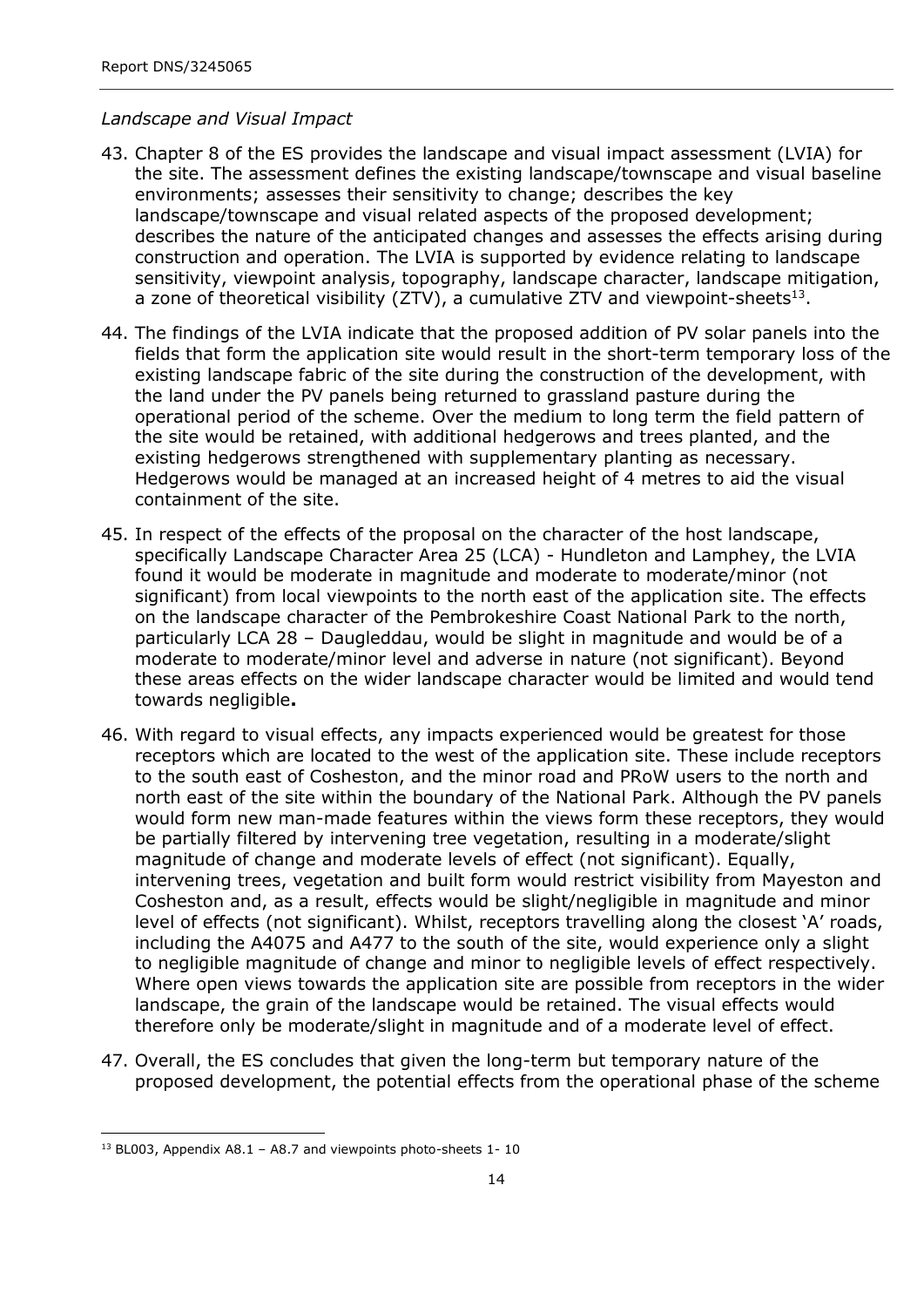would be reversible whilst the positive residual effects on the landscape fabric, such as improvements to existing hedgerows would be permanent. With regard to the longterm effects on the National Park the LVIA concluded that it would be medium/small scale and limited in extent and only of a slight magnitude.

#### *Residential Visual Amenity Assessment*

48. The Residential Visual Amenity Assessment (RVAA)<sup>14</sup> was undertaken in accordance with the Landscape Institute Technical Guidance<sup>15</sup>. The assessment identified residential properties within 250 metres of the application site and considered the impact of the proposal on the basis of: an evaluation of the baseline visual amenity; the likely change to the visual amenity of properties; and the magnitude of effects likely to be experienced by receptors. The findings of the assessment concluded that none of the 6 properties identified would experience any adverse impact of a substantial magnitude as a result of the proposed development.

#### *Glint and Glare Assessment*

- 49. The Glint and Glare Assessment (GGA)<sup>16</sup> looked specifically at the potential for significant glint and glare effects in the vicinity of the proposed development. In doing so the assessment identified 290 potential receptors for analysis including 250 residential properties, 10 points along 4 roads, 11 points along 11 footpaths, 9 points at listed buildings, and 10 viewpoints. Quantitative and qualitative assessments were then undertaken to determine the potential glint effects experienced at each receptor throughout the year and to identify any receptors which could not technically experience glint due to their location relative to the site and/or the presence of intervening vegetation, buildings and micro topography, and the extent to which the intervening features screen each receptor from the site.
- 50. The assessment concluded that the existing screening afforded by vegetation, buildings and topography would eliminate glint effects at the majority of the receptor points analysed. Potential residual glint effects on residential properties, roads, public rights of way, cultural heritage receptors and selected viewpoints were not considered to be significant. As a consequence, no additional mitigation measures have been recommended.

#### *Cultural Heritage*

- 51. The likely significant effects of the proposed development in terms of archaeology and cultural heritage are assessed in Chapter 10 of the ES. The assessment has been informed by: an archaeological desk-based assessment; a geophysical survey; a programme of archaeological trial trenching; and a settings impact assessment (SIA).
- 52. The archaeological potential of the application site was initially considered through a desk-based assessment and then through a programme of archaeological trial trenching. The investigations identified three areas of archaeological interest within the application site including a potential barrow cemetery of regional importance, a Neolithic / Bronze age enclosure of regional importance and a small enclosure of local

<sup>14</sup> BL002, Appendix A8.5

<sup>15</sup> Landscape Institute, Technical Guidance Note 2/19: Residential Visual Amenity Assessment (March 2019)

<sup>16</sup> ES Addendum (9 February 2021)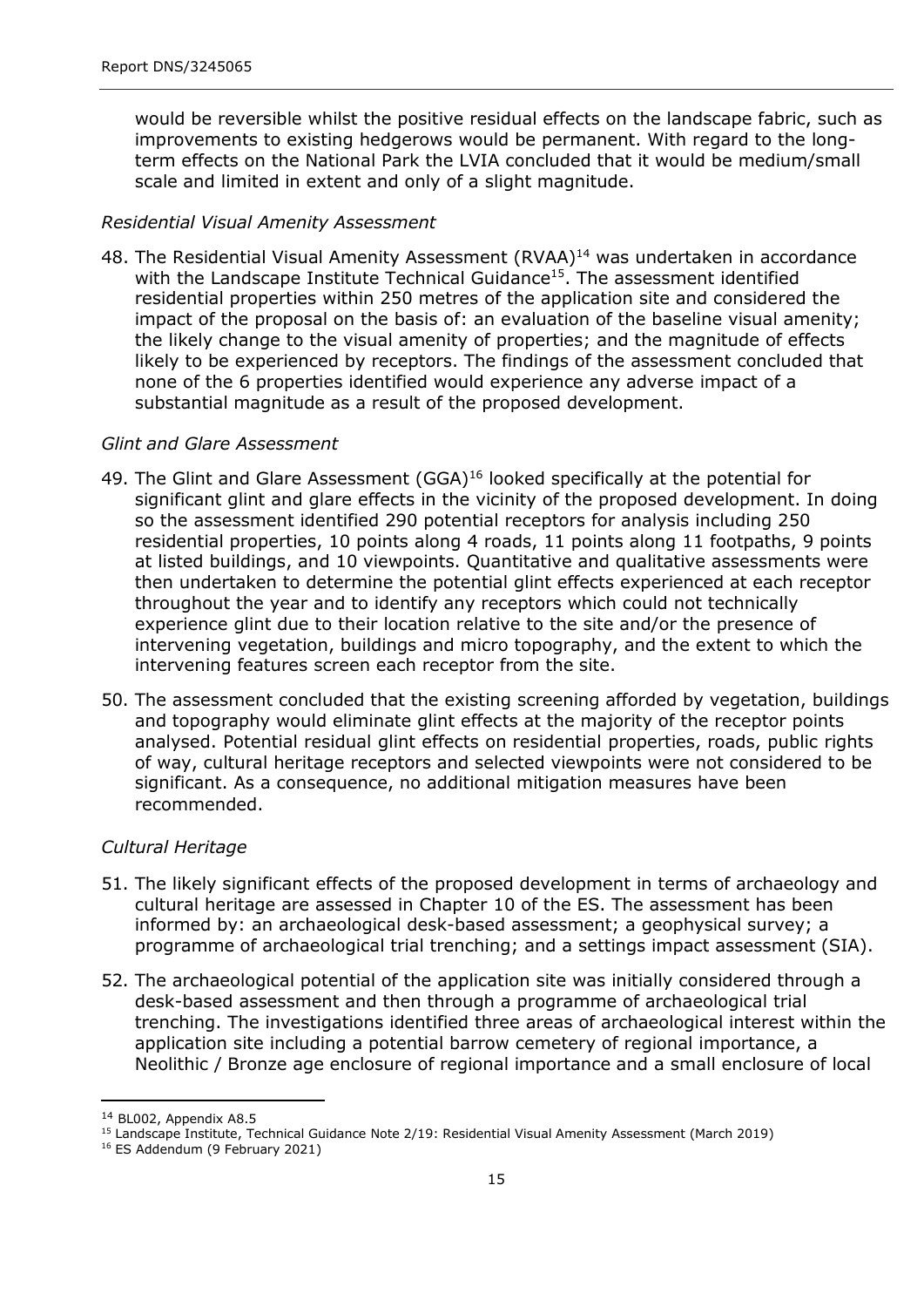importance. In response to the identification of archaeological interest, the design of the proposed development was adjusted to omit the area of archaeological resource from the operational part of the application site, and from arable cultivation, for the lifetime of the scheme. The ES considered that as a result of the mitigation the proposal would have a minor beneficial effect on the areas of archaeological interest over a 40 year period.

- 53. The potential impact of the proposed development on the setting of historic assets<sup>17</sup> in the surrounding area was considered by the SIA. The findings of the assessment indicated that, in all but one instance, the proposed development would not affect the significance of the heritage assets in the surrounding area due to the presence of intervening topography, other landscape features and/or the landscape mitigation proposed as part of the development. The exception to this is the Church of St Mary, which is a Grade II Listed Building, located approximately 225 metres to the west of the application site. The assessment concluded that because the proposed solar park would be visible from the elevated parts of the churchyard, particularly during winter months, it would have an adverse impact on the setting of the heritage asset. To ameliorate this, additional mitigation, in the form of landscaping, has been proposed to protect the setting of the Church.
- 54. The potential for effects to the setting of the Church of St Mary as a result of the construction, operational and decommissioning phases of the development were assessed and it was found that they could lead to momentary distraction from the experience of the Church and churchyard. However, given the brief duration of these effects, the significance was judged to be minor adverse, reducing to negligible within 2 to 5 years, and then for the remainder of the operational phase of the development.

#### *Ecology and Ornithology*

- 55. Chapter 9 of ES addresses the assessment of likely significant effects on ecology and nature conservation arising as a result of the proposed development. In doing so, the chapter describes the assessment methodology, which includes a summary of the baseline conditions for the proposed solar park site and immediate surroundings, the value of the ecological resources, the mitigation measures and biodiversity enhancements built into the proposal and the likely significant effects associated with the proposed solar park development, after these measures have been applied.
- 56. Analysis of existing baseline information indicated that: there are a number of statutory designated sites located within 10 kilometres of the site including 2 SPAs, 5 SACs, 10 SSSIs, 2 wildlife trust reserves located within 3 kilometres of the proposed development site, alongside 21 Ancient Woodlands which are also located within 3 kilometres of the site; the main habitats recorded on the application site and surrounding area during the survey were improved grassland, arable farmland, seminatural broadleaved woodland, tall ruderal vegetation, trees, hedgerows, drains and small streams and a swale. In addition, a number of protected species including invertebrates, amphibians, reptiles, birds, bats, otters, water voles, badgers, roe deer, polecats and European hedgehogs were found within 3 kilometres of the application site.

<sup>17</sup> BL002, Appendix A10.4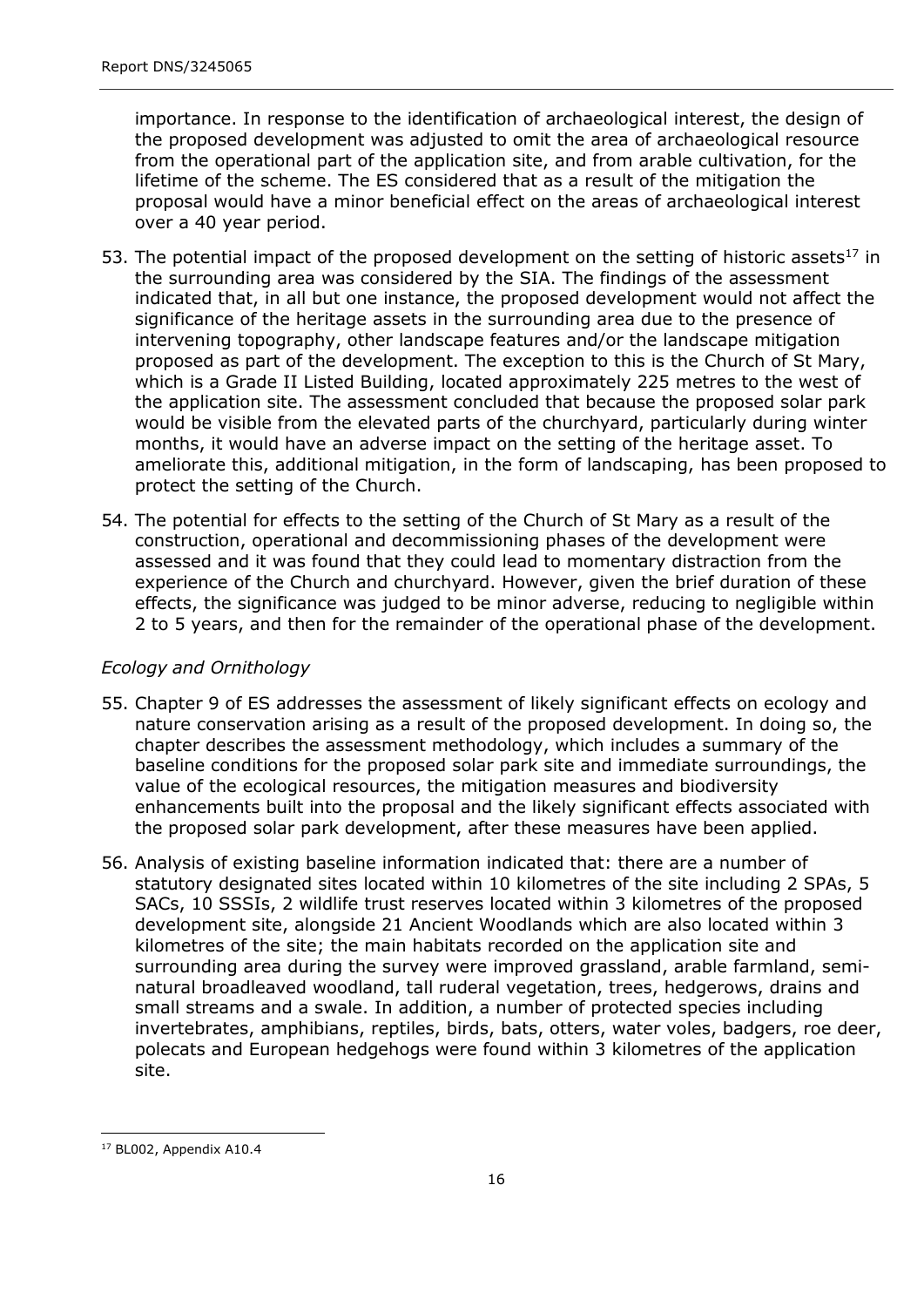- 57. The ES indicated that, although no significant effects are anticipated, the development could, potentially, impact on valuable ecological features during its construction, operational and decommissioning phases. These impacts include matters such as: the direct loss of habitats and the species that utilise them; direct mortality of protected/notable species during site clearance and construction of the access routes and invertor cabins; direct and indirect disturbance from construction activities including noise from equipment and vehicles, dust and lighting; habitat fragmentation caused by perimeter fencing; and pollution caused by the use of hazardous materials and the release of waste.
- 58. The potential ecological constraints / impacts were taken into consideration at an early stage and as such the 'mitigation hierarchy<sup>18'</sup> of avoidance, mitigation, compensation and, where possible, habitat enhancement has been built into the design of the proposed development.
- 59. Avoidance/Mitigation measures include:
	- Retaining and safeguarding all hedgerows, drains, trees and woodland with a minimum 5 metres stand-off from construction works where possible and no construction works are to be undertaken within the root protection area of any trees or hedgerows;
	- Ensuring that there is no habitat fragmentation by installing 'badger gaps' at the base of the perimeter fencing, to allow badgers and other species to maintain full access across the site post development;
	- Safeguarding badgers and small mammals during the construction phase by ensuring excavations are fenced/covered overnight (or an egress point such as a ramp is provided). Excavations will be inspected each morning to ensure no animals have become trapped; and  $\bullet$
	- Preparing a Construction Environmental Management Plan (CEMP) to ensure that best practice methods are adhered to in order to limit the generation of litter, dust, noise, vibration and pollution prevention. The CEMP will also include details of briefings and instructions to contractors regarding the biodiversity present on the site as appropriate, and
	- The undertaking of a pre-construction badger survey.
- 60. Compensation measures proposed seek to address the small-scale loss of low-quality improved grassland, arable habitat and tall ruderal habitat necessary to accommodate the installation of the access track include:
	- The cessation of fertiliser and pesticide use across the site and the sewing of a fine grass and wildflower seed mix within the central section of the site (below the panels) and the sewing of a species rich wildflower seed mix within the buffer zones. In doing so, it is anticipated that the compensation will provide 34 hectares of highquality species rich grassland.
- 61. The enhancement measures proposed for the development include:

<sup>18</sup> PPW, paragraph 6.4.21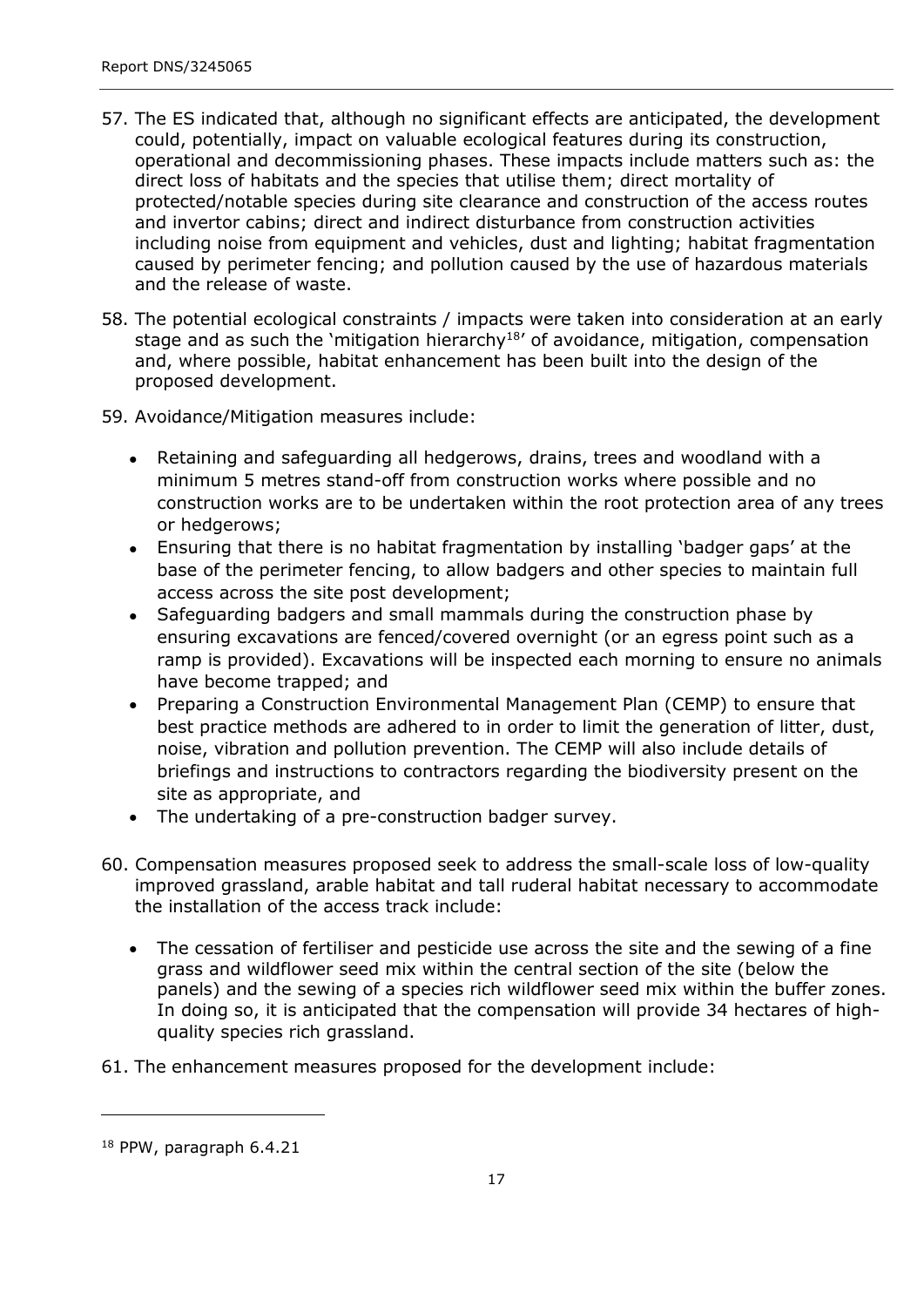- The planting of an additional 622 metres (approximately) of species rich hedgerow and the filling of existing gaps within the retained hedgerows to be planted up with a species rich, native mix. This approach is intended to strengthen the connectivity and continuity of the hedgerow network and increase their value as commuting and foraging routes;
- Arisings resulting from hedgerow management will be collected and assembled into small refuges at the base of hedgerows. This will provide additional cover for reptiles, amphibians and small mammals;
- The planting of an additional 785 metres (approximately) of new native trees and an additional 180 metres (approximately) of new native woodland;  $\bullet$
- The erection of 5 bird boxes, 1 barn owl box and 5 bat boxes on boundary trees of a suitable size; and
- A Landscape and Ecological Mitigation Plan (LEMP)<sup>19</sup> which sets out how the retained, enhanced and newly created habitats will be managed for wildlife and biodiversity over the lifetime of the development will be implemented.
- 62. Overall, the ES concludes that no significant effects are anticipated for designated sites, habitats or species as a result of the proposed development and the habitat creation/enhancement measures and that changes to habitat management, as a result of the proposal, are likely to see a net gain in biodiversity.

### *Traffic and Infrastructure*

- 63. The potential traffic and infrastructure impacts associated with the proposed solar park are considered in Chapter 13 of the ES. The chapter explains, amongst other things, the proposed method of transporting heavy plant and equipment to and from the site, the assessment methodology and existing baseline conditions, any 'unknowns or uncertainties' relating to access and traffic at the time of the preparation of the ES, the potential effects of the construction, operational and decommissioning phases and details of the mitigation measures proposed to address any adverse effects.
- 64. Access to the application site from the M4 (junction 48) would be afforded via the A48 (to Carmarthen), the A40 (to St Clears), the A477 (to Lower Nash) and Nash Lane. The proposed site access is located off the eastern side of Nash Lane and is approximately 200 metres north of the A477 / Lower Nash priority junction.
- 65. The ES confirmed that: the proposed route can be accessed safely, but that larger vehicles such as low loaders of up to 16.6 metres may require a banksman to allow access to the single track section of the access lane; the level of visibility splays from the site access onto Nash Lane in both directions are commensurate with anticipated speeds; a suitable passing place exists for commercial vehicles at the entrance to the lane from the A477; and there is a layby on the A477, to the west of the A4075 junction, where commercial vehicles can wait if Nash Lane is in use.
- 66. In terms of traffic generation, the ES found that the volume of traffic movements generated by the construction workforce, the delivery of heavy plant, equipment and materials, and the operation / decommissioning of the proposed development would be

<sup>&</sup>lt;sup>19</sup> BL002, Appendix A9.4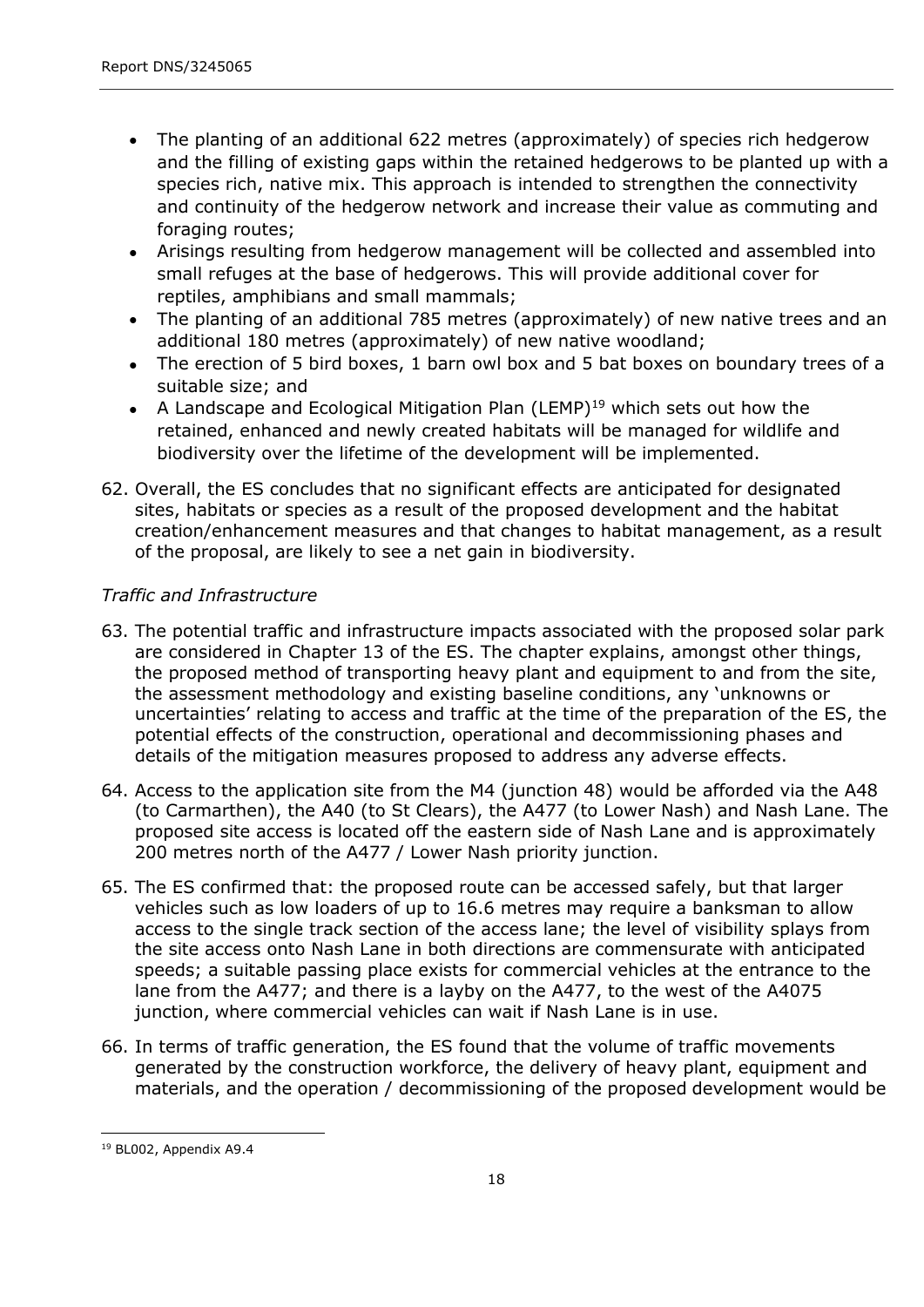short term, minor/negligible in nature and not have a significant impact on highway safety. However, the ES recognises that in order to minimise the impact of the construction phase, activities will need to be managed through the provision of an agreed CEMP and Construction Traffic Management Plan (CTMP). The CTMP will address matters such as traffic management, approved routes, traffic movement hours, parking, the cleanliness of the existing roads and the use of 'marshalled' deliveries to ensure that there are no conflicts between vehicles on the lane accessing the site.

67. Overall, the ES concluded that the environment and amenity of the area surrounding the application site would not be unduly affected by traffic resulting from the development, and the existing infrastructure would be able to safely accommodate the traffic movements associated with the development of the proposed Solar Park. As such, the potential impacts of the scheme were not considered to be significant.

#### *Planning Policy, Sustainability and Well-being*

68. For the reasons outlined in the Planning Statement<sup>22</sup> and the Policy Addendum<sup>23</sup>, the proposed development shows a high level of conformity with the policy framework provided by Future Wales, PPW and the Pembrokeshire County Council LDP. In addition, the findings of the Planning Policy Addendum<sup>24</sup> indicates that the scheme performs well against the goals of the Well-being of Future Generations Act (2015) and the placemaking aims of PPW.

#### *Overall Conclusions*

- 69. The applicants submitted Planning Statement (December 2020)<sup>25</sup>, explains that the proposed development is compliant with the higher-level requirements of Future Wales and PPW. Taken together, the objectives and policies within the national planning policy framework are considered to support and indeed encourage the development of renewable energy projects, such as that proposed, where projects do not have an unacceptable impact on their surrounding environment.
- 70. Moreover, it is contended that the proposed development is compliant with the requirements of the relevant policies of the LDP. Specifically where these policies relate to matters such as landscape, biodiversity, infrastructure and renewable and low carbon energy.
- 71. As a consequence, the statement concludes that, due to the need for the development of renewable energy projects and its clear compatibility with both national and local planning policy, it is considered that the proposed Solar Park is an acceptable proposal.

<sup>20</sup> BL002, Appendix A.13.1

<sup>21</sup> BL009

<sup>22</sup> BL006 <sup>23</sup> BL016

<sup>24</sup> BL017

<sup>25</sup> BL006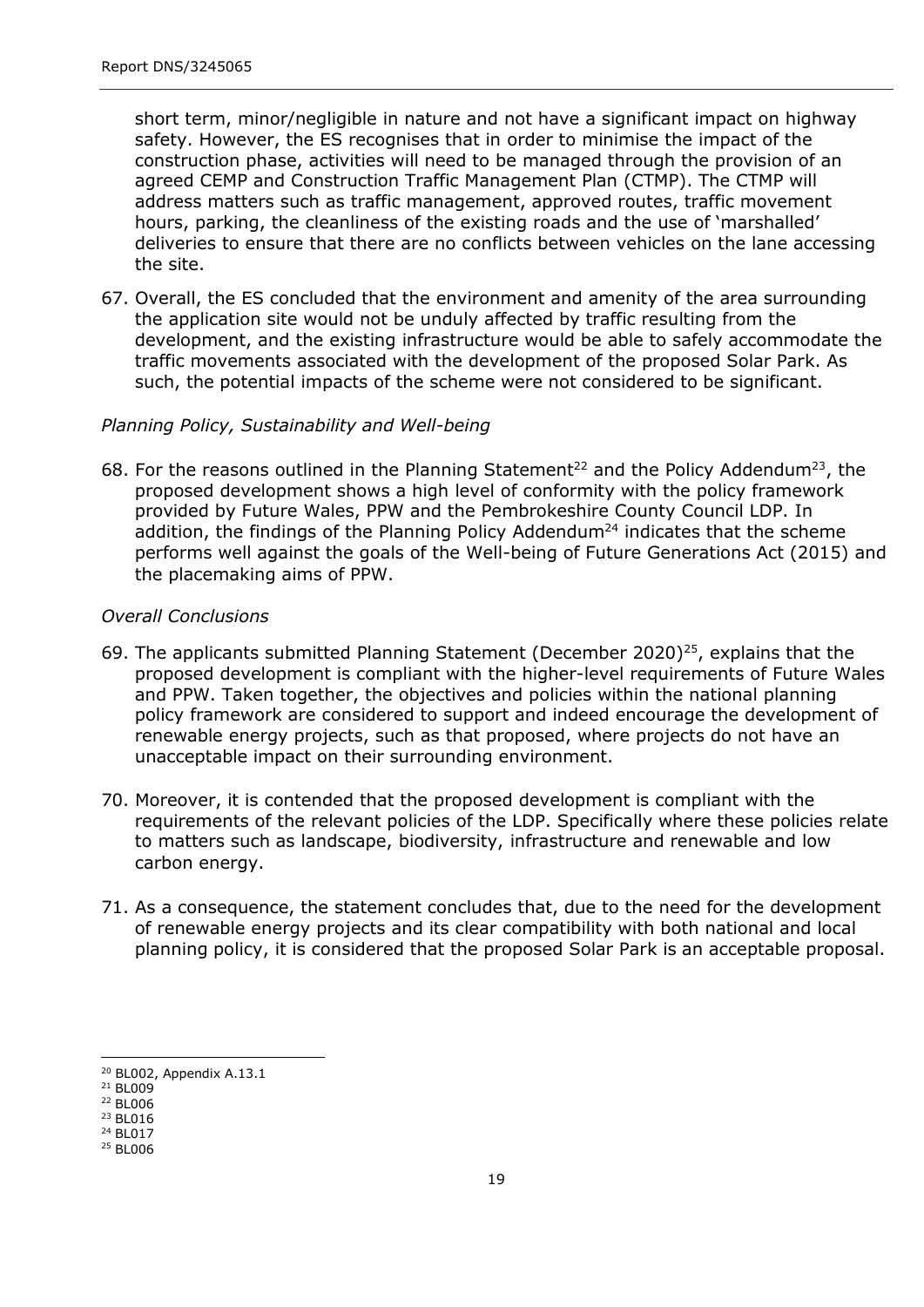#### **Consultation Responses**

72. In total 8 responses were received in respect of the DNS public consultation exercise. The main points are summarised as follows.

#### *Natural Resources Wales*

NRW acknowledge the contents of the ES in respect of landscape and visual impact, pollution prevention, geoscience, protected species and sites, mitigation, compensation and enhancement measures. The submitted representation makes clear that although NRW have some concerns with the proposal these could, should the application be approved, be satisfactorily resolved through the imposition of planning conditions relating to:

- The addition of the further landscape planting and mitigation measures outlined in this letter, which include hedge planting within the field and behind the access track to restrict views from the minor lane leading to the Church of St Mary;
- The implementation of the development in line with the measures detailed in the document titled; 'Blackberry Lane Solar Park: Landscape and Ecological Management Plan, dated December 2020, by Wessex Solar Energy Ltd, and  $\bullet$
- The implementation of the development in line with the measures detailed in the document titled: 'Blackberry Lane Solar Park: Code of Construction Practice, incorporating: Part 1 - General Environmental Management Plan / Part 2 - Construction Environmental Management Plan, dated December 2020, by Wessex Solar Energy.  $\bullet$

#### *Department for Economy and Infrastructure, Welsh Government*

- 73. The Department for Economy and Infrastructure (DE&I) has expressed concerns in relation to the effective operation of the trunk road junction with Nash Lane and the absence of appropriate supporting information. The representation outlines the basis for these concerns, which relate specifically to: the potential for vehicular conflict at the Nash Lane junction with the A477; the failure of the CTMP to make detailed reference to the provision for passing bays, widening and the identification of adequate layover locations as part of an overall mitigation strategy; and the use of banksmen to coordinate the management plan and direct traffic on the trunk road.
- 74. To address these concerns the DE&I has identified the need for the submitted CTMP to be amended to: include the traffic management details outlined in chapter 8 of the ES; have regard to the Welsh Government's Trunk Road Traffic Sensitivity Document; and for the site construction programme to take account of existing seasonal traffic flows on the A477.

#### *Pembrokeshire Coast National Park Authority*

75. The PCNPA noted that the ES: contains a LVIA which reflects the comments made by the authority at the scoping stage; that the LVIA provides a detailed assessment of the landscape and visual effects of the proposal on the National Park, including cumulative impacts; and the selection of viewpoints which accompany the LVIA are representative of the potential impacts of the proposal on the National Park. The Authority acknowledged that, whilst the ES found that there would be residual adverse impacts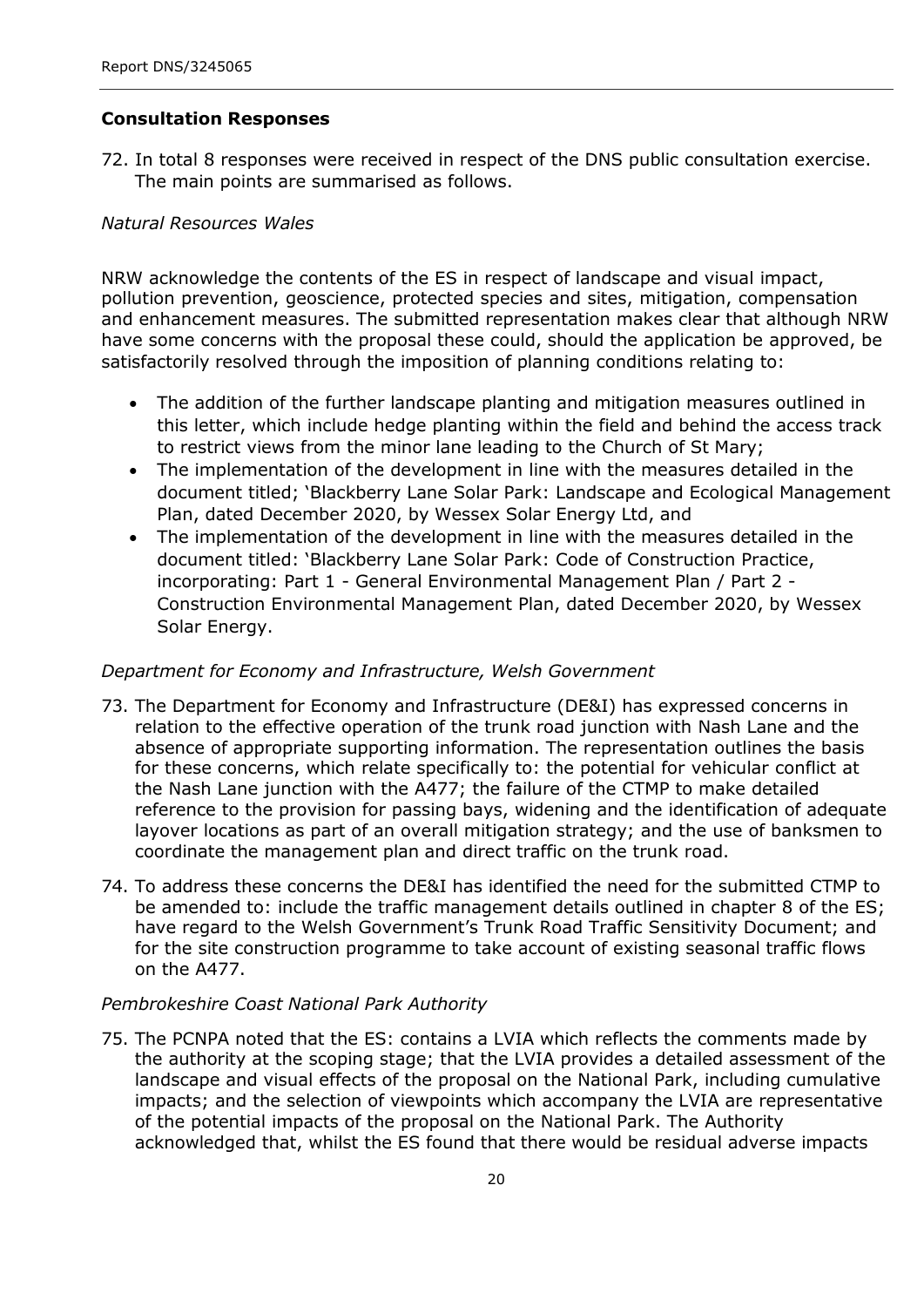on the National Park which should be taken into account in determining the application, these impacts could be mitigated by extensive planting along the existing hedgerows within and enclosing the application site.

76. Therefore, subject to the securing of appropriate landscape mitigation as part of any approval, PCNPA raise no objection to the proposed development.

#### *Department for Climate Change, Welsh Government*

- 77. Representations received from Department for Climate Change (DCC) explained in detail their objection to the proposed development in the long term national agricultural interest. These objections relate specifically to:
	- The potential loss of 27.75 hectares of confirmed BMV agricultural land, which is considered to be a matter of national significance.
	- The failure of the application to give considerable weight to protecting BMV agricultural land because of its special importance.
	- The inadequacy of the site selection process, particularly in relation to the definition of the search area, and the failure to justify the site selected for the development on the basis of overriding need.  $\bullet$
	- The absence of evidence to demonstrate that once developed, the return of the application site to agriculture as BMV agricultural land is practicable; and  $\bullet$
	- The adequacy of the Land Quality Implications Assessment (ES Vol2 BL014 REF).  $\bullet$

#### *Cadw*

- 78. Cadw's primary concern was the potential impact the proposed development would have on the setting of the listed Church of St Mary, and the archaeological remains located within the application site.
- 79. In terms of St Mary's, it was noted that the proximity of the application site and gaps in the existing hedgerows would mean that there would be some intervisibility with the application site which would potentially result in a slight adverse impact on the setting of the Church. But that any impact could be effectively mitigated by a landscaping scheme which would extend the existing hedges and remove any gaps.
- 80. With regard to the archaeological remains, Cadw's response noted that: a potential pre-historic barrow cemetery, a Neolithic or Bronze Age enclosure and an undated enclosure had been identified within the boundary of the application site; the areas in which these sites are located have been removed from the proposed development and will be fenced during the construction of the proposed development, in order to prevent accidental damage to them; and that these are appropriate measures to preserve these archaeological sites.
- 81. Subject to appropriate landscape mitigation Cadw raise no objection to the proposed development.

#### *Other Representations*

82. J and L Morris, who are residents of the area, have objected to the proposed development on several grounds including the following: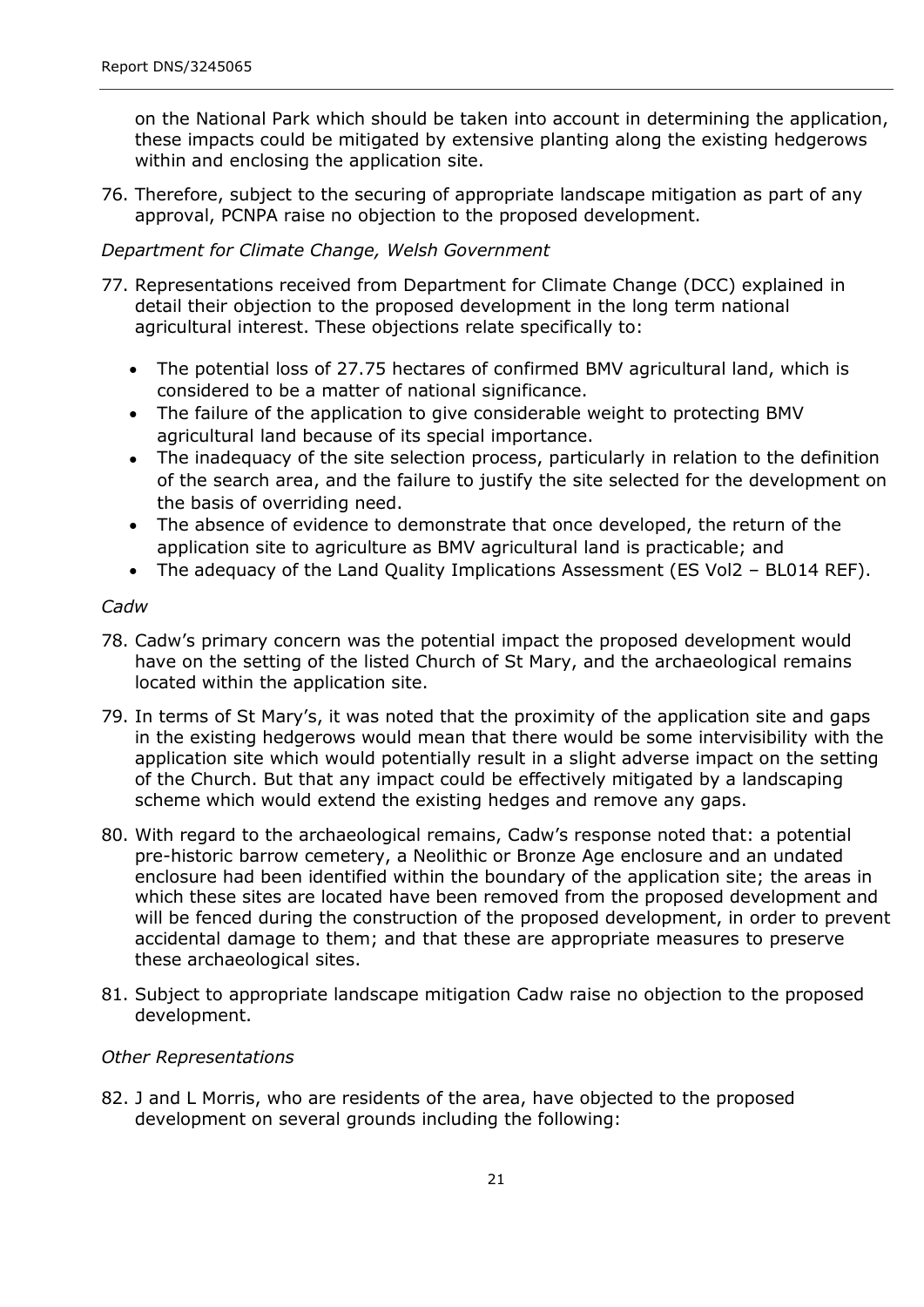- The proposed development would result in the loss of grade 2 and 3a agricultural land, which is a prime food production asset, and should be sited on less valuable grade 3b agricultural land, which is prevalent in the County.
- The visual impact of the proposed development would have an adverse effect on the visitor economy of the area.  $\bullet$
- The proposal would have an adverse impact on the natural environment of the site and surrounding area; and insufficient consideration has been given to the impact on the wildlife found close to the site of the former Upper Nash Farm Shop and Café.  $\bullet$
- The development would have an adverse effect on the designated Source Protection Zone (SPZ).  $\bullet$
- The proposal would have an adverse impact on highway safety at the 'fingerpost junction' between the A477 and the A4075 and, during the construction phase, the Upper Nash exit on the A477. Concern was also expressed about the impact the proposal would have on the safety of users on the cycle path located on the north side of the A477.  $\bullet$
- In order to ensure effective decommissioning of the site, the developer and/or landowner should make secure provision for the cost of these works and the reinstatement of the land to its original condition.  $\bullet$
- There is over-development of solar generation around Cosheston, as there are already 2 large existing solar parks in the area and allowing another would effectively surround the settlement with solar parks.  $\bullet$
- The proposal would not provide any benefits for the community in terms of employment or revenue.  $\bullet$
- No meaningful consideration was given to the identification of alternative sites for solar generation.
- Wessex Solar energy have failed to carry out adequate public consultation and as such all decisions relating to the development should be put on hold, until the current pandemic is over and the public can be properly consulted.  $\bullet$
- Concerns were also raised about the credentials and accountability of this company as a developer.  $\bullet$
- 83. Other residents, M and D Robinson and M and S Corbett , raised similar issues in their objections expressing concern about the scale of the development, its impact on visual amenities of the area and the loss of agricultural land.

## **Local Impact Report**

84. The Council's Local Impact Report (LIR) provides, amongst other things, a description of the planning history of the site, the relevant national and local policies, an analysis of the likely impact of the development in relation to transportation, landscape and visual impact, the natural and historic environment, and socio-economic matters and recommendations for planning conditions, should permission be granted, and, if considered necessary, planning obligations. The main points are summarised below.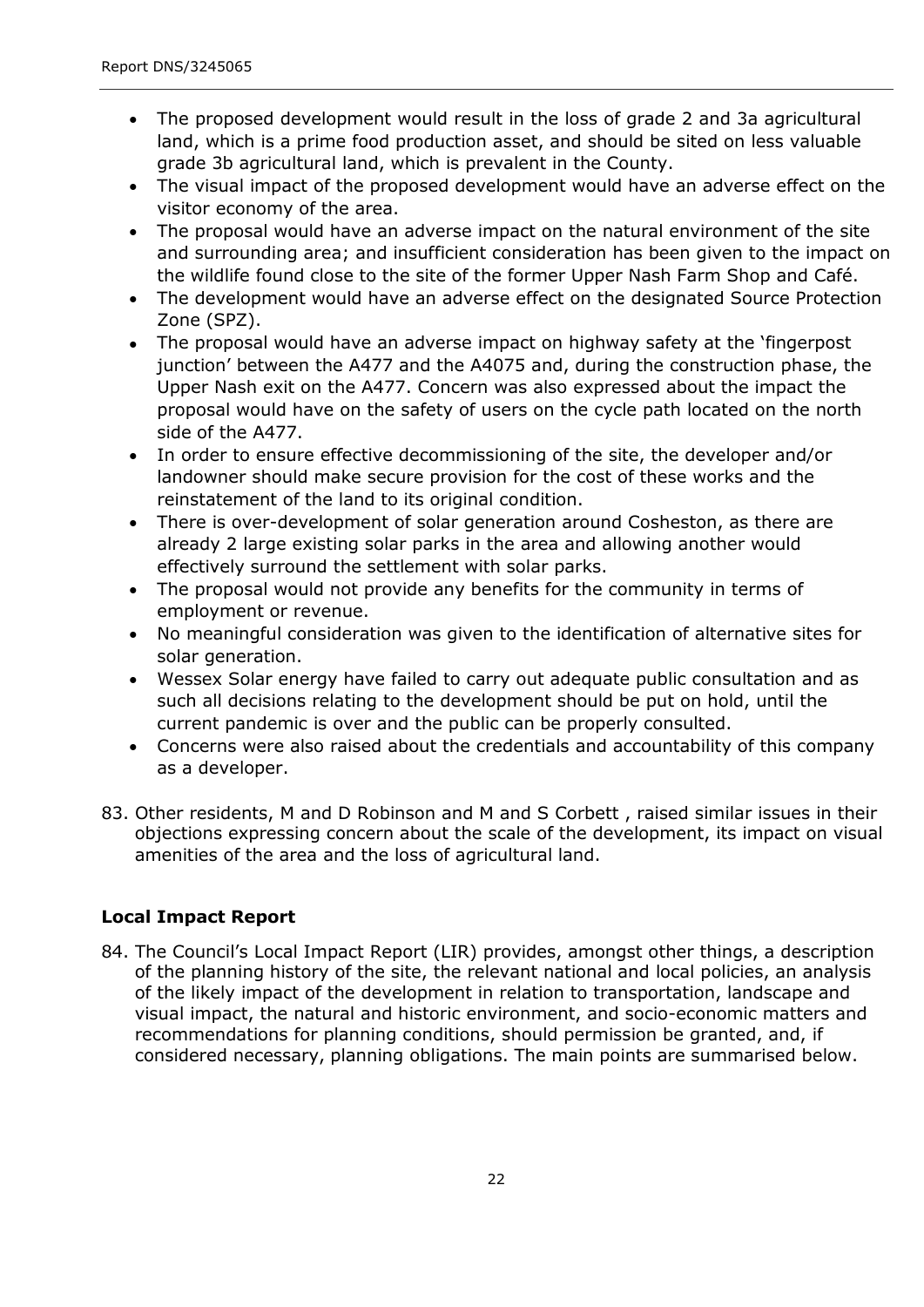#### *Planning History*

85. The LIR explains that the application site has no planning history that is relevant to the application. But that there are two solar parks and a wind turbine within 3 kilometres of the application site.

#### *Local Planning Policy*

86. The LIR sets out the wording of the LDP policies the Council considers to be the most relevance to the proposed development. In addition, reference is also made to relevant Supplementary Planning Guidance (SPG) documents including those relating to renewable energy, biodiversity, and landscape character area assessment.

#### *Transportation*

- 87. The LIR indicates that the volume of construction traffic accessing and egressing the application site is likely to have a detrimental impact on Nash Lane and the A477 during the construction phase of the development. To ameliorate this, it is suggested that Nash Lane should be widened to 5.5 metres from its junction with the A477 (T) in total, or in agreed sections, for approximately 200 metres to the entrance of the application site and that the carriageway be reconstructed to a level suitable for the loading proposed by this development.
- 88. The report concludes that subject to mitigation measures, secured by condition, the proposal is unlikely to result in a detrimental highway impact, albeit a minor negative impact cannot be entirely discounted during the construction phase and would comply with GN.5 of the LDP.

#### *Landscape and Visual Impact*

- 89. The LIR explains that the ES considers the landscape and visual effects of the proposed development and includes a LVIA which is considered by the Council to be both well prepared, thorough and consistent with the industry standard.
- 90. The report describes in detail the landscape, topography, physical features and geography of the application site and the surrounding area and considers the potential impact the proposed development would have on: the special qualities of the PCNP; the LCA at Daugleddau, Hundleton and Lamphey<sup>26</sup>; the amenity of local residents; the users of footpaths and minor roads; and the visual qualities of the landscape when viewed in conjunction with existing renewable energy developments in the wider area.
- 91. Overall, the LIR concludes that the proposed development would not have a significant detrimental impact on local amenity in terms of visual impact (albeit there would be a minor negative effect on visual amenity) and it would only have a minor negative effect on landscape character, quality or diversity including the National Park. As such the proposed development would be compatible with the site and surroundings and comply with Policy GN.2 of the LDP.

<sup>&</sup>lt;sup>26</sup> Landscape Character Area Assessment SPG (Consultation Draft)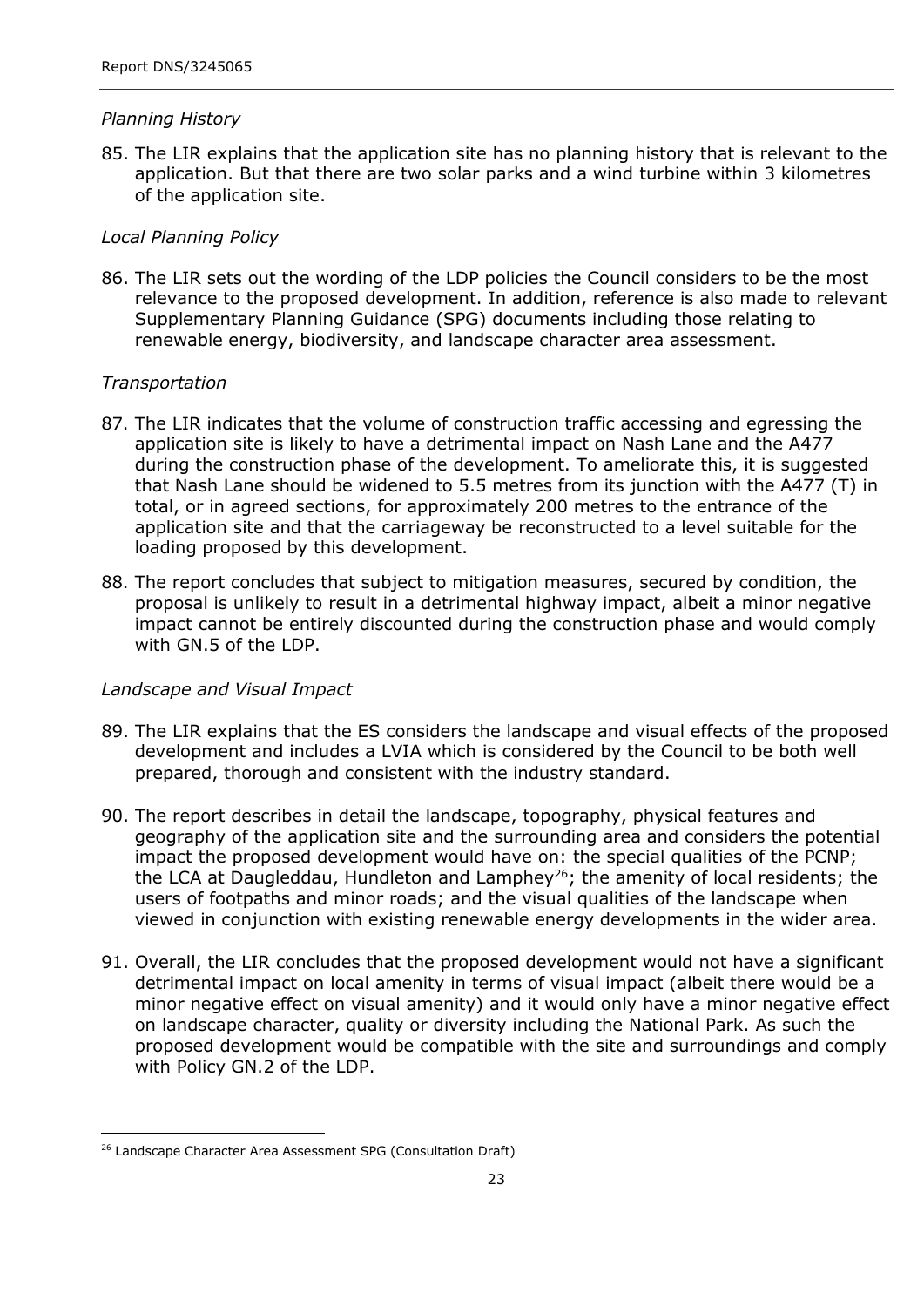#### *Nature Conservation*

- 92. The LIR indicates that much of the site is made up of species poor improved grassland and that it is not anticipated that there would be a loss of any high value ecological habitat. Moreover, it is suggested that, subject to the implementation of the submitted ecological management scheme and consideration of matters identified in relation to badgers, bats, the Manx shearwater, trees and hedgerows, lighting, the CEMP, the Ecological Mitigation and Management Plan (EMMP) and the LEMP, the development should result in an overall biodiversity enhancement for the site.
- 93. The report concludes that, subject to the aforementioned issues being satisfactorily addressed, the proposal would not result in unacceptable impact and would accord with policies GN.1 and GN.37 of the LDP and the Biodiversity SPG.

#### *Historic Environment*

- 94. The LIR recognises that within a short distance of the application site there are a number of listed buildings, SAMs and the Cosherton Conservation Area (CA). But agrees with conclusions of the ES that, although there might be some distant views of the application site from these heritage assets, the development would not have an adverse impact, either directly or indirectly on their significance or the character and appearance of the CA. The exception to this is the Church of St Mary at Lower Nash which, because of the views of the application site from the churchyard, would be adversely affected by the proposal. Notwithstanding this, it is considered that with appropriate landscape mitigation the impact could be effectively addressed.
- 95. The report concludes that, subject to the mitigation described, the proposal would have no more than a slight adverse effect in the first years of operation, reducing to negligible after 5 years. However, it is acknowledged that during the construction and decommissioning phase of the development there would be a short term minor adverse effect to the significance of the Church.
- 96. In addition, the LIR notes that three areas of archaeological interest have been identified within the boundary of the application site; and to protect these assets they would be excluded from the development, subject to a 10 metres buffer and be surrounded by demarcation fencing. The slight / minor adverse effects recorded in respect of the Church means that the proposed development is not technically compliant with policy GN.38 of the LDP.

#### *Social and Economic Effects*

97. The LIR explains that the proposed development would have positive social and economic effects on the economy of Pembrokeshire and South West Wales. The project is considered to fit both with the Council's economic development strategy and the Swansea Bay City Deal. The Proposal is therefore compliant with policy GN.4, SP 1 and SP 16 of the LDP.

#### *Planning Conditions*

98. Without prejudice the LIR sets out eight planning conditions which, in addition to the standard time limit for the commencement of development, are considered necessary and reasonably related to the development. The conditions relate to the provision of a CTMP, improvements to the highway access from the A477, details of hard and soft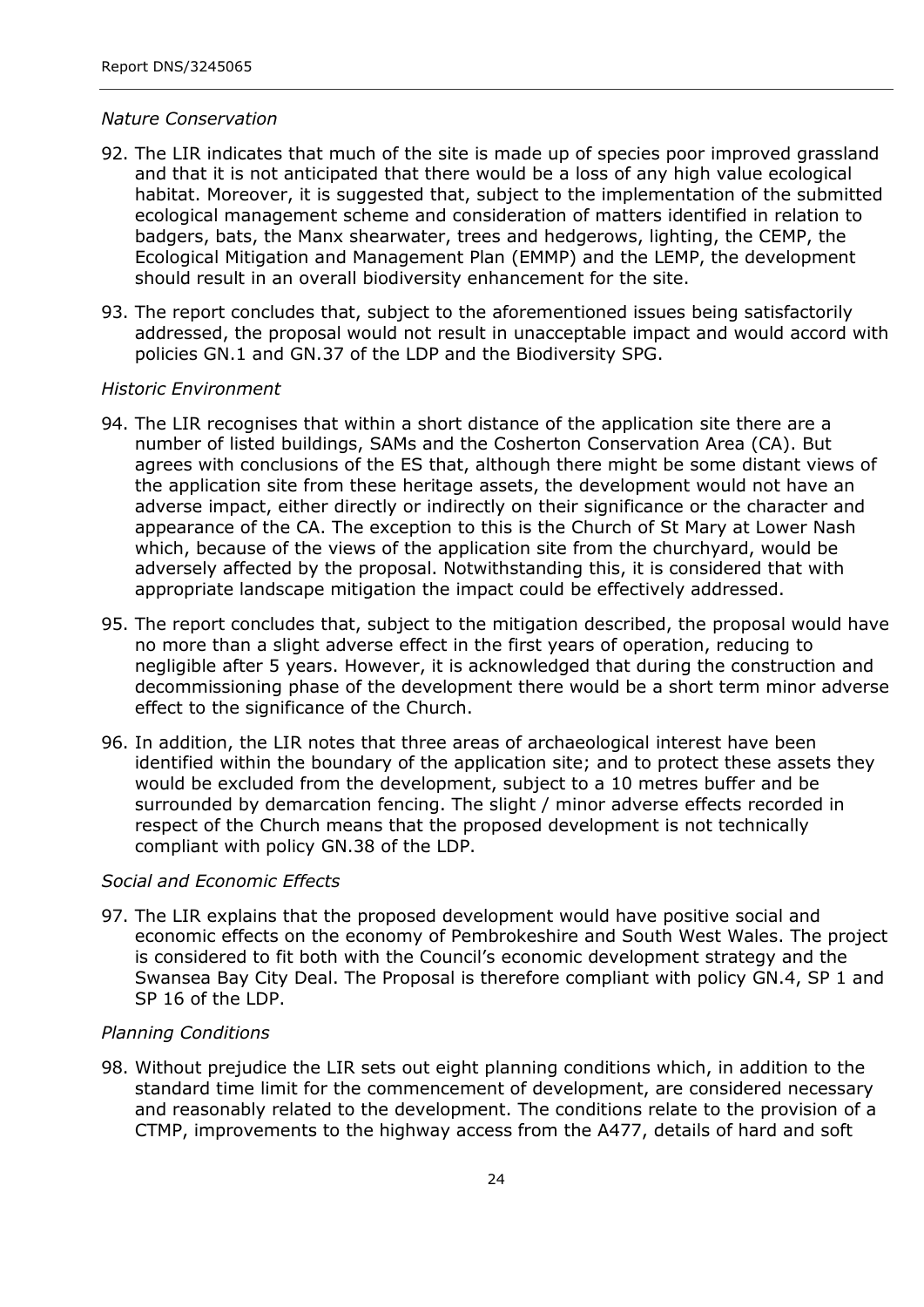landscaping measures, the provision of a CEMP, external lighting, the decommissioning and restoration of the site, submission of details in relation to the inverter/transformer cabins, control building, cabins, security fence (including any CCTV), access track and PV panels and a requirement for the development to be carried out in accordance with the EMMP and the LEMP.

#### *Other Matters*

99. A number of other matters which relate to pollution, mineral resources, agricultural land classification, HSE consultation zone and water and drainage are also addressed in the LIR. Subject to appropriate mitigation and consents the proposed development would not give rise to any significant effects in relation to these matters.

#### **Matters Not in Dispute Between the Main Parties**

100. Although no statements of common ground have been submitted, there is broad agreement between the main parties that matters in relation to landscape and visual impact, cultural heritage, ecology and ornithology and highway safety can be satisfactorily mitigated.

### **Appraisal of the Main Issues**

101. The main considerations are the effect of the proposed development on:

- The landscape and visual qualities of the surrounding area;
- Cultural heritage;
- The ecology and ornithology of the site and surrounding area;
- Highway safety; and
- BMV agricultural land.

## **Landscape Character and Visual Amenity**

102. PPW<sup>27</sup> makes clear that all the landscapes of Wales are valued for their intrinsic contribution to a sense of place, that their special characteristics should be protected and enhanced whilst paying due regard to the social, economic, environmental and cultural benefits they provide, and to their role in creating valued places. In doing so PPW requires that: international responsibilities and obligations for landscapes continue to be met; statutorily designated sites are properly protected and managed; the value of all landscapes for their distinctive character and special qualities are protected; and ensuring the opportunities landscapes provide for tourism, outdoor recreation, local employment, renewable energy and physical / mental health and well-being are taken into account and multiple well-being benefits for people and communities secured.

<sup>&</sup>lt;sup>27</sup> PPW, subsection 6.3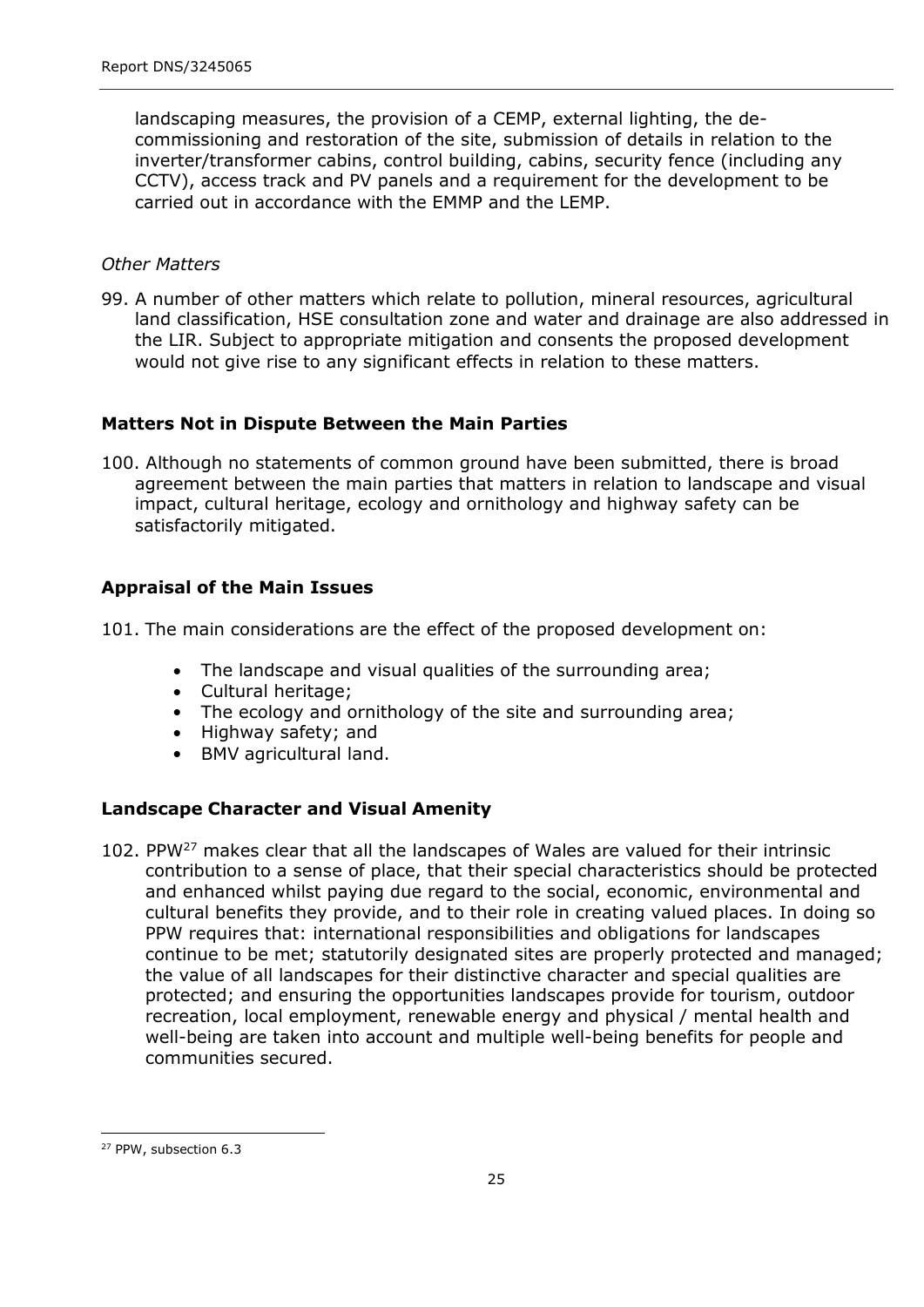- 103. The ES includes an LVIA, which considers the impact of the proposed development on the fabric of the site, landscape character, visual receptors and the special qualities of the PCNP<sup>28</sup> during the construction, operation and decommissioning stages of the scheme. The LVIA is informed by a ZTV and supported by a series of 'typical' viewpoints from where photomontages showing the appearance of the site have been prepared.
- 104. No significant concerns in respect of the LVIA have been raised by any of the main parties, and I agree that the assessment conforms with best practice<sup>29</sup> and is both comprehensive and robust. As such the LVIA, together with other relevant evidence and my observations at the site visit, will inform my assessment of this aspect of the proposal.

#### *Landscape Character*

- 105. The application site comprises eight fields, set out in a largely linear form and enclosed by a combination of mature hedgerows, trees and woodland. Topographically, the site rises up gently from its southern boundary close to the A477 northwards towards the boundary with Paskeston Road and the National Park. Despite the proximity to a busy trunk road, the application site retains a sense of rural tranquillity.
- 106. The development proposes the erection of a large-scale solar park with 70,000 PV panels to be laid out in densely packed south facing solar arrays which run east to west across the site. The proposed inverter and transformer cabins would be dispersed throughout the site and, for the most part, would be located close to existing/proposed hedgerows.
- 107. As part of the 'embedded mitigation', a landscaping scheme is proposed which requires the planting of an additional 622 metres of new hedgerows through-out the site, the gapping up of existing hedgerows, the planting of 965 metres of woodland/tree belts both along the northern boundary and on an east to west orientation across the central and eastern fields, the sowing of the site with a rich grass mixture that includes native wildflowers and the use of the land as a pasture for the grazing of sheep. In order to ensure the effective screening of the site, it was agreed by the parties during the Hearing 1 that the existing and proposed hedgerows across the site would be maintained at a minimum height of 4 metres throughout the operational life of the development.
- 108. The construction of a solar park, will inevitably, have an adverse impact on the landscape character of the application site through-out the lifetime of the development. However, it is clear that subject to the implementation of the proposed landscaping scheme and the use of the land as pasture for the grazing of sheep, the development would have some benefits for the future use of the site. These benefits would result in the significant screening of the proposed development, the strengthening of the pattern of field boundaries through the provision of new and improved hedgerows, trees and woodland and the grazing of sheep which would

<sup>&</sup>lt;sup>28</sup> BL003, Appendix A8.1 - A8.7 and viewpoints photo-sheets  $1 - 10$ 

<sup>&</sup>lt;sup>29</sup> Guidelines for Landscape and Visual Impact Assessment, Third Edition (2013)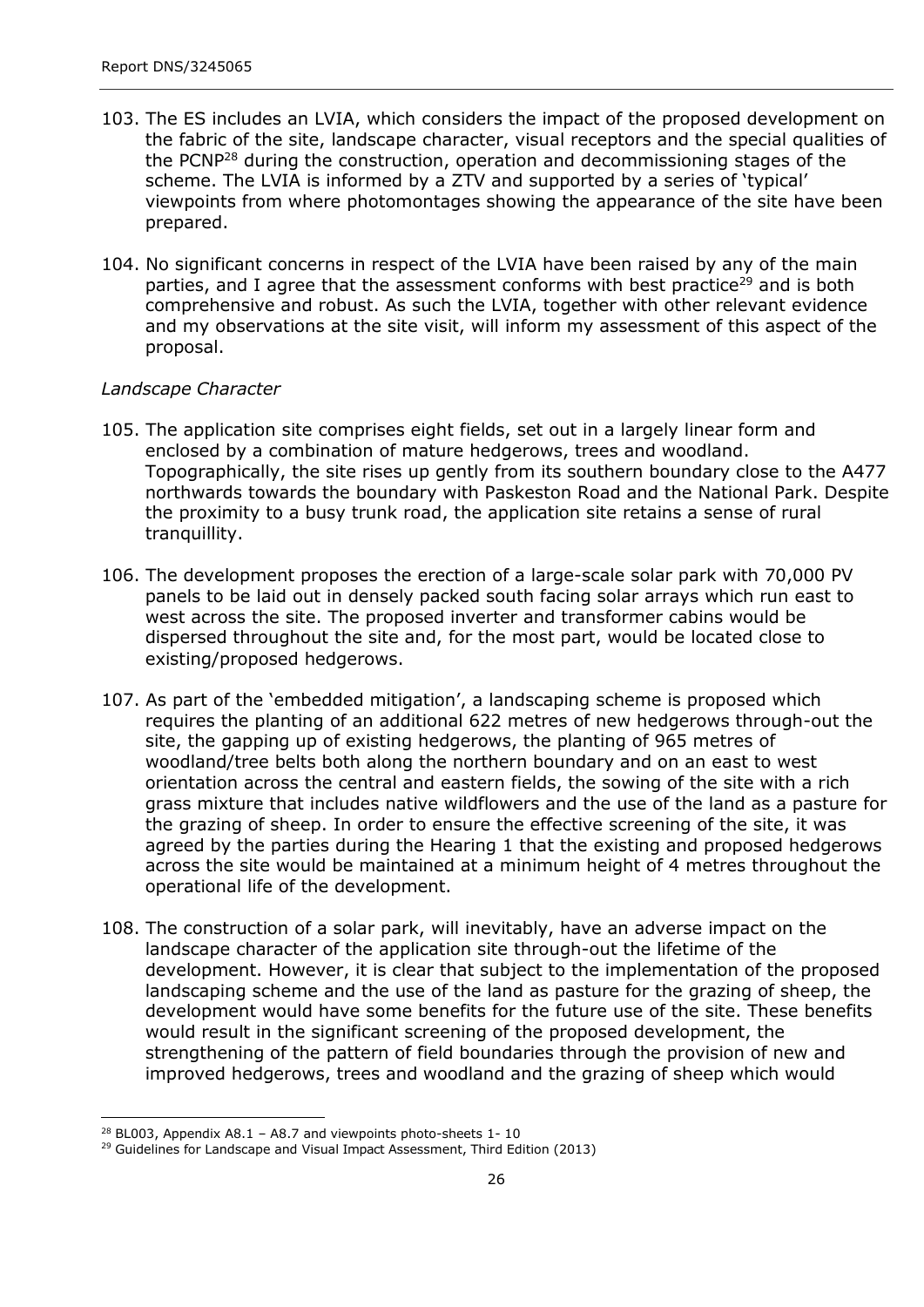maintain the agricultural use of the site. In my view the impact of the proposal on the application site would be localised in nature.

- 109. The ES indicates that when observed from the identified viewpoints the proposed development would, for the most part, have a small and medium effect on the character of the landscape. I concur, based on my observations I found that the views of the application site from these vantage points would largely be screened, individually or in combination, by the topography of the site and the surrounding area, the proposed landscape mitigation measures and existing landscape features. As such, I do not consider that the proposal would have a significant effect on the character of the wider landscape.
- 110. The exception to this are viewpoints 1 and 4, which offer closer views of the application site from the site entrance on Nash Lane and from Paskeston Road. I note that the ES found that the proposed development would have a large-scale effect on the character of the landscape from these points. Whilst I agree that the impact on landscape character from these viewpoints would be more pronounced, for the reasons I explain later in my assessment I do not consider that the effect would be more than localised.
- 111. The potential impact of the proposed development on the LCA 25 Hudleston and Lamphey, LCA 28 - Daugleddau and the special qualities of the National Park are considered in detail in Chapter 8 of the  $ES<sup>30</sup>$ . The conclusions indicate that whilst there would be some visibility from LCA 25, principally from the north eastern and southern parts of the character area, over the long-term these effects would not be significant. Similarly, the ES found that although LCA 28 would experience some limited effects to the southernmost part where the eastern and central PV panels would be noticeable, over the long-term the effects would not be significant. In respect of PCNP, the ES explains that although the proposed solar park would have some effects on the special qualities<sup>31</sup> which contribute to the scenic beauty of the National Park, these would be limited to small scale effects on 'remoteness, tranquillity and wildness' and medium scale effects on landscape character within the area up to 2 kilometres north of the application site. The long-term effects on the designation were judged to be medium/small scale and limited in extent. Based on the submitted evidence and my observations at the site visit, I agree that whilst there may be some short-term effects on LCA 25, LCA 28 and PCNP these would be limited in nature and would be reduced by the planting and improvement of hedgerows, trees and woodland across the application site.
- 112. The operational, approved and 'in planning' solar schemes relevant to the proposed development are outlined in Chapter 8 of the  $ES^{32}$  and shown in Figures 8.7 and 8.8<sup>33</sup>. The ES indicates that 6 possible renewable energy schemes are located within 3 kilometres of the application site. This includes a scheme for 2 wind turbines which was subject to a screening opinion in 2013 and are considered unlikely to be

<sup>30</sup> BL001, sub section 8.8.3 and 8.8.5

<sup>&</sup>lt;sup>31</sup> The special qualities of PCNP include Coastal Splendour, Richness of habitats and biodiversity, diverse geology, Islands, diversity of landscape, accessibility, distinctive settlement character, space to breathe, rich historic environment, remoteness, tranquillity and wilderness, cultural heritage and diversity of experience and combination of individual qualities. <sup>32</sup> BL001, sub-Section 8.8

<sup>33</sup> BL003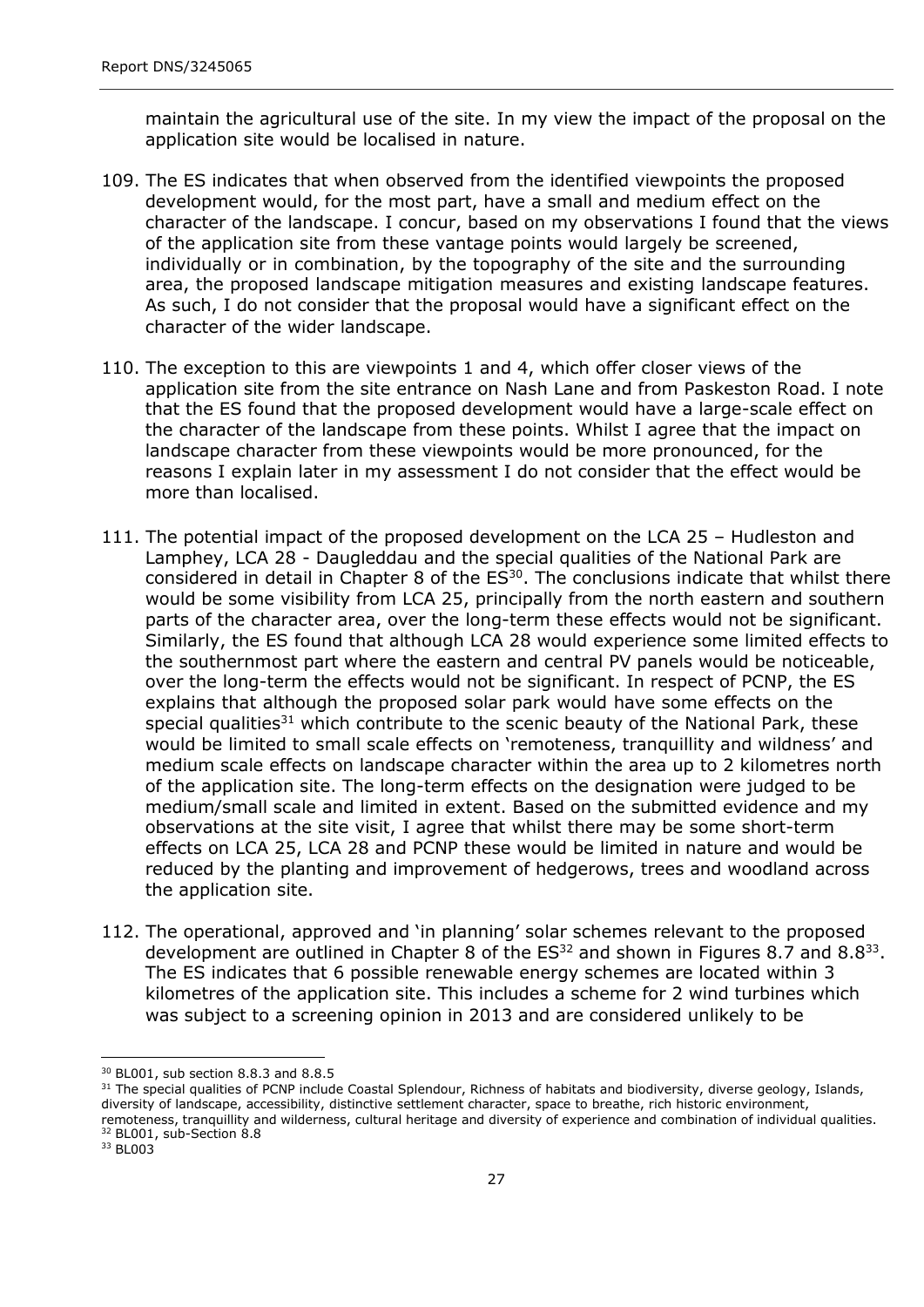progressed. There are no 'in planning' proposals. Of the schemes, those at West Farm and Golden Hill are existing solar parks, whilst the remainder are for small wind farm developments. The ES concluded that although there is, theoretically, some cumulative impact in respect of the application site and the existing developments, in practice the visibility is reduced by the frequency of hedgerows and trees within the landscape making in combination views of the sites infrequent.

113. I agree with the findings of the ES that whilst some view of the application site with the existing solar and wind farm developments may be possible, these views would, because of the surrounding landform and mature landscape be discrete and limited in nature. Moreover, although I note the proximity of the sites to the A477, I do not consider that in-succession views, between existing or proposed renewable energy developments, are likely to be observed or experienced by people travelling in either an easterly or westerly direction along the trunk road.

#### *Visual Amenity*

- 114. The application site is located in the open countryside between the small rural settlements of Lower Nash and Paskeston and forms an intrinsic part of the landscape close to the northern boundary with PCNP. The area surrounding the site is characterised by narrow rural lanes and a scattering of dwellings and agricultural buildings spread throughout the surrounding countryside. The largely rural nature of the area means that the receptors are primarily those people associated with the dwellings, the Church, those travelling through the area on foot, bicycle and private/commercial vehicles and visitors to the area.
- 115. The primary access to the site from the A477 would be afforded via Nash Lane. The entrance to the site would be via the existing agricultural gate, which is located at a point where the alignment of the highway bends sharply to the west towards Lower Nash Farm and the Church of St Mary<sup>34</sup>. Concerns have been expressed by NRW that the proposed layout of the site entrance would, because of the absence of a landscape screen, allow views into the application site and have a detrimental effect on the visual qualities of the area. Whilst the applicant doesn't share these views, they have indicated that should it be considered necessary a new hedgerow could be planted at this point.
- 116. Based on my observations, I consider that the presence of Lower Nash Farm, an operational agricultural business, and the Church of St Mary at the terminus of the lane, together with the proximity of the A477, which includes an integrated cycle path, means that the lane is subject to regular use by a range of people using bicycles and private/commercial vehicles. When this use is considered in conjunction with the alignment of the highway, it is clear that the people travelling its length would be forced to slow down at a point close to the entrance in order to negotiate the bend and, in doing so, would be afforded clear and unrestricted views of the site compound and the fields of solar arrays beyond. Although localised, I consider that this would have a significant impact on the visual qualities of Nash Lane. In order to ameliorate this situation, I concur with the views of NRW that a short length of new hedgerow

<sup>&</sup>lt;sup>34</sup> BL003, Viewpoint photo-sheet 1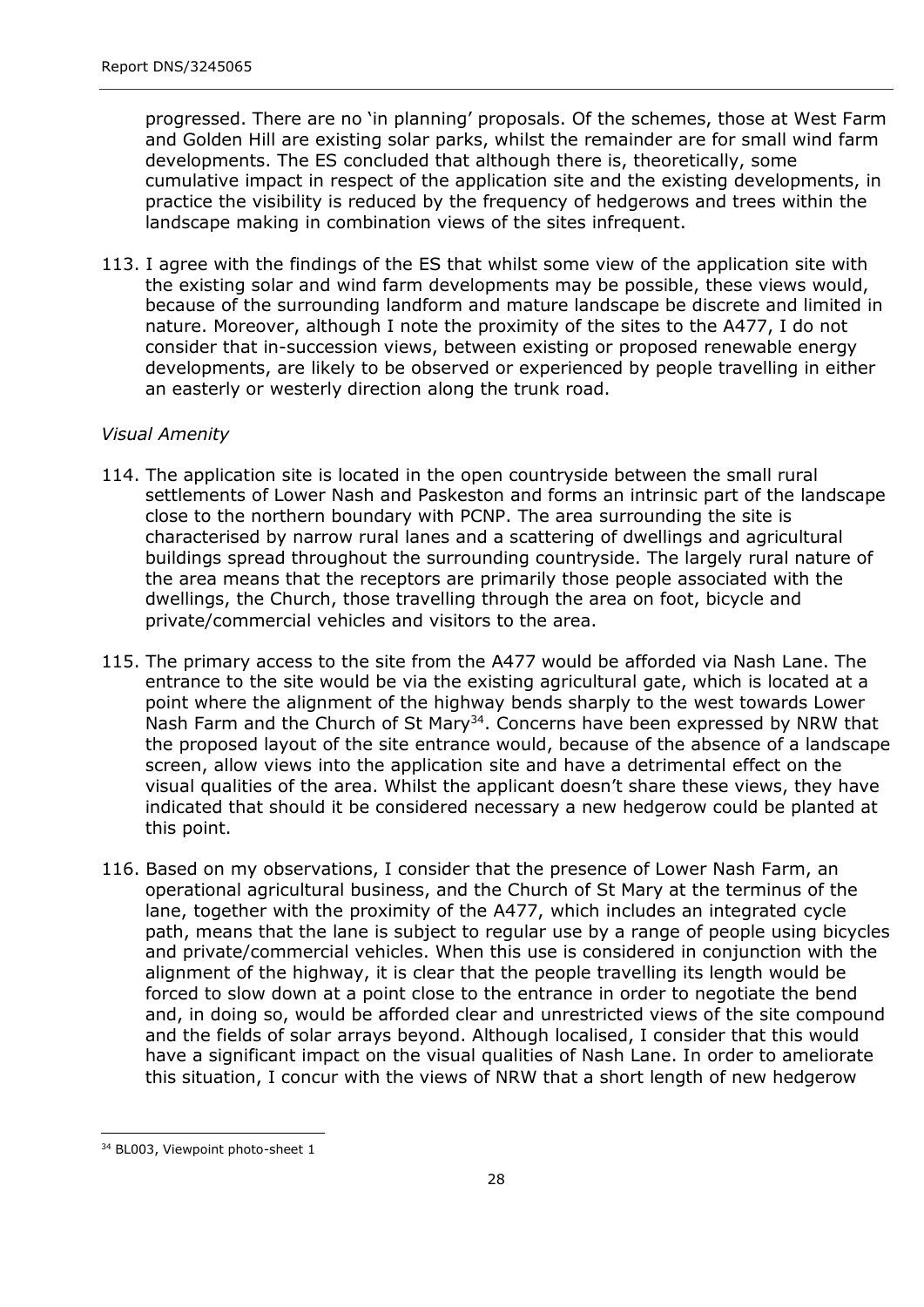planted close to the site entrance would be necessary to screen views of the development.

- 117. The northern boundary of the application site is located close to the narrow, heavily wooded highway of Paskeston Road, which is located just within the boundary of the National Park. When viewed from the elevated junction leading to the small rural settlement of Paskeston<sup>35</sup>, people using the highway at this point would, when proceeding slowly through the junction, be afforded a clear view of the solar arrays sited on the low-lying fields below. I am mindful however, that the presence of woodland trees around the junction, which over-shadow the highway, together with the southern facing orientation of the solar arrays and the proposed landscape mitigation measures would ensure that the proposal would not be a prominent feature, have an adverse impact on the special qualities of the National Park or the experience of people in this area.
- 118. In respect of the Church of St Mary, I note that the  $SIA^{36}$  found that, when looking east from the elevated parts of the churchyard views of the application site would be afforded through the small gaps in the existing hedgerow that forms the field boundary of the site. These views were considered to have an adverse impact on the experience of people visiting the Church and churchyard. In order to address this issue, the submitted application proposes landscape mitigation works which require the 'gapping up' of the existing hedgerow along the field boundaries of the site. The improved hedgerow would then be allowed to grow to a minimum of 4 metres in height and, as such, would provide effective screening of the application site within 2 to 5 years of the works taking place. Based on my observations and subject to the mitigation proposed, I agree that the development would not have an adverse impact on the churchyard or the experience of receptors.
- 119. Concerns were also expressed by local residents that the visual impact of the proposed development would have an adverse effect on the visitor economy of the area. However, no oral or written evidence has been submitted to substantiate or further explain the exact nature of these concerns. In respect of this issue, I am conscious that the evidence presented by the applicant in their statement for Hearing 1 makes clear that the proposed development would not have an adverse impact on the visual qualities of the area or the experience of people when viewed from primary visitor attractions/destinations, local services catering for tourists, such as cafés and public houses, or the main transport corridors in the area surrounding the application site $37$ . In the absence of any compelling evidence to the contrary, I concur with the applicant's assessment in this matter.
- 120. In light of the above, and subject the implementation of the agreed landscape mitigation scheme, I conclude that the proposed development would not have a significant adverse impact on the landscape character, the special qualities of the PCNP or visual qualities of the application site or the surrounding area. As such I consider the proposal would accord with the requirements of Policy 18 of Future Wales, PPW and Policies SP16 and GN.1 of the adopted LDP.

<sup>&</sup>lt;sup>35</sup> BL003, Viewpoint photo-sheet 4

<sup>&</sup>lt;sup>36</sup> BL002, Appendix A10.4

<sup>37</sup> Applicant – Hearing 1 Statement, paragraphs 2.3.4 – 2.3.10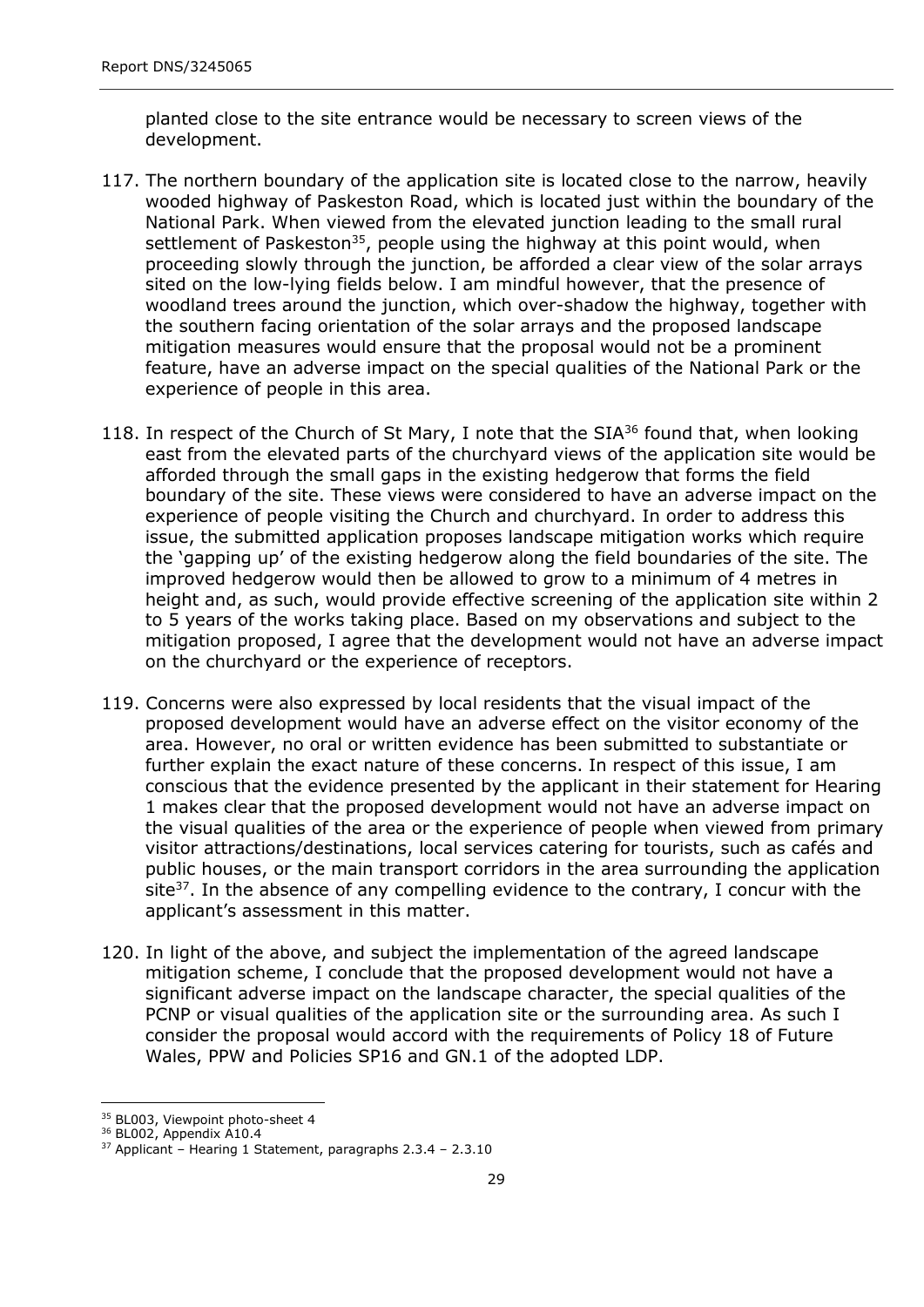## **Cultural Heritage**

- 121. An assessment of the likely significant effects of the proposed development on archaeology and cultural heritage is contained in Chapter 10 of the ES. This assessment has been informed by the findings of an archaeological investigation of the site and a SIA in relation to the Church of St Mary, which is a Grade II Listed Building. The findings indicated that there are three areas of archaeological significance within the site and that the proposed development would, because of the intervisibility between the Churchyard and the application site, have an adverse impact on the setting of the Church of St Mary.
- 122. In order to address these issues the design of the proposed development was amended prior to submission to: omit the area of archaeological resource form the operational part of the application site for the lifetime of the scheme; and include provision for additional landscaping within the hedgerows that form the western field boundaries of the site. I note that Cadw have indicated that subject to the mitigation detailed in the submitted application they raise no objection to the proposed development. Having reviewed the evidence and observed the relevant matters on site, I agree that subject to the proposed mitigation the development would not have an adverse impact on the areas of archaeological significance or the setting of the Church.
- 123. In light of the above, and subject to the implementation of the proposed landscape mitigation measures, I conclude that the proposed development would not have a long-term adverse impact on the areas of archaeological significance or the setting of the Church of St Mary. The proposed development would therefore accord with the requirements of Policy 18 of Future Wales and PPW. I am however mindful, that because of the nature of the mitigation, the development would have a short-term impact on the setting of the listed church and as such would be contrary to Policy GN.38 of the adopted LDP.

## **Ecology and Ornithology**

124. PPW<sup>38</sup>, makes clear that the planning system has a key role to play in helping to reverse the decline in biodiversity and increasing the resilience of ecosystems, at various scales, by ensuring appropriate mechanisms are in place to both protect against loss and to secure enhancement. In doing so, PPW outlines the requirement for development proposals to consider the need to: support the conservation of biodiversity; contribute towards meeting international responsibilities and obligations for biodiversity and habitats; ensure statutorily and non-statutorily designated sites are properly protected and managed; safeguard protected and priority species and existing biodiversity assets; and secure enhancement of, and improvements to, ecosystem resilience by improving diversity, condition, extent and connectivity of ecological networks. Further guidance is contained in Policy 9 of Future Wales which provides a framework for the management and enhancement of biodiversity, the resilience of ecosystems and the provision of green infrastructure.

<sup>&</sup>lt;sup>38</sup> PPW, subsection 6.4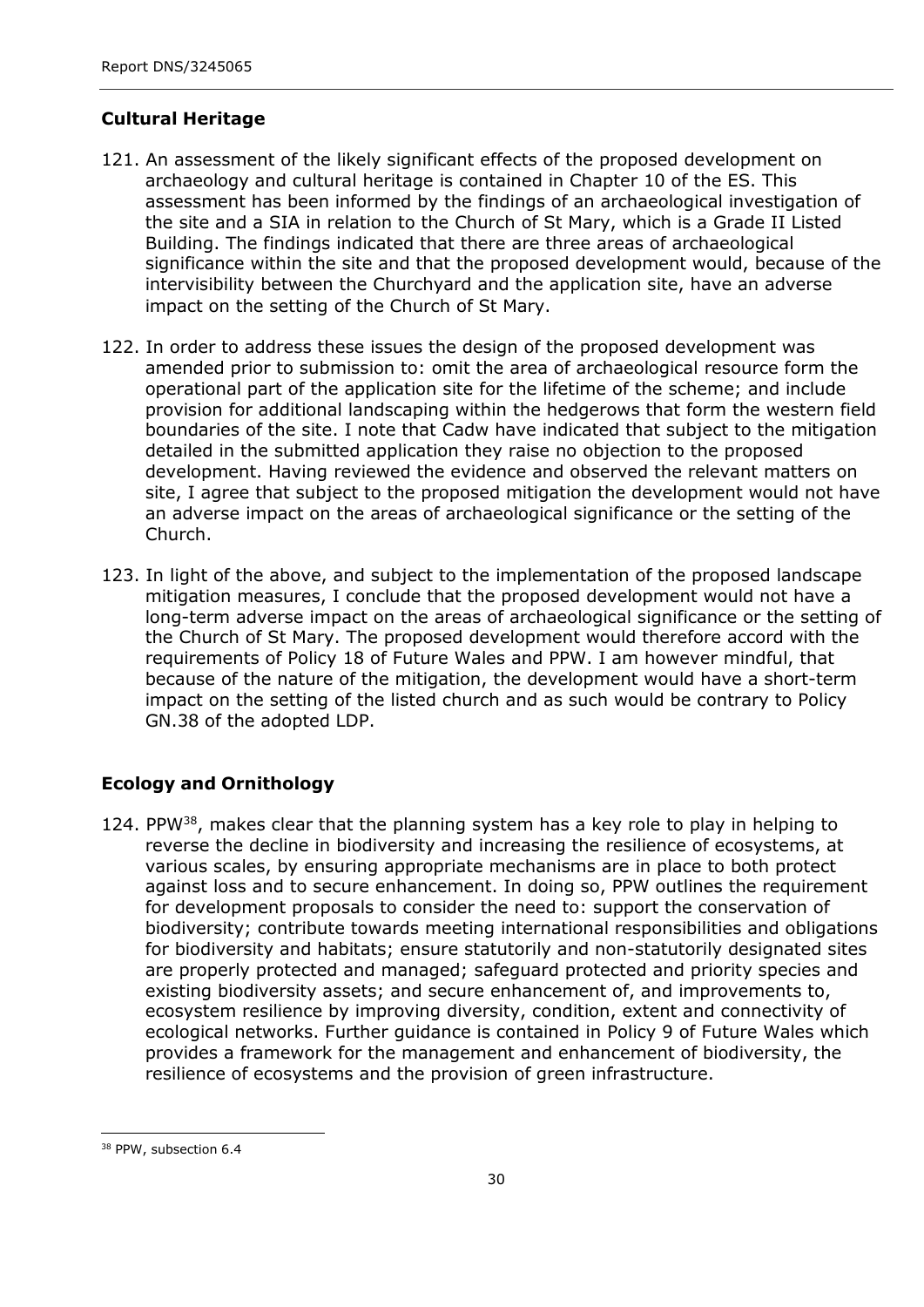- 125. Chapter 9 of the ES provides a baseline assessment of the application site and surrounding area, explains the mitigation measures and biodiversity enhancements built into the proposal and the likely significant effects associated with the development after these measures have been applied. In addition, the application is supported by a draft LEMP and CEMP which, amongst other things, provide details of the landscape and ecological mitigation strategy, code of construction practice, general environmental management procedures and construction environmental management plan for the site.
- 126. The baseline information indicated that: there are 40 statutory designated sites located within 10 kilometres of the site; the site contains a mixture of habitats; and a number of protected species were found within 3 kilometres of the application site.
- 127. The ES found that, although no significant effects are anticipated, there is potential for the impacts of the construction, operational and decommissioning phases of the proposed development to effect valuable ecological features, habitats and species within the application site and surrounding area. The potential ecological constraints / impacts were taken into consideration at an early stage in the development of the scheme and as such the 'mitigation hierarchy' of avoidance, mitigation, compensation and habitat enhancement has been built into the design of the proposed development and will be set out in detail in the LEMP to be agreed by the Council prior to the commencement of development.
- 128. None of the main parties have raised any objections to the ES and I have no reason to disagree with these conclusions. Moreover, on the basis of the evidence presented, I consider that the approach taken to the assessment of the ecology and ornithology in the ES is rigorous and conforms with best practice guidance<sup>39</sup>.
- 129. The application site includes a mixture of arable and improved grassland, seminatural broadleaved woodland, tall ruderal vegetation, trees, hedgerows, a swale, drains and a small stream. Two small seasonally wet drainage ditches run along the hedgerows and field boundaries in the northern part of the site, with a small spring located in the western section. The combination of these features, make an important contribution to the function and connectivity of the habitat in the site with the surrounding/wider area, including with the Pembrokeshire Marine SAC.
- 130. Concerns have been expressed about the possibility for silty run-off from the site to enter the small stream during the construction phase of the development and the potential for this to have an adverse impact on water quality and habitats within the application site and surrounding area. In order to avoid this situation, the applicant is proposing to include a requirement within the CEMP for regular monitoring to take place during the early construction phase of the development to identify and address any potential for run-off within the site. This approach has been agreed with the main parties and would in my view satisfactorily address concerns.
- 131. The site and surrounding area provide a habitat for a range of species including small mammals, reptiles, amphibians and birds. The ES explains that the proposed

<sup>&</sup>lt;sup>39</sup> Chartered Institute for Ecology and Environmental Management guidelines for Ecological Impact Assessment in the UK and Ireland (2018).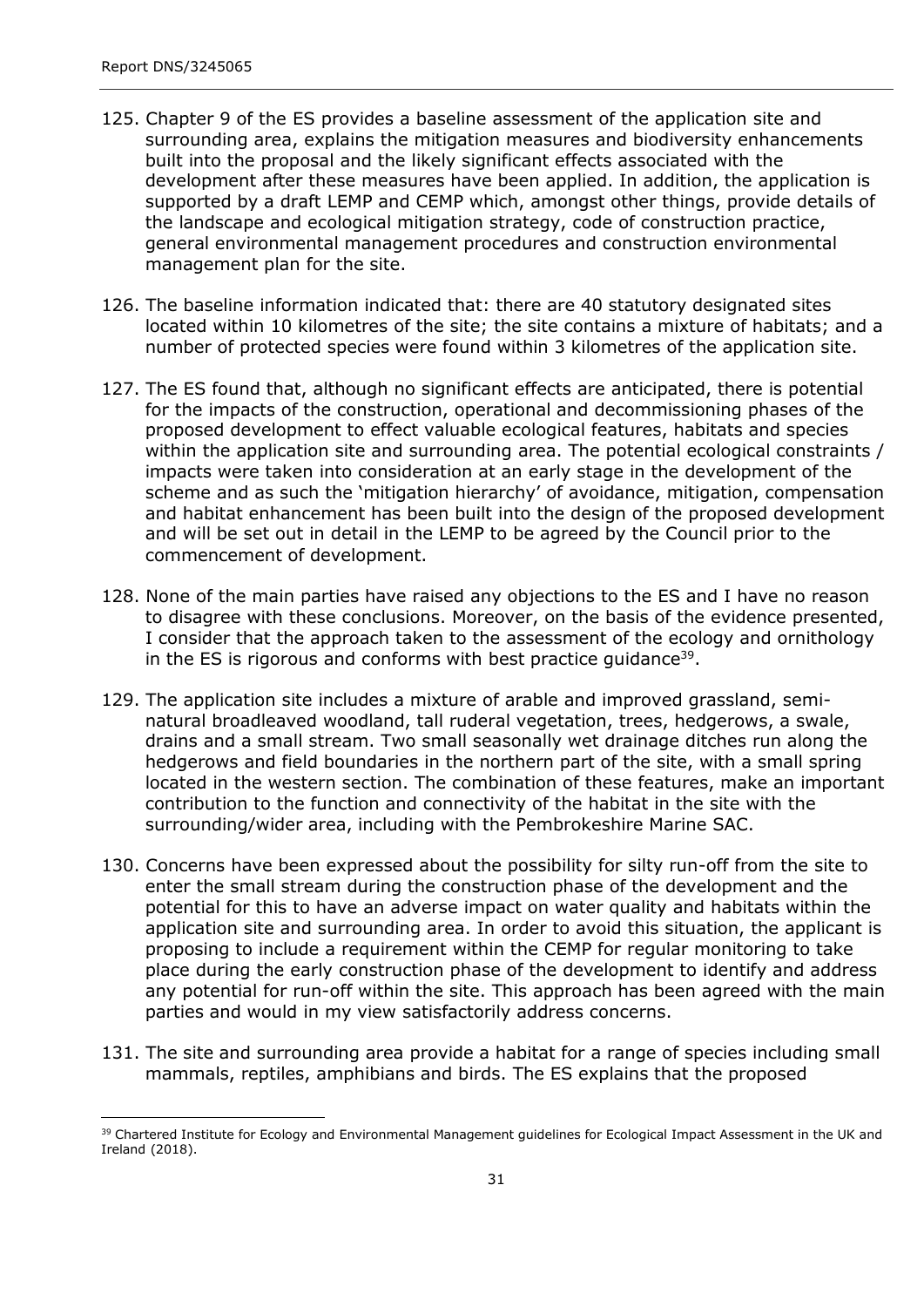development has been designed to take account of the biodiversity and ornithological characteristics of the site. In this respect 'embedded' in the scheme are a series of measures intended to ensure ecological mitigation, compensation and enhancement. Following the closure of the consultation period the applicant, in discussion with the Council, agreed to extend these measures to include the creation of hibernacula opportunities within the site. These measures will be secured by condition and included in the LEMP<sup>40</sup>.

- 132.In order to ensure that appropriate regard is given to the presence of badgers and other small mammals during the construction phase of the development, the ES outlines a requirement for a pre-commencement survey to be conducted immediately prior to any works taking place on site. The survey is intended to assess how the site is being used by badgers at that time and determine if any setts have been constructed within the site and surrounding area that could be impacted by the proposal. In order to provide clarity about the geographical extent of the survey, it was agreed by the main parties during Hearing 1 that the LEMP should contain a requirement for the survey to take place across the site and extend to a distance of 30 metres from all works.
- 133.In addition, in order to safeguard the badgers and small mammals that use the application site during the construction phase of the development a number of 'best practice' measures will be implemented. These will include: the fencing off of manmade excavations, trenches or pits relating to the development; the capping of temporarily exposed open pipework; daily inspections to ensure no mammals have become trapped overnight; and the provision of regular gaps in the perimeter fence to ensure that badgers and other small mammals continue to have access to the application site for foraging and commuting.
- 134.To ensure that no disturbance is caused to any of the species present or using the site and the surrounding area, the applicant has confirmed that no external lighting would be used during the construction, operation or decommissioning of the site.
- 135.The suggested approach to the management of badgers and other small mammals has been agreed with the main parties and in my view, subject to appropriate provisions within the LEMP, would provide appropriate and robust safeguarding measures.
- 136.The application site is located some 1.9 kilometres away from the Pembrokeshire Bat Sites and Bosherston Lakes SAC. The ES suggests that, whilst there is no specific evidence of bats roosting within the application site and surrounding area, the fields are used by bats for moderate foraging, habitat commuting and, because of the presence of trees and woodland on the boundary, potentially roosting. To ensure that bats using the site and surrounding area are not adversely affected, the ES proposes a series of mitigation measures, including the provision of bat boxes and the retention of trees, which, when considered in conjunction with the other habitat enhancement measures proposed, would increase the availability of suitable commuting and foraging habitat and provide long term benefits for bats.
- 137.The Council's LIR expresses concern that insufficient consideration has been given to the potential risk of collision between bats and the PV panels. This issue was discussed during the course of Hearing 1 and, although the concerns were noted, the main

<sup>40</sup> BL016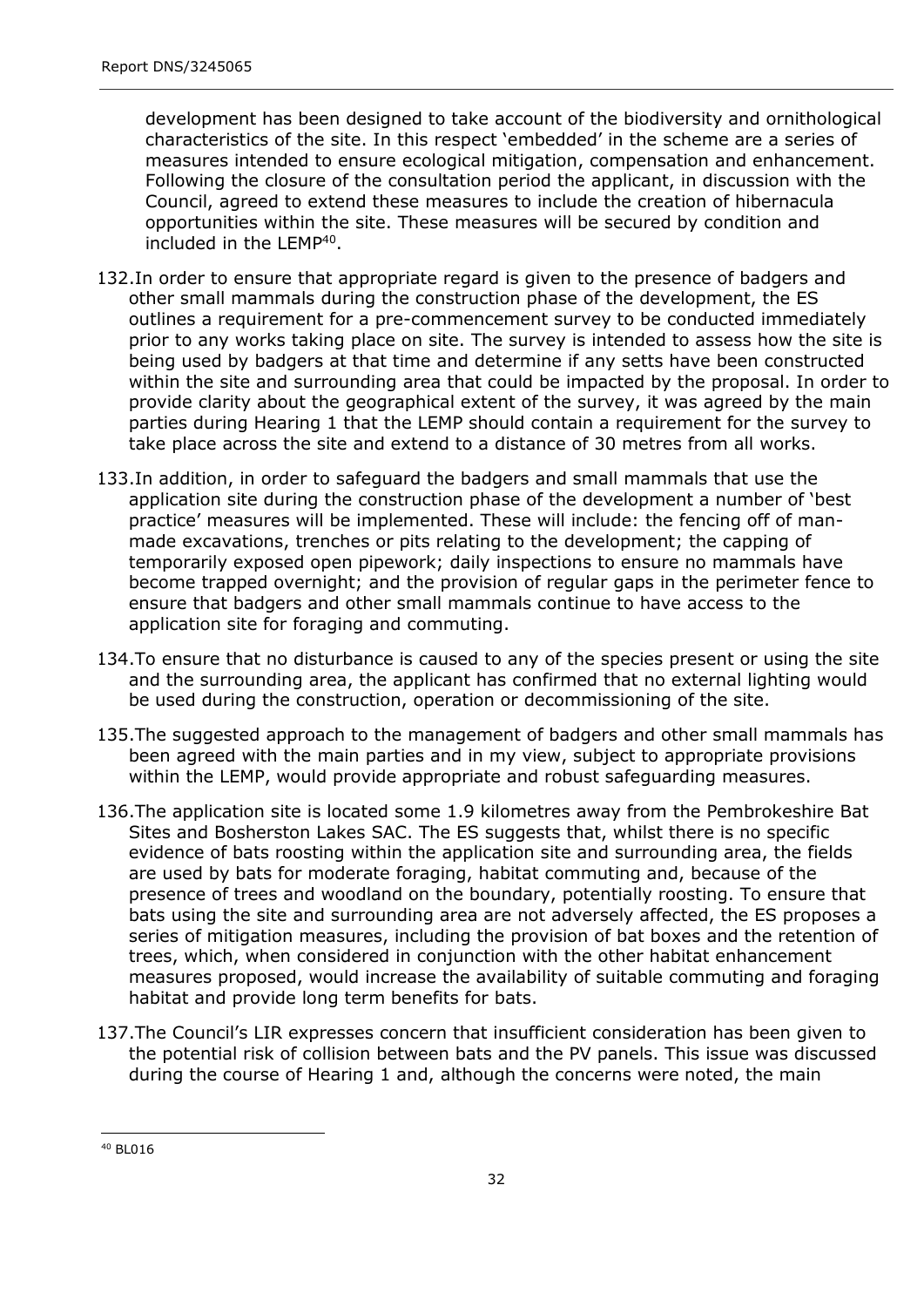parties agreed that given the static nature of the panels and the absence of any empirical evidence to the contrary, the proposed solar park would not present a collision risk for bats. I have no reason to disagree with these conclusions.

- 138. The Skomer, Skokholm and the Seas off Pembrokeshire SPA is located just off the coast of South West Wales. The SPA supports the largest concentration of breeding seabirds in Wales amongst which are the Manx shearwater, a designated protected species. The Islands Conservation Advisory Committee of the Wildlife Trust of South and West Wales, through the LIR, have expressed concern that during adverse weather conditions the young Manx shearwaters may mistake the surface of the PV panels for the sea and land on the arrays. If this happens the birds are likely to struggle to take off and may become stranded.
- 139. To address this concern, the applicant has agreed, in discussion with the main parties, that provision will be made in the LEMP for: regular systematic checks of the site to be carried out by an experienced / trained person during mid-August to mid-October for an initial period of two years; any birds found at the site would be carefully captured and taken to an appropriate place for welfare care or release as appropriate. Should no young birds be found during the two-year period no further site checks would be recommended in future years. However, if young Manx shearwater are found, then a detailed, long-term monitoring programme will be agreed between the applicant and the Islands Conservation Advisory Committee of the Wildlife Trust of South and West Wales. On the basis of the oral and written evidence presented by the main parties, I am content that the approach suggested would provide a robust mechanism for safeguarding the Manx shearwater in this location.
- 140. Overall, I am satisfied that the proposed development would have no unacceptable effect on valuable ecological features, habitats and/ or protected species and, as such would accord with the requirements of Policy 18 of Future Wales and Policy GN.37 of the adopted LDP. The measures beneficial to biodiversity that have been incorporated within the scheme and those that would be secured through the recommended conditions are significant, as is the extent to which conditions would avoid or mitigate any potential harmful impacts. Accordingly, and mindful of the Section 6 duty<sup>41</sup> I consider that, in line with the requirements of Policy 18, the proposal includes biodiversity enhancement measures to provide a net ecological benefit.

#### *Habitat Regulations Assessment*

141. The Conservation of Habitats and Species Regulations 2017, as amended<sup>42</sup>, imposes a requirement to consider the potential effects of a development proposal on the national site network. In this case the network includes: Pembrokeshire Bat Sites / Bosherton Lakes SAC, Pembrokeshire Marine / Sir Benfro Forol SAC, Yerbeston Tops SAC, Limestone Coast of South Wales SAC, Bristol Channel Approaches SAC, Carmarthen Bay and Estuaries SAC, West Wales Marine SAC, Castlemartin Range SPA; and Skomer, Skolkholm and the Seas off Prembrokeshire SPA.

 $41$  Section 6 of The Environment (Wales) Act 2016 imposes an enhanced biodiversity

<sup>42</sup> By the Conservation of Habitats and Species (Amendment) (EU Exit) Regulations 2019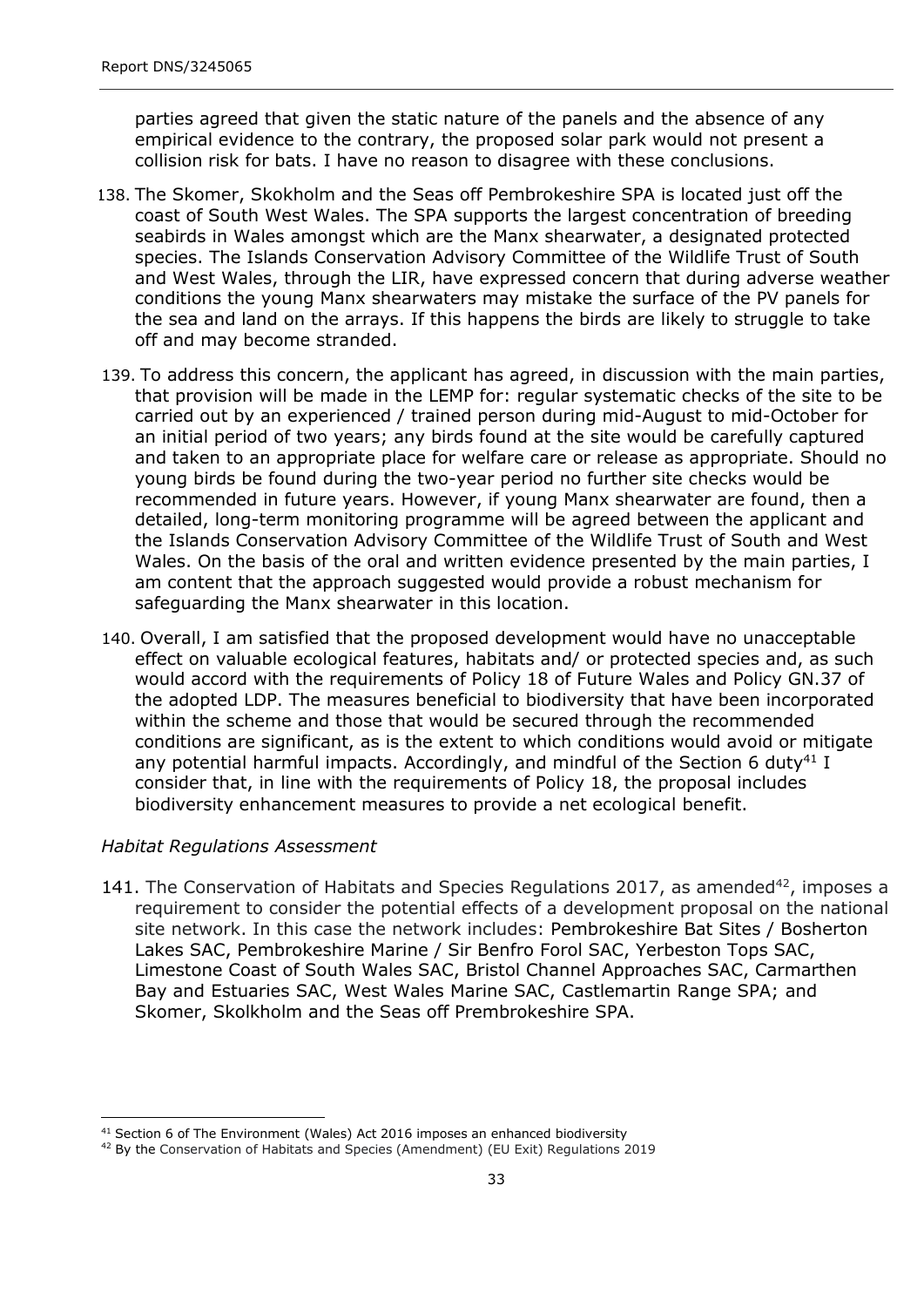- 142. The submitted application was accompanied by a Shadow Habitat Regulations Assessment (Shadow HRA)<sup>43</sup>. Of the nine sites only Pembrokeshire Bat Sites / Bosherton Lakes SAC, was considered to have the potential to be affected by the proposed development. The initial screening exercise undertaken in respect of Pembrokeshire Bat Sites / Bosherton Lakes found that the proposed development would have no significant effect on the qualifying features of the SAC. As a consequence, an appropriate assessment is not required.
- 143. None of the main parties have raised any objections to the shadow HRA and I have no reason to disagree with these conclusions.

## **Highway Safety**

- 144. As I outlined earlier, vehicular access to the application site would be afforded via the existing agricultural access located at the midpoint of Nash Lane, some 200m north of the A477/Lower Nash priority junction. Access to the application site from the wider highway network would be afforded from the M4 (junction 48) the A48 (to Carmarthen), the A40 (to St Clears) and the A477 (to Lower Nash).
- 145. The ES provides an explanation of the existing baseline conditions in respect of traffic and infrastructure, the potential impact the construction, operational and decommissioning phases of the development would have on the highway network and details of the mitigation measures necessary to address any adverse effects. In addition, the submitted application is supported by a draft  $CTMP<sup>44</sup>$ , which is intended to guide the delivery of staff, materials and equipment to and from the application site during the construction phase of the development in a manner that minimises nuisance and disturbance to the existing road network.
- 146. The findings of the LIR indicated that without mitigation the intense nature of deliveries to the application site during the construction phase of the development, would, when considered in conjunction with the limited capacity of Nash Lane to accommodate traffic, have an adverse impact on highway safety. These concerns were supported by representations from DE&I which outline objections in relation to: the need for passing bays, widening and layover areas; the use of the A477/Lower Nash priority junction as a dwell area for vehicles; and the widening of the A477/Lower Nash priority junction to eliminate the need for vehicles to cross into the opposing carriageway.
- 147. Prior to the commencement of<sup>45</sup>, and during Hearing 1 the applicant in discussion with DE&I and the Council, agreed a series of measures intended to resolve the aforementioned concerns. These measures include:
	- A pre-commencement survey of the A477/Lower Nash priority junction and a subsequent scheme for any upgrading or widening works deemed necessary;
	- The retention and maintenance of the shared use path;

<sup>43</sup> BL003, Appendix A.9.3

<sup>44</sup> BL011

<sup>45</sup> BL016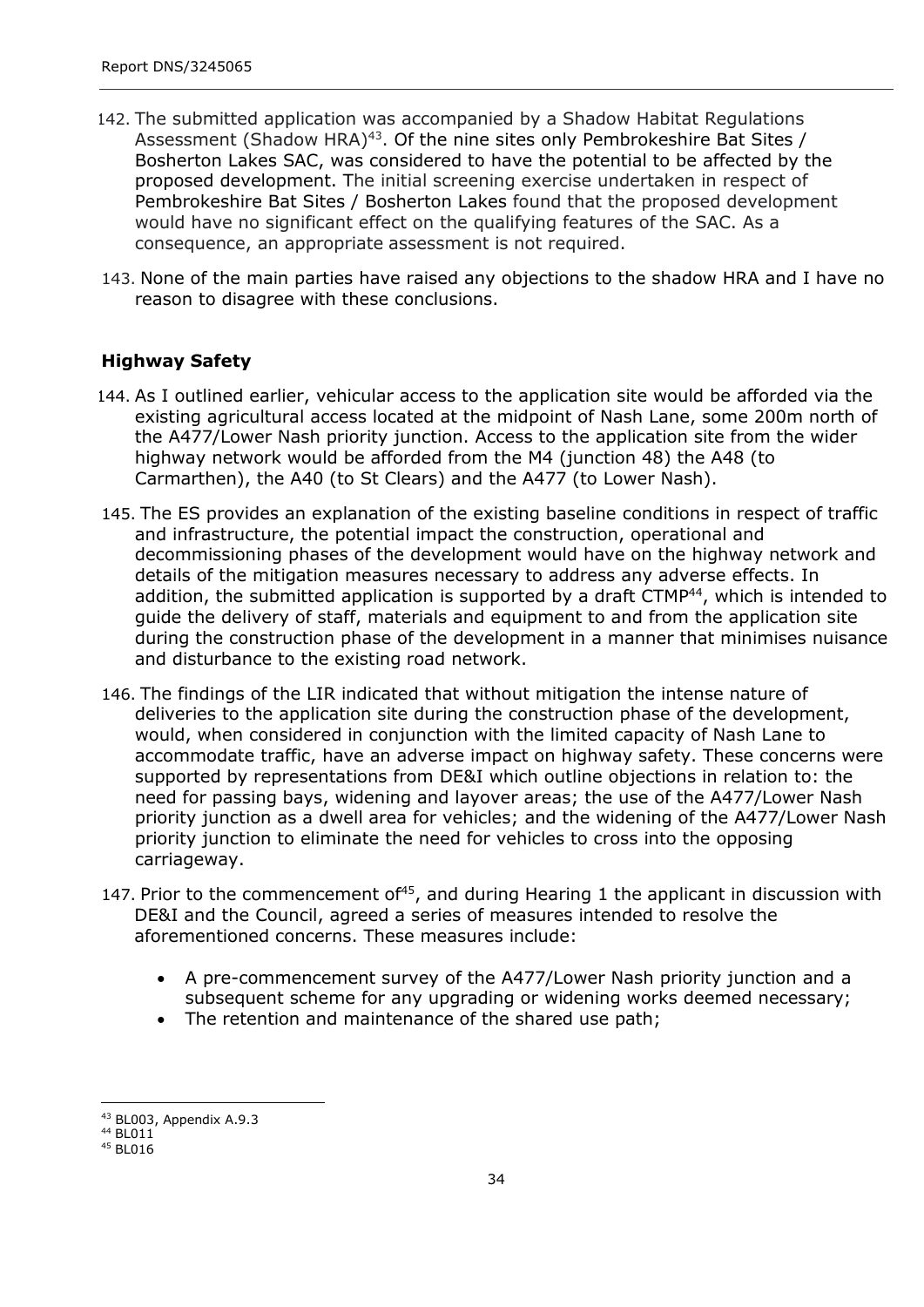- Three banksmen to be located along the site entrance, the entrance to Nash Villa and A477/ Lower Nash junction during the construction phase of the development;
- Details of a traffic management scheme to include positive traffic control and a temporary speed reduction order on the A477 during the construction phase of the development;  $\bullet$
- A commitment to a pre and post construction condition survey along Nash Lane; and  $\bullet$
- The provision and agreement of a construction schedule and details of the off-site management of vehicle movements including layover areas.  $\bullet$
- 148. Based on the oral and written evidence presented, and subject to a condition requiringthe inclusion of the aforementioned measures in the CTMP for the site, I am satisfied that the proposed development would not have an adverse impact along Nash Lane or on the wider highway network. As such the proposed development would accord with Policy 18 of Future Wales, PPW and Policy GN.1 and GN.3 of the adopted

### **BMV Agricultural Land**

- 149. The application site comprises 34.25 hectares of agricultural land set over eight fields and enclosed by a combination of hedgerows, trees and woodland. The site forms part of the much larger agricultural holding of Lower Nash Farm.
- 150. Chapter 5 of the ES explains that 20.75 hectares of the application site is made up of grade 2 and grade 3a BMV agricultural land. This means that the proposal exceeds the 20 hectares threshold over which the development of BMV agricultural land for alternative uses is considered to be nationally significant. The ES is supported by the Wessex Solar Energy Agricultural Land Classification and Soil Resources Study (February 2020), The Blackberry Lane Solar Park Agricultural Assessment (September 2020) and the LQIA (November 2020) <sup>46</sup> .
- 151. PPW explains that agricultural land of grades 1, 2 and 3a is the best and most versatile, and should be conserved as a finite resource for the future. The guidance makes clear that, when considering the search sequence and development management decisions, considerable weight should be given to protecting such land from development, because of its special importance and that grades 1, 2 and 3a agricultural land should only be developed if there is an overriding need for the development and either previously developed land or land in lower agricultural grades are unavailable<sup>47</sup>. Further guidance in relation to BMV agricultural land is contained in TAN  $6$  – Planning for Sustainable Rural Communities (2010)<sup>48</sup> which suggests that once agricultural land is developed, even for 'soft' uses such as golf courses, its return to agriculture as BMV land is seldom practicable. In addition, local guidance contained in the Renewable Energy SPG makes clear that it is preferable to avoid placing solar farms on BMV agricultural land.

<sup>46</sup> BL002, Appendix A5.1 – 5.3

<sup>47</sup> PPW, Edition 11, paragraphs 3.58 and 3.59

<sup>48</sup> TAN 6, paragraph 6.2.2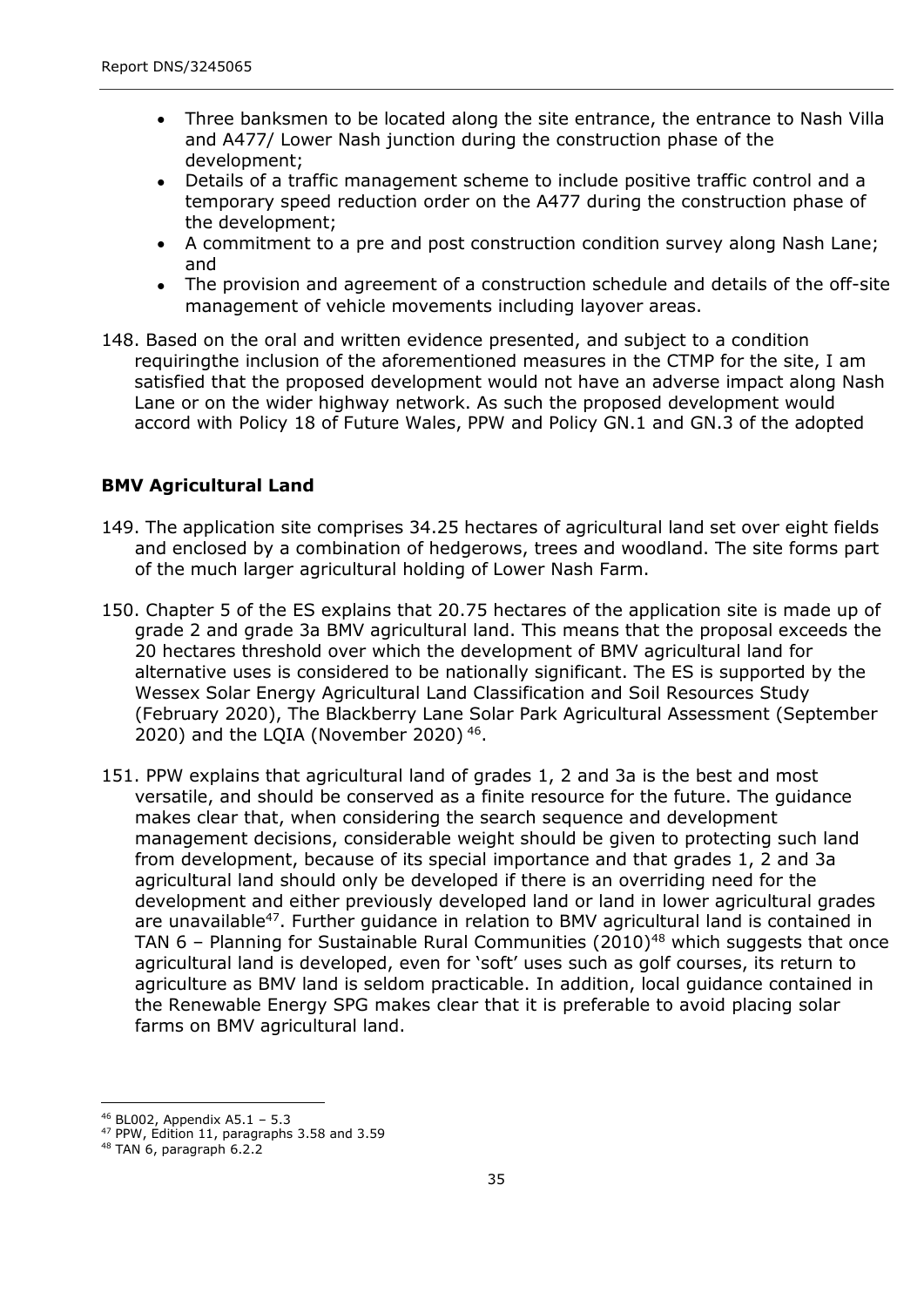#### *Search Area and Site Selection Process*

- 152. As I outlined earlier, the ES explains that for technical reasons, which relate to the proximity to potential grid connection points and the need for local embedded generation, the site search area was limited to the administrative boundary of Pembrokeshire County Council.
- 153. The initial search, undertaken in 2013, included a high-level mapping exercise which restricted the search to sites within a 2 kilometer radius of a suitable grid connection, in this case the 132kV substation at Golden Hill. As part of this process seven potential sites for solar park development were identified. These sites were then subject to a localised assessment process which looked at a range of factors including environmental and planning constraints such as the presence of grade 1 and 2 agricultural land, existing land uses, the proximity and capacity of a grid connection, the solar resource, site capacity and land ownership. Only two of the sites identified, the application site and land at Chapel Hill, were considered suitable for solar development. Grid connection applications were submitted for both sites and viable offers received in 2013.
- 154. During Hearing 2 the applicant explained that, because of changes to the feed in tariff scheme, after obtaining the grid connection offer the development of the application site was put on hold and didn't recommence until 2019. At this point, detailed investigations in relation to a range of matters, including agricultural land classification, were carried out.
- 155. The findings of the Agricultural Land Classification and Soil Resources Study, indicatedthat instead of the site being made up largely of grade 3 agricultural land, as had originally been thought, the site comprised a mixture of grade 2, 3a and 3b land. Further studies, the Agricultural Assessment and the LQIA, confirmed that 83% of the site was BMV agricultural land and provided a strategy for ensuring the effective management of land quality during the construction, operational and decommissioning phases of the development. An approach which it is suggested would ensure that the development did not have a significant negative effect on the quality of the BMV agricultural land within the site.
- 156. The applicant accepts that the proposal would result in the temporary development ofBMV agricultural land. But maintains that the requirements of national planning policydo not place a moratorium on the development of BMV agricultural land for uses such as that proposed, which it is considered are necessary to assist in addressing the climate emergency and providing future energy security. As such, it is considered that the inclusion and identification of the application site in the selection process was appropriate.
- 157. Concerns have been expressed by DCC about the adequacy of the approach taken to the definition of the search area and the site selection process. It was suggested that the definition of the search area should not have been restricted to the Council's administrative boundary but should, because the scheme is for a DNS and any energy generated would feed into the national grid, have included the whole of Wales. In addition, DCC maintain that the initial selection process should have identified that the application site included a substantial area of BMV agricultural land and, once this was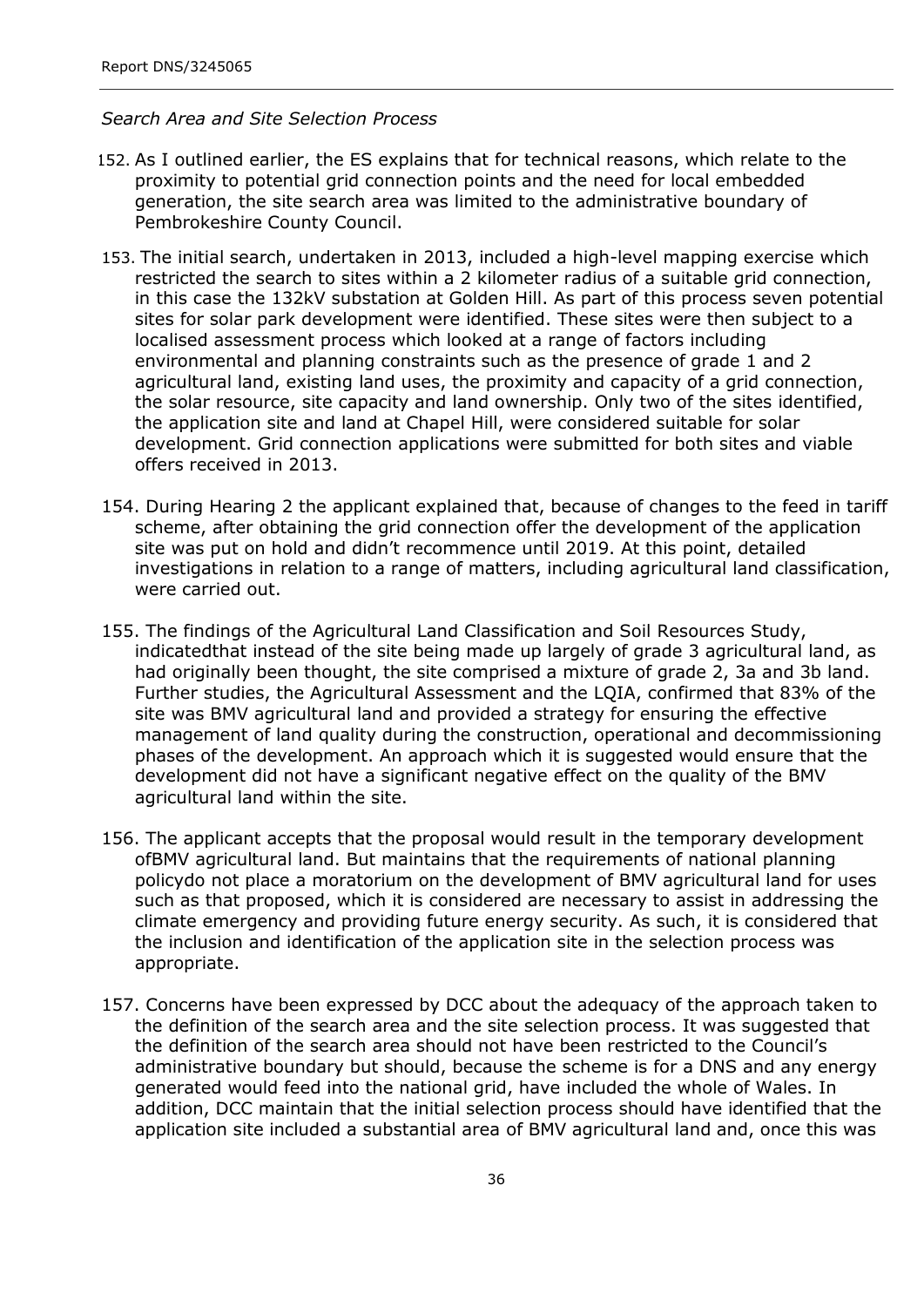established, further analysis of alternative sites should have been undertaken. In support of their objection, DCC have submitted maps of 4 potential development sites close to the application site which it is contended should have been included in the site selection process.

- 158. The additional alternative sites were discussed during Hearing 2 and it was agreed bythe main parties that none of the areas of land identified where suitable for the development of a solar park.
- 159. Although I note the concerns of DCC, I am mindful that PPW does not provide detailed guidance on how a search area for the development of a solar park should be defined or how potential sites should be selected. Rather, the approach to be taken is one for individual developers to determine based on the requirements of national planning policy and consideration of the relevant practical, social, economic and environmental issues. Equally, I am conscious that PPW does not place a requirement on developers to revisit the site selection process and identify additional alternative sites, where a preferred site is found to be constrained.
- 160. In this case, and having had regard to the evidence presented, I am content that the approach taken by the applicant to the definition of the search area and the site selection process was logical, structured and comprehensive and, in the case of the site selection process, had appropriate regard to the need to consider suitable alternative sites. Moreover, I concur with the applicants view that the requirements of national policy in respect of BMV agricultural land, do not in themselves, prevent the development of such land.

#### *Impact on BMV Agricultural Land*

- 161. The development proposes the erection of a large-scale solar park with 70,000 PV panels fixed on mounting frames and set out in densely packed arrays across the site, 12 inverter and transformer cabins, 1.75 kilometres of access tracks, a 1600 sqm compound and 3.5 kilometres of security fence. Each of the solar mounting panels would be supported by two steel poles which would be driven into the ground to a depth of 1.8 metres, electrical cables connecting the arrays, invertor and transformer cabins would be laid out in a network of trenches through-out the site, concrete foundations would be laid for cabins and the control building, whilst the access road and compound would be constructed using crushed stone. The topsoil excavated through the construction process would be spread across the application site.
- 162. The ES and supporting evidence<sup>49</sup> explains the temporary nature of the development and indicates that the combination of the proposed solar arrays, buildings, access and compound would impact on less than 3% of the total area of the site. As such, it is contended that the potential impacts of the proposal on land quality during the construction, operation and decommissioning of the development would not have a significant negative affect on the site. Once constructed the areas around the solar arrays would be used for the grazing of sheep and for silage production. An agricultural use the applicant maintains would be consistent with the existing use of the site.

<sup>49</sup> BL001, Chapter 6 and BL002, Appendix A5.3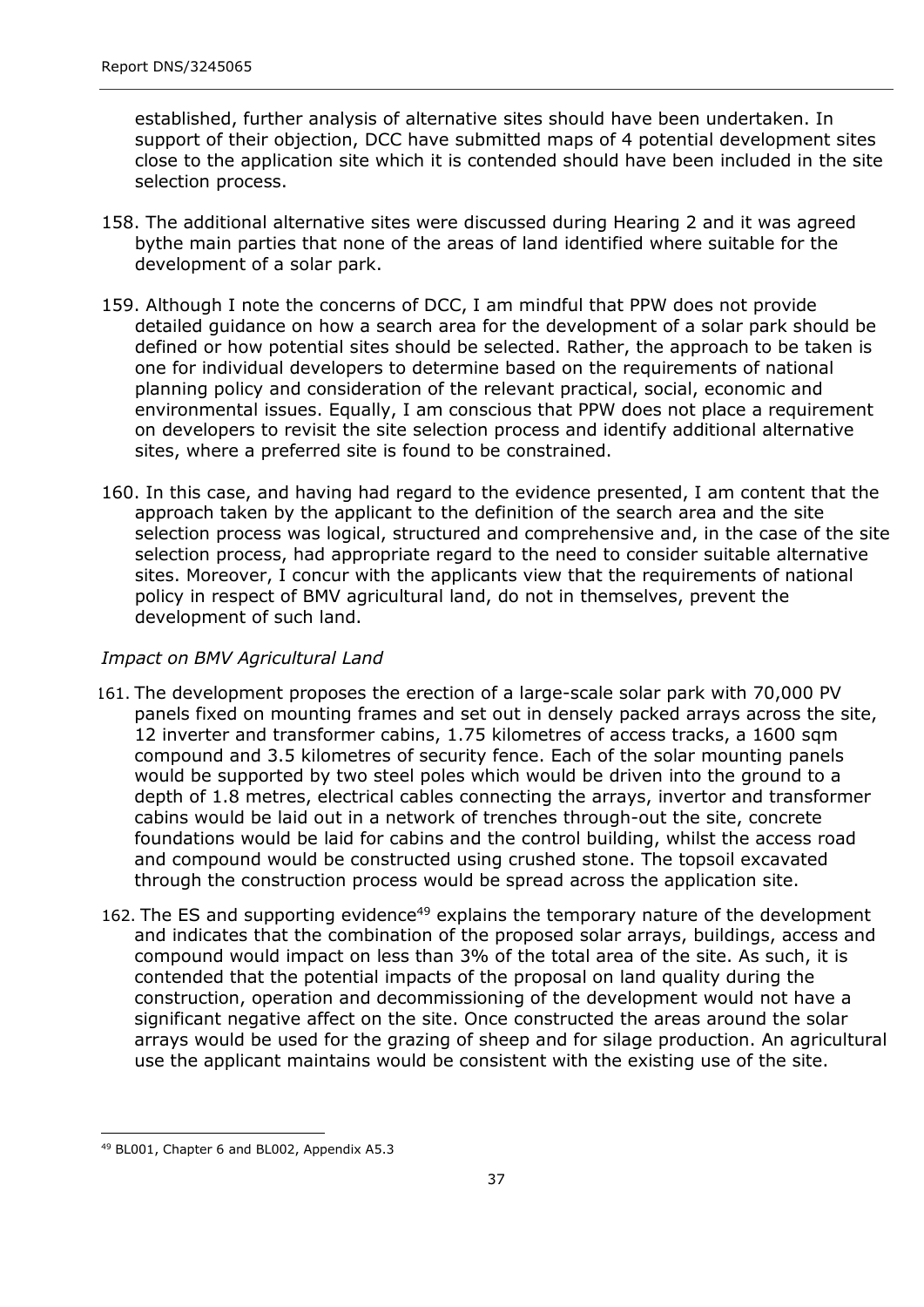- 163. Objections to the proposed development and its potential impact on BMV agricultural land have been raised by DCC. In their comments DCC explained that only 10-15% of agricultural land in Wales is classified as being BMV and, as such, the land is a finite and nationally significant resource which needs to be protected in order to secure future food supplies. The Department is concerned that the development could, through matters such as compaction, waterlogging and the mixing of top and sub-soils, cause structural damage to the soil and in doing so reduce its flexibility, productivity and efficiency to such an extent that it would no longer be BMV agricultural land. Evidence presented by DCC at Hearing 2, suggests that these concerns are compounded by the veracity of the evidence supporting the application and the inherent uncertainty about the ability of any restoration scheme to successfully return land to a given quality.
- 164. In order to address these concerns, the applicant during the course of Hearing 2 proposed the imposition of conditions which: seek to restrict construction work at the site to the dryer months of the year; and require, as part of the CEMP, the provision of a soil resource report and a soil resource management plan which would provide details about the management of topsoil within the site and the measures intended to assist with the avoidance of compaction.
- 165. Whilst I note the applicant's contention about the potential impact of the development and the suggested conditions, I am nevertheless mindful that the structure of agricultural soil is fragile and easily damaged and that the construction of a development of the scale proposed is likely to result in a substantial amount of ground disturbance across the application site. This disturbance would arise from the engineering operations necessary to construct a solar park of the scale proposed and from the potential for widespread soil compaction caused by the movement and use of heavy vehicles and machinery required for the installation of the supporting posts and the excavation of trenches, access paths and foundations across the site. In my view the impact of these operations and the nature of the vehicles and equipment required are not comparable to agricultural practices and are likely to significantly damage the structure of the soil and result in the loss BMV agricultural land.
- 166. With respect to the suggestion that the site would continue to be in agricultural use during the operational period of the development, it is clear that the land could continue to be used for the grazing of sheep and silage production over the lifetime of the development. I am mindful however, that the development of a solar park on the application site would mean that the land would, effectively, be unavailable for the cultivation of food crops for a period of 40 years. The use of the site for complimentary agricultural uses, such as the grazing of livestock, does not to my mind, compensate for the loss of BMV agricultural land even for a temporary period.
- 167. The application is accompanied by the ODRP<sup>50</sup>. The Outline Plan provides a brief framework for the detailed Decommissioning and Restoration Plan which would be submitted to the Council for approval towards the end of the operational life of the development. The document explains that once the solar park is decommissioned and the associated apparatus and cabling has been removed, the site would then return to its original condition.

<sup>50</sup> BL002, Appendix A.6.1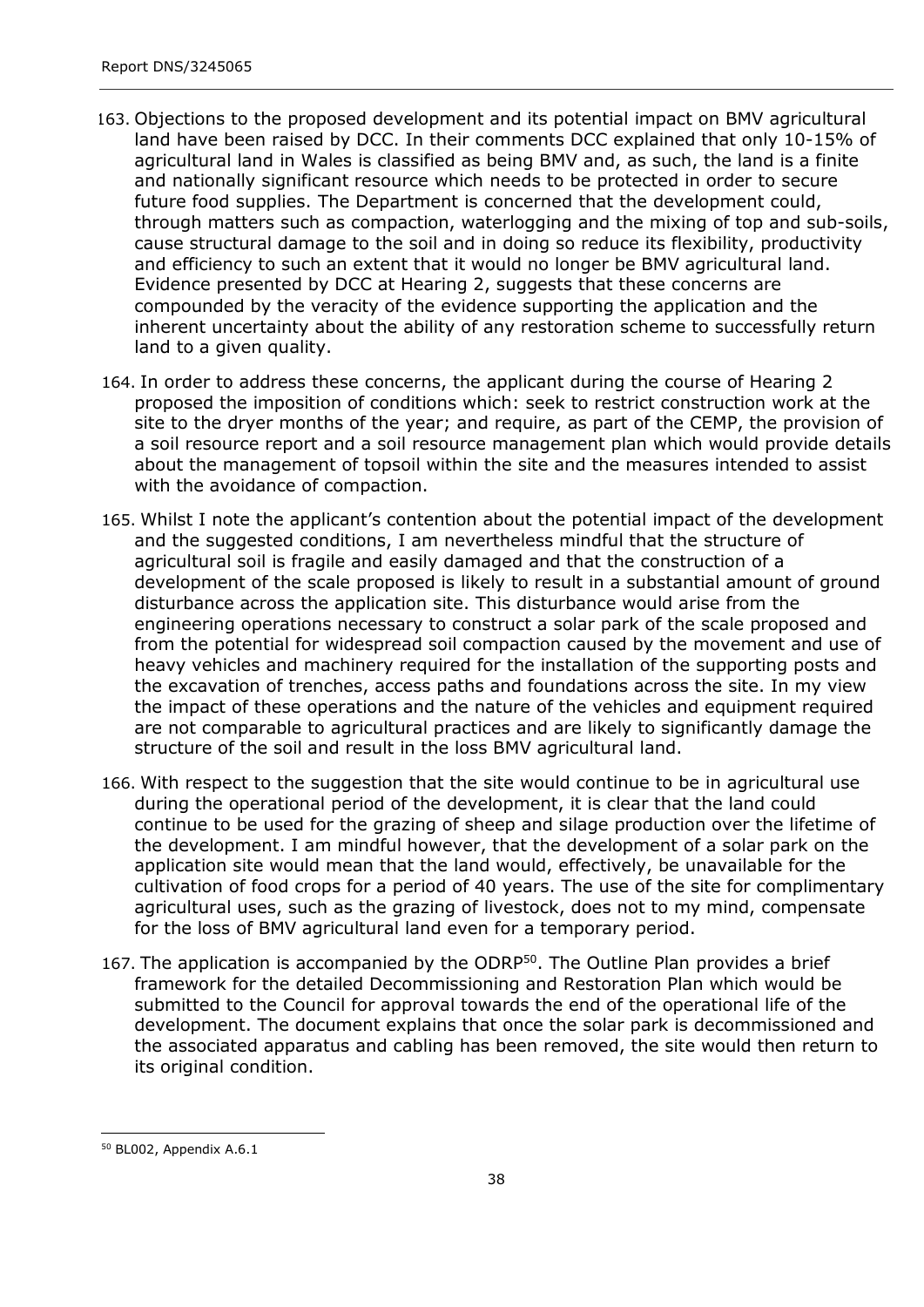- 168. Although I note the concerns of DCC in respect of the level of detail in the plan, I consider that the approach taken in the ODRP, which leave the precise requirements of the scheme to be determined at a time closer to the end of the operational life of the development, to be logical particularly in light of potential for technological advances during the intervening 40 years.
- 169. With regard to restoration, and whilst I note the applicant's comments in relation to the temporary nature of the development, I am mindful of the guidance contained in TAN 6 which advises that restoring land to BMV quality is seldom practicable. In this case, despite the evidence presented about the rigorous approach that would be taken to the decommissioning of the site, I am not persuaded that, given the nature and scale of the disturbance, that the land can be effectively restored to BMV quality and it won't be lost for future arable food production.
- 170. Overall, although I have found the approach to the definition of the search area and site selection process to be satisfactory, I consider that for the aforementioned reasons the proposed development would be likely to result in the loss of BMV agricultural land and, in doing so, have an impact on the objective of ensuring future food security. As such, the proposed development would be contrary to the requirements of policy 18 of Future Wales, PPW and TAN 6.

## **Other Matters**

- 171. Objectors to the proposal raised a number of other concerns including those relating tothe impact of the development on the designated groundwater SPZ, the cost of decommissioning the site and the benefits of the scheme for local communities. I am mindful that evidence relating to the potential impact of the proposal on the SPZ, the strategy for decommissioning and restoring the application site and the social economic and environmental benefits of the scheme has been provided in some detail in the ES and that, for the most part, this evidence satisfactorily addresses the concerns expressed by residents. Therefore, in the absence of any compelling evidence to the contrary, I consider that the approach contained in the ES in respect of these matters is robust and would address the concerns identified in an appropriate manner.
- 172. In addition, a number of local residents expressed concern about the adequacy of the public consultation undertaken by the applicant and have suggested that all decisions relating to the development should be put on hold, until the current pandemic is over and the public can be properly consulted. Whilst I note these concerns, I have reviewed the evidence presented $51$  in respect of the approach taken by the applicant to pre and post application public consultation, and I am content that it accords with the requirements of the DNS Regulations and has provided everyone with a fair opportunity to comment on the proposal.

<sup>51</sup> BL001, subsection 4.1.1 and BL007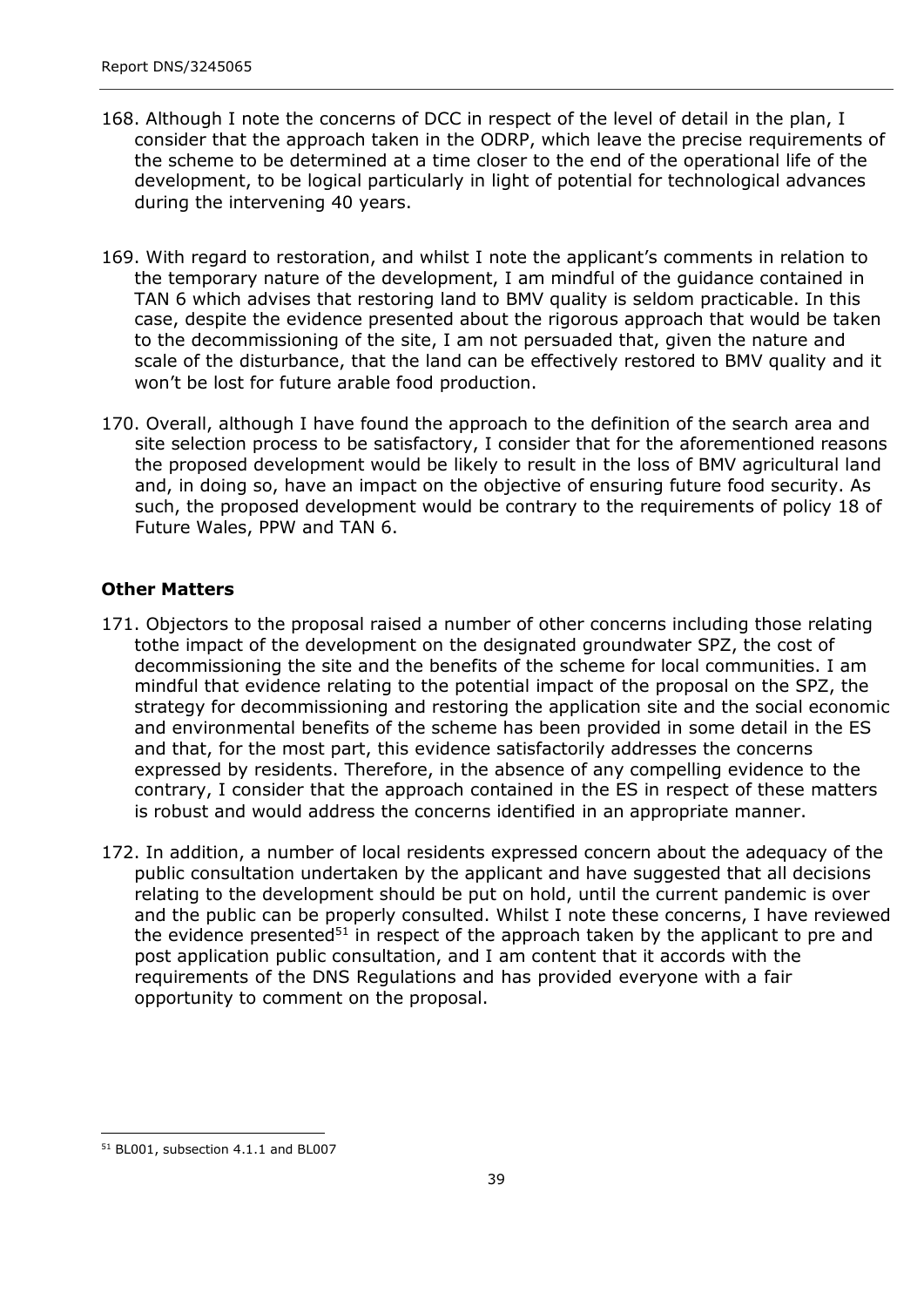## **Conditions**

- 173. A list of revised conditions submitted by the applicant following Hearings 1 and 2 werediscussed during Hearing 3. Following the hearing the Council, in consultation with themain parties, formulated a revised list of conditions. Subject to some minor revisions, these form the basis of the list of suggested conditions set out in Annex A. In my opinion, the conditions meet the requirements of Welsh Government Circular 16/14: The Use of Planning Conditions in Development Management and are, for the followingreasons, necessary to ensure the effective mitigation and management of the
- 174. Conditions 1,2 and 3 are necessary to specify a time limit for the development and toensure that the proposal is carried out in accordance with the submitted plans.
- 175. In the interests of biodiversity and the visual amenities of the area, conditions 4, 6 and 7 are necessary to ensure the provision of an agreed landscaping scheme for the site, a LEMP that specifically makes provision for landscape and ecological mitigation measures, including providing a framework for safeguarding badgers, small mammals and the Manx shearwater, and provides certainty about the use of external lighting at the proposed development. In addition, condition 16 is necessary to ensure the effective screening of the proposed development when viewed from the site entrance on Nash Lane.
- 176. Condition 9, sets out the requirement for a CEMP to be submitted to and approved prior to the commencement of development. The CEMP is necessary to, amongst other things, provide a framework for managing: watercourses, surface water run-off and drainage; the importation and storage of materials, fuels, oils and chemicals; and the construction of the compound, car park and offices. Matters in relation to the management of waste are addressed in condition 14, which in the interests of biodiversity and visual amenities, sets out a requirement for a Site Waste Management Plan.
- 177. In order to address issues in relation to accessibility and highway safety, conditions 5, 11, 12 and 13 are necessary to set out the requirements for the physical reinstatement of footpath SP8/11, the provision of a CTMP which is intended to provide a framework for the management of traffic to and from the site during the construction and decommissioning phases, and the need for pre / post construction road condition surveys along Nash Lane and the A477/ Lower Nash Priority Junction.
- 178. Lastly, the combination of conditions, 8, 9, 10 and 15, require the provision and agreement of a soil resource report, a soil resource management plan, a scheme for the decommissioning of the solar park and seek to control months during which construction can take places at the site. These conditions are necessary to ensure the effective restoration of the site. During Hearing 3 there was a disagreement between the applicant and DCC about the months during which construction should take place at the site. I have considered the evidence presented by both parties and, in light of the potentially significant impact on BMV agricultural land, concluded that development on the site should not take place between October and April. I have amended condition 10 accordingly.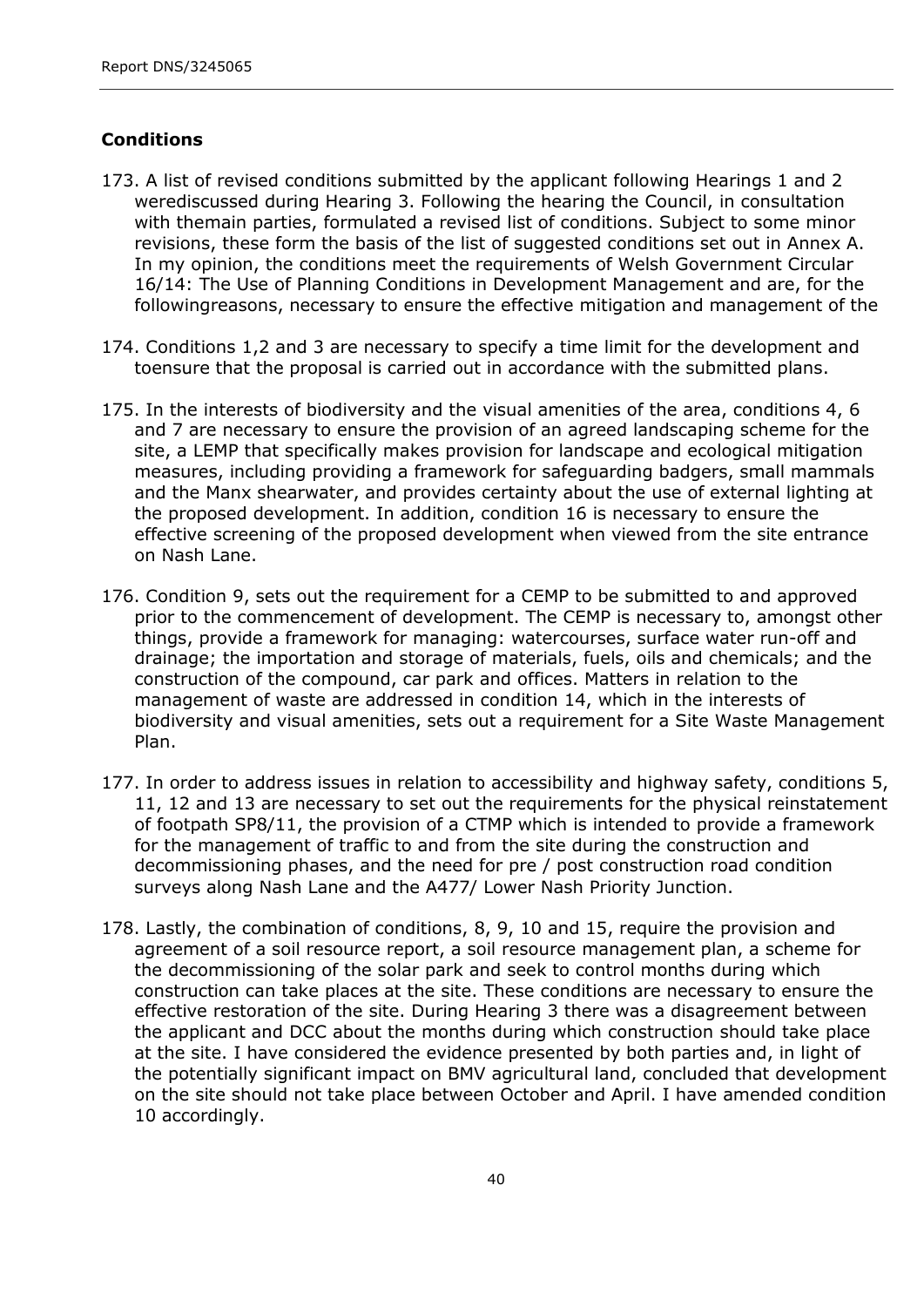### **Planning Balance and Conclusions**

- 179. Decisions are required to be made in accordance with the development plan unless material considerations indicate otherwise. In this regard I have taken into account the relevant policies of Future Wales and the adopted LDP, the LIR, the representations and associated evidence in this case.
- 180. Future Wales together with PPW make clear that one of the primary objectives of the planning system is to contribute towards the delivery of sustainable development and, in doing so, improve the social, economic, environmental and cultural wellbeing of Wales. A central requirement of both documents is the need to achieve the decarbonisation of energy, build resilience to the impacts of climate change and ensure that Wales focuses on generating the energy it needs to support its communities and industries over the next twenty years. In this regard the proposed development would align with, and support, the requirements of Future Wales and PPW.
- 181. The benefits of the proposed development are clearly set out in the submitted ES and include: a reduction in the emission of greenhouse gases; the generation of energy from a renewable source which would serve up to 7,825 households on an annual basis over the lifetime of the scheme; an increase in the diversity and reliability of the UK energy supply; and a total investment of  $E14$  million in the proposed development, a proportion of which would be spent in the local economy<sup>52</sup>. The benefits of the proposed development are considerable and will assist in meeting national renewable energy targets, reduce reliance on energy generated from fossil fuels and actively facilitate the transition to a low carbon economy. As such, the benefits of the development should carry significant weight in the determination process.
- 182. Consideration has been given to the impact of the proposed development on the main issues associated with this proposal. In doing so, I have found that, subject to the mitigation measures proposed and appropriate planning conditions, the development would not have an adverse impact on landscape and visual impact, cultural heritage, ecology and ornithology or highway safety. However, I have concluded that the proposal would have a significant adverse impact on BMV agricultural land, which is a finite and nationally significant resource. For the reasons set out earlier, I consider that the development would, potentially, result in the loss of 27.75 hectares of BMV agricultural land and, as a consequence, assist in undermining the objective of ensuring food security for future generations.
- 183. I note the applicant's contention about the contribution the proposed development would make to addressing the climate emergency and securing future energy provision. However, I do not consider that the scale of the energy generated from the site would, in itself, be sufficient to override the need to protect BMV agricultural land.
- 184. The proposal would therefore be contrary to Policy 18 of Future Wales, inrelation to the acceptability of the provisions for the decommissioning

<sup>52</sup> BL001, Chapter 3.6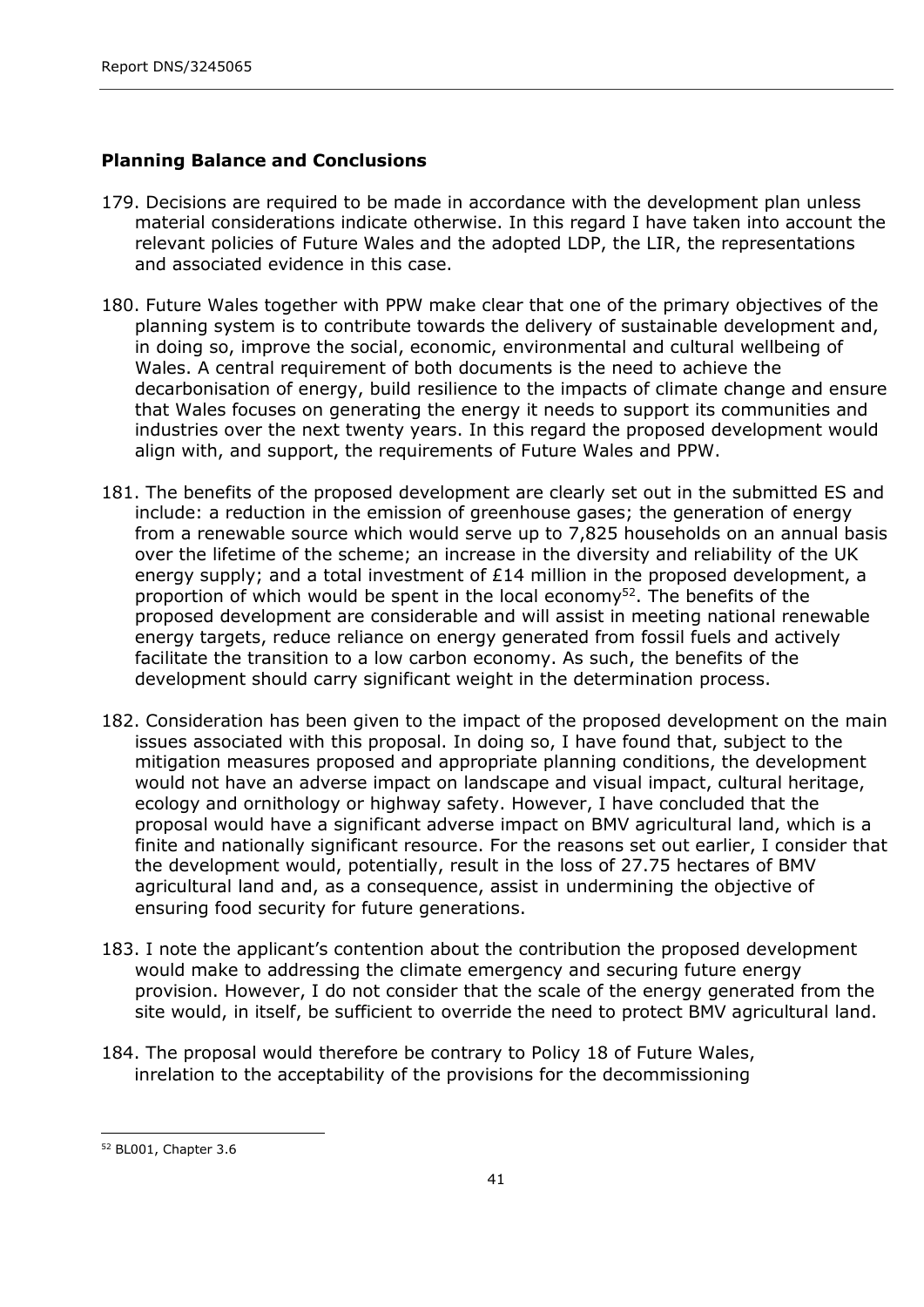restoration of the proposed development, and the requirements of PPW, which seeks to conserve BMV agricultural land as a finite resource for the future.

185. Overall, I consider that the benefits of the proposal, in providing renewableenergy, would not outweigh the harm caused to BMV agricultural

#### **Recommendation:**

186. The planning application should be refused. However, if Welsh Ministers are minded togrant planning permission, Annex A lists the conditions that I consider should be attached to any permission granted

*Nicola Gulley*

Inspector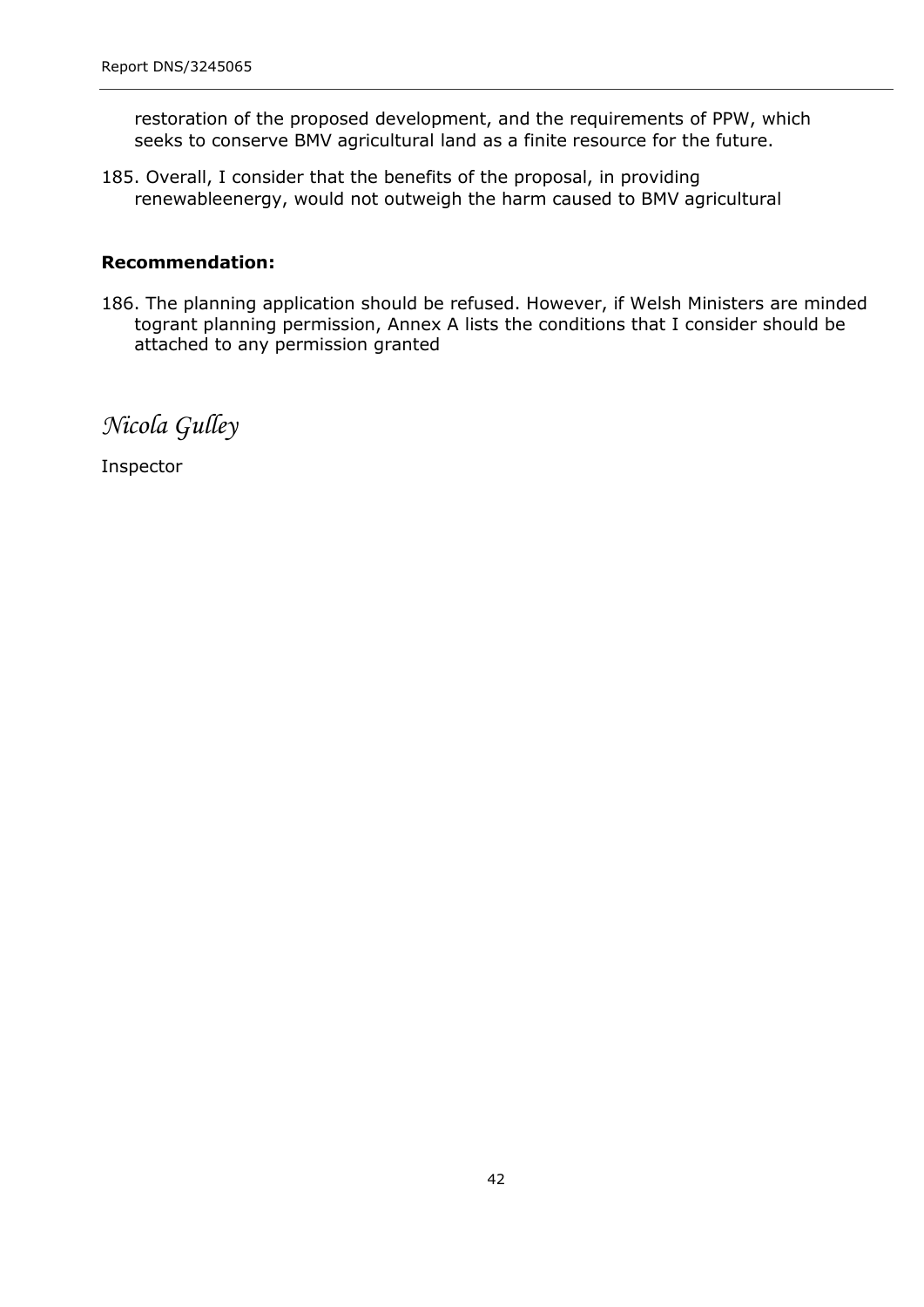## **ANNEX A – SCHEDULE OF CONDITIONS**

Recommended conditions in the event of planning permission being granted:

1. The development hereby permitted shall begin no later than five years from the date of this decision.

Reason: In order to comply with Section 91 of the Town and Country Planning Act 1990.

2. The development hereby permitted shall be for a temporary period only, to expire 40 years after the date of first commercial export of electricity to the grid ("the date of first export"). Written confirmation of the date of first export shall be provided to the Local Planning Authority within one month after the event.

Reason: In order to comply with Section  $72(1)(b)$  of the Town and Country Planning Act 1990 .

The development/works hereby permitted shall be carried out in accordance with Plan A and Plan B. However, notwithstanding these plans, before development commences, details of the inverter/transformer cabins, control building, cabins, security fence (including any CCTV), access track and panels shall be submitted to, and approved in writing by, the local planning authority. The development shall be carried out in accordance with the approved details and retained in accordance with the approved details thereafter. 3.

Reason: In order to ensure that the development is carried out in accordance with the approved documents, plans and drawings submitted with the application and in order to protect visual amenity in compliance with policies SP.1 and GN.1 of the adopted Pembrokeshire County Council LDP

- 4. No development shall take place until details of hard and soft landscape works ("the landscaping scheme") have been submitted to, and approved in writing by, the local planning authority. The landscaping scheme shall include a statement setting out the design and mitigation objectives and how these will be delivered. Soft landscape works shall include but not be limited to:
	- Planting plans;
	- Written specifications (including cultivation and other operations associated with plant and grass establishment);
	- Schedules of plants noting species, plant supply sizes and proposed numbers/densities where appropriate;  $\bullet$
	- Implementation programme (including phasing of work where relevant).  $\bullet$

The landscaping scheme shall be implemented in full thereafter in accordance with the implementation programme so agreed and those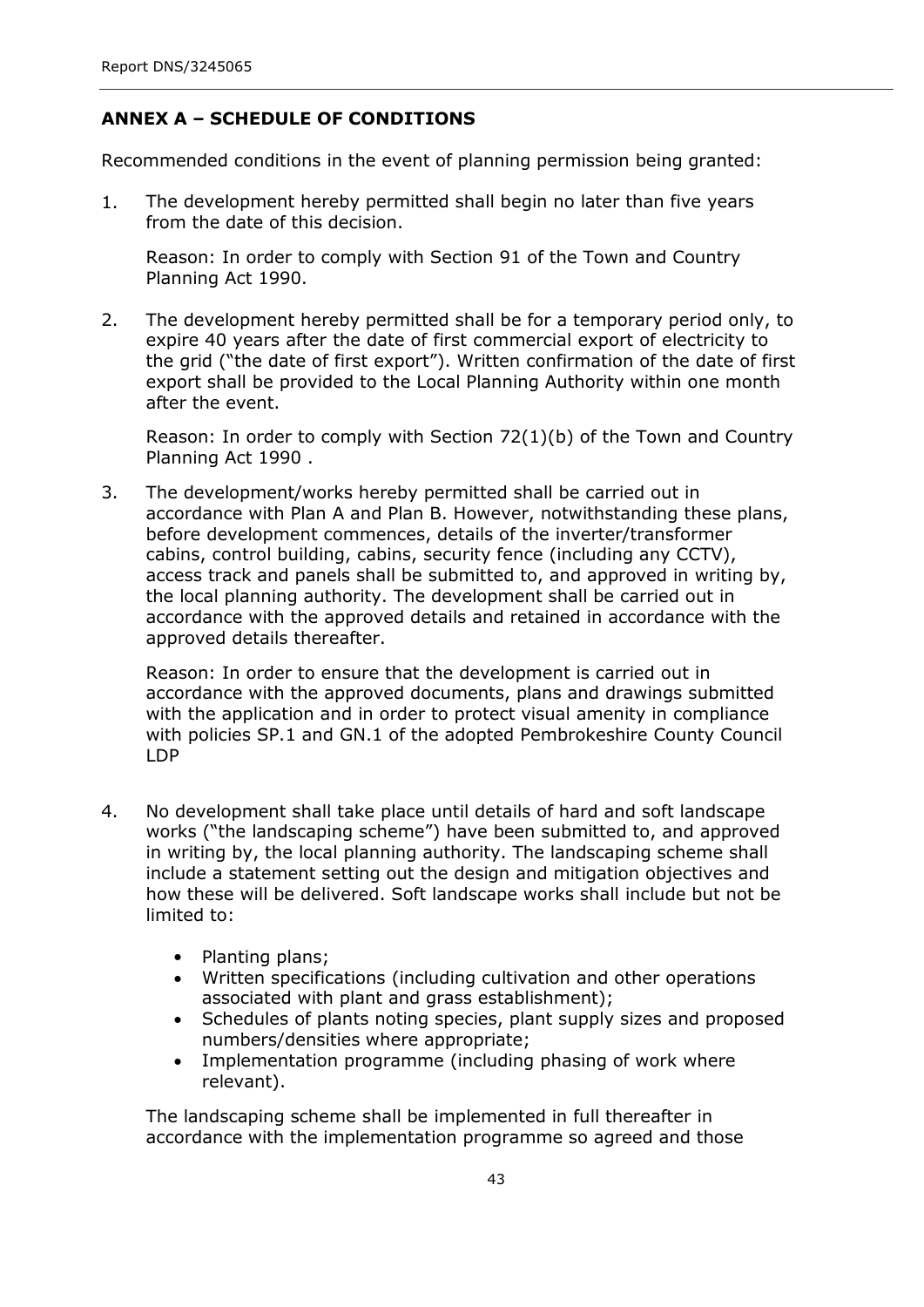details approved by reason of condition 6

Reason: In the interests of biodiversity and visual amenity and in compliance with policy 18 of Future Wales and policies SP 1, SP 16, GN.1 and GN.37 of the adopted Pembrokeshire County Council LDP.

5. No development shall take place until a scheme (to include an implementation timetable) for the physical reinstatement of footpath SP30/02 where it becomes SP8/11 between coordinates 201239, 203294 and 201249, 203415 ("the footpath scheme") has been submitted to, and approved in writing by, the Local Planning Authority. The approved footpath scheme shall be implemented in full thereafter.

Reason: In order to protect the integrity and safety of the public footpath network and in compliance with policies GN.1 and GN.2 of the adopted Pembrokeshire County Council LDP

- 6. No development shall take place until a Landscape and Ecological Management Plan (LEMP) has been submitted to, and approved in writing by, the Local Planning Authority. The LEMP shall incorporate the principles outlined in Section 9.6 of the Environmental Statement, Section 2.3 of the Ecological Mitigation and Management Plan and the Landscape Management Plan that formed part of the application. The LEMP shall also include but not be limited to:
	- A scheme for monitoring Manx shearwater on the site between mid-August and mid-October for an initial period of 2 years from the date of first export. Monitoring shall comprise a site walkover at intervals to be agreed with the local planning authority. Should no Manx shearwater be encountered on the site during the initial 2 year period of monitoring, monitoring shall cease. Should Manx shearwater be encountered on the site during the initial 2 year period of monitoring, provision shall be made for a further period of monitoring to be agreed in writing by the local planning authority.
	- A commitment to maintain the hedgerows across the site at a minimum height of 4 metres throughout the operational period of the development hereby permitted.
	- A pre-commencement badger survey across the site and extended to 30 metres from all works  $\bullet$
	- Addition of 6 no. hibernacula across the site.

The approved LEMP shall be implemented in full thereafter.

Reason: In the interests of biodiversity and visual amenity and in compliance with policy 18 of Future Wales and policies SP 1, SP 16, GN.1 and GN.37 of the adopted Pembrokeshire County Council LDP.

There shall be no external lighting unless otherwise first agreed in writing by the local planning authority. Lighting shall be installed and retained as agreed. 7.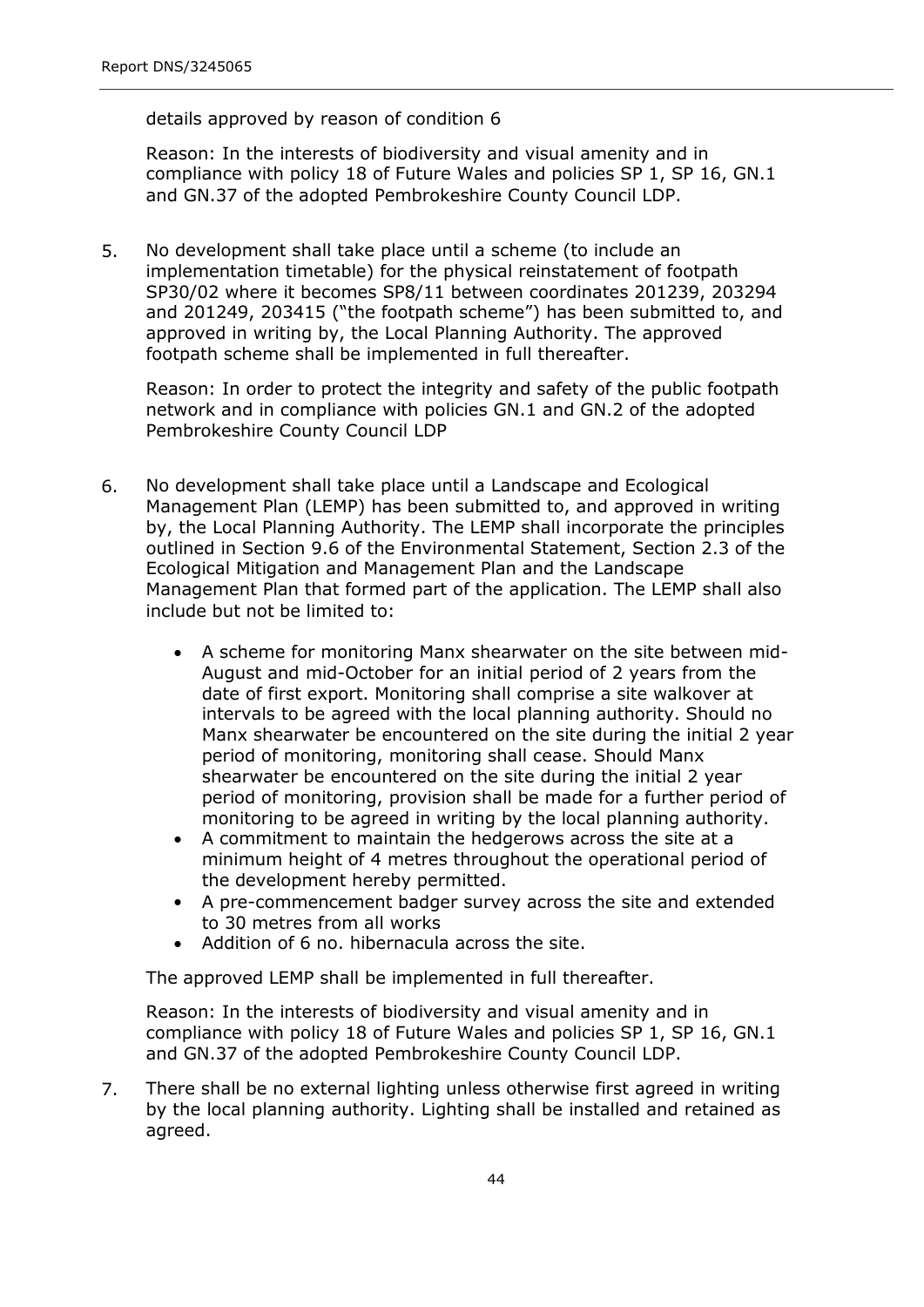Reason: In the interests of biodiversity and visual amenity and in compliance with policy 18 of Future Wales and policies SP 1, SP 16, GN.1 and GN.37 of the adopted Pembrokeshire County Council LDP.

No development shall take place until a Soil Resources Report ("the Soil Resources Report") has been submitted to, and approved in writing by, the Local Planning Authority. The approved Soil Resources Report shall be used to inform the Soil Resources Management Plan required by condition 9. 8.

Reason: In order to protect soil quality and in compliance with policy 18 of Future Wales and policies SP 1 and GN.1 of the adopted Pembrokeshire County Council LDP.

- 9. No development shall take place until a Construction Environment Management Plan ("the CEMP") has been submitted to, and approved in writing by, the Local Planning Authority. The CEMP shall include but not be limited to:
	- The identification of surrounding watercourses and potential pollution pathways from the construction site to those watercourses, along with direction of flow
	- How each of those watercourses and pathways will be protected from site run-off during construction (i.e. locations and widths of buffer strips / principles related to the placement and specific requirements of the silt fencing)  $\bullet$
	- How the water quality of the watercourses will be monitored and recorded
	- How surface water runoff from the site during construction will be managed/discharged
	- Storage facilities for all fuels, oils and chemicals  $\bullet$
	- Storage of all materials on site
	- Construction compounds, car parks, offices, etc.
	- Details of the nature, type and quantity of materials to be imported on to the site
	- Location and detail of any wheel washing facilities
	- Measures for dealing with any contaminated material (demolition waste or excavated waste)
	- Identification of any buried services, such as foul sewers, so that they are protected
	- Daily check sheet and an explanation of who will be responsible for the process
	- Details of emergency contacts, for example Natural Resources Wales hotline
	- Site wide monitoring for silt run-off
	- Root protection measures for retained trees and the method for the protection of hedgerows
	- Additional details on soil management "the Soil Resources Management Plan" to include:
	- details of how topsoil removed will be preserved for restoration at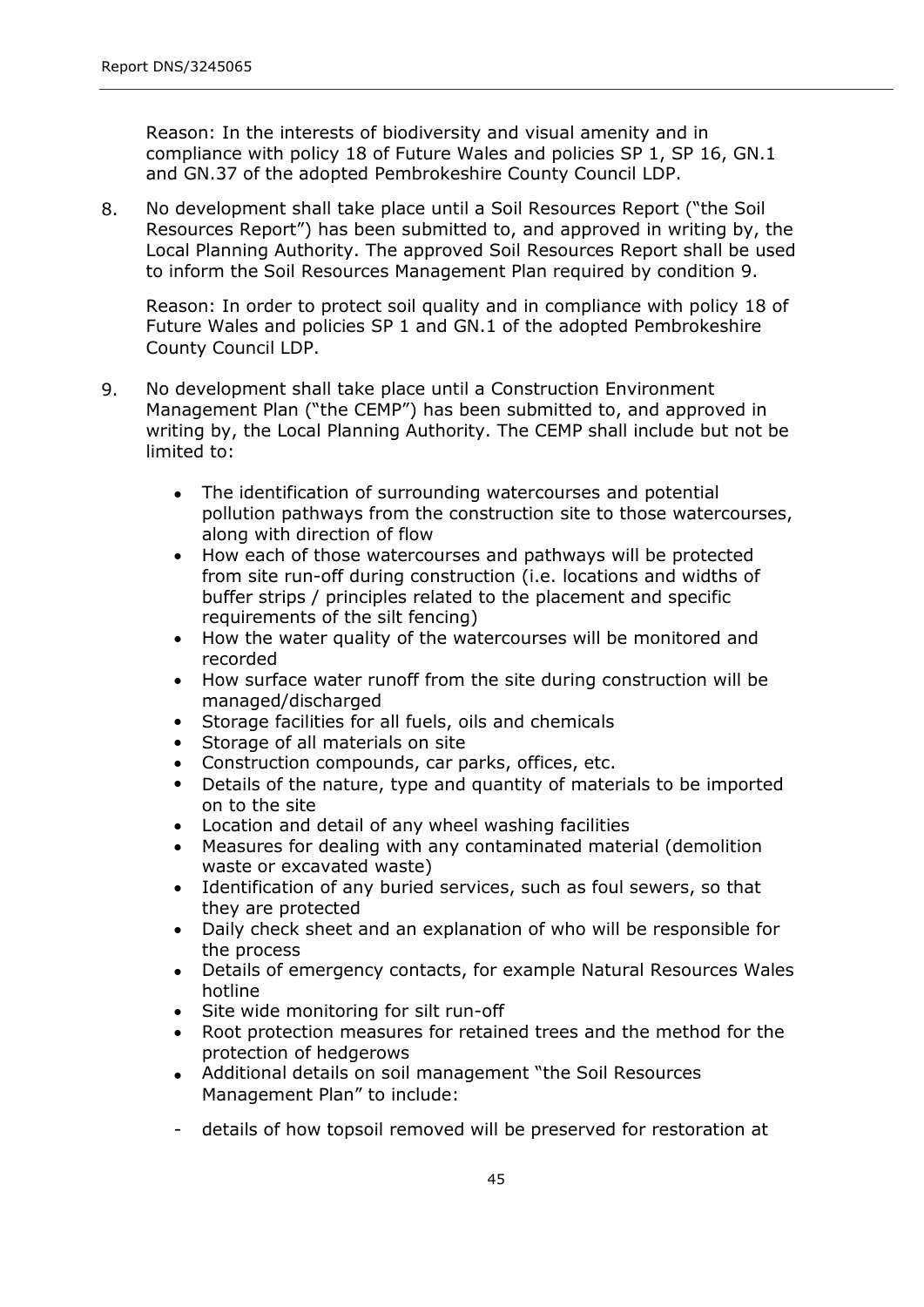the end of the operational life of the development

- how the mixing of topsoil and subsoil will be avoided
- minimisation of compaction and the avoidance of damage to current drainage systems.

The CEMP and Soil Resources Management Plan shall be implemented in full in accordance with the approved details.

Reason: In the interests of biodiversity, visual amenity, water and soil quality and in compliance with policy 18 of Future Wales and policies SP 1, SP 16, GN.1 and GN.37 of the adopted Pembrokeshire County Council LDP.

10. No construction works (other than works relating to landscaping) shall take place between the months of October and April inclusive.

Reason: In order to protect soil quality and in compliance with policy 18 of Future Wales and policies SP 1 and GN.1 of the adopted Pembrokeshire County Council LDP.

- 11. No development shall take place until an updated Construction Traffic Management Plan ("the CTMP") has been submitted to and approved in writing by the Local Planning Authority. In addition to the details contained within the Draft CTMP, the updated CTMP shall include but not be limited to the following:
	- A survey of the lane/A477 junction and a subsequent scheme for any upgrade or widening works deemed necessary
	- Retention and maintenance of the shared use path
	- 3 banksmen to be located along the lane
	- Details of traffic management to include positive traffic control and a temporary speed reduction order on the A477
	- A commitment to a pre and post construction condition survey along the lane
	- Details of off-site management of vehicle movements including layover areas and construction schedule.

The CTMP shall be implemented in full in accordance with the approved details.

Reason: In the interests of highway safety and in compliance with policy 18 of Future Wales and policies SP 1 and GN.1 of the adopted Pembrokeshire County Council LDP.

12. No development shall take place until details of the methodology for the scope and nature of the pre and post construction road condition surveys ("the road condition survey scheme for the lane") on the lane leading to the site (to include the shared use path) has been submitted to and approved in writing by the Local Planning Authority. The condition survey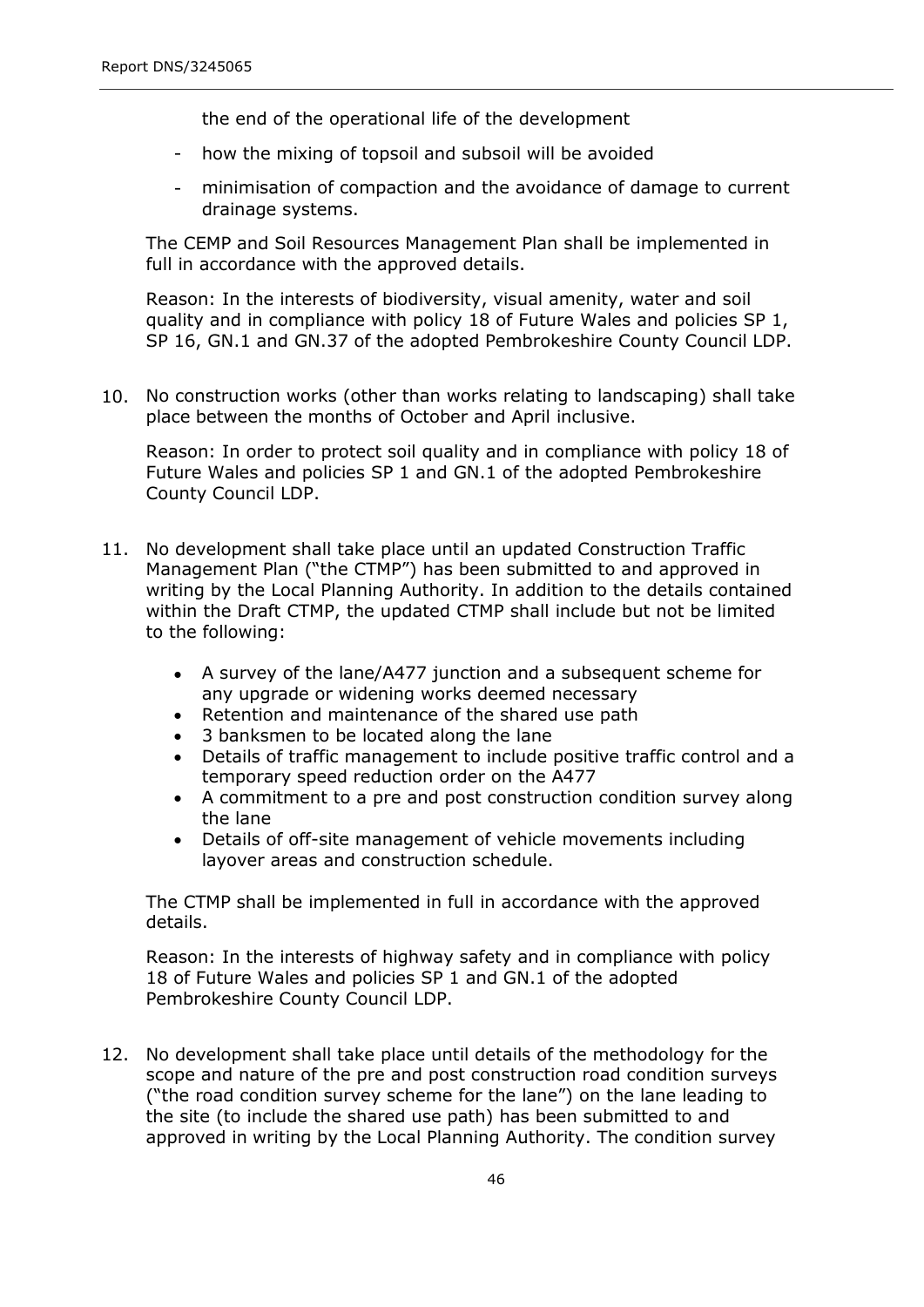scheme shall include details of the surveys themselves, a mechanism for agreeing remediation works and timescales. The approved road condition survey scheme for the lane shall be implemented in full thereafter.

Reason: In the interests of highway safety and in compliance with policy 18 of Future Wales and policies SP 1 and GN.1 of the adopted Pembrokeshire County Council LDP.

13. No development shall take place until details of the methodology for the scope and nature of a pre-construction survey of the lane/A477 junction has been submitted to and approved in writing by the Local Planning Authority ("the Lane/A477 junction scheme"). The Lane/A477 junction scheme shall include details of the survey itself, a mechanism for agreeing upgrade or widening works and timescales. The approved Lane/A477 junction scheme shall be implemented in full thereafter.

Reason: In the interests of highway safety and in compliance with policy 18 of Future Wales and policies SP 1 and GN.1 of the adopted Pembrokeshire County Council LDP.

14. No development shall take place until a Site Waste Management Plan ("the Site Waste Management Plan") has been submitted to and approved in writing by the Local Planning Authority. The Site Waste Management Plan shall be implemented in full thereafter.

Reason: In the interests of biodiversity and visual amenity and in compliance with policy 18 of Future Wales and policies SP 1, SP 16, GN.1 and GN.37 of the adopted Pembrokeshire County Council LDP.

- 15. Not later than 12 months prior to the proposed decommissioning date for the development (the decommissioning date being 40 years from the date of first export) hereby permitted or following the expiration of 6 months of the development not being used for the supply of electricity (whichever is the earlier), a decommissioning and restoration plan ("the decommissioning and restoration plan") shall be submitted to and approved in writing by the Local Planning Authority. The plan shall include but not be limited to:
	- a scheme for removal of all surface elements of the photovoltaic solar farm and any foundations or anchor systems;
	- a scheme detailing the restoration and aftercare of the land (to include a methodology for ensuring the restoration of the agricultural land to its existing condition)
	- a timetable for completion of the removal and restoration works.  $\bullet$

The approved decommissioning and restoration plan shall be implemented within 12 months of the date of the last commercial export of electricity generation and shall be completed in accordance with the approved timetable.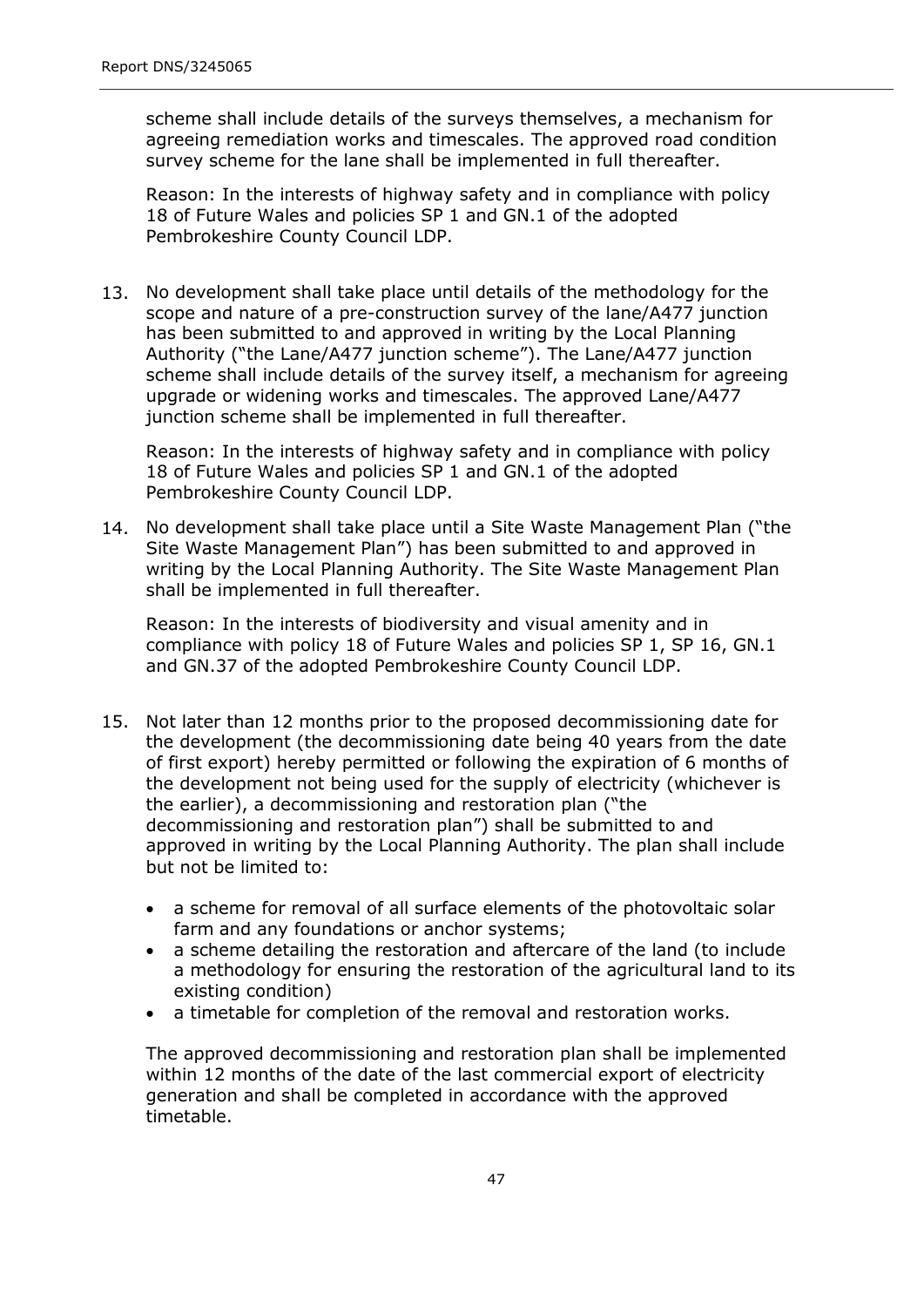Reason: In order to ensure that the site is fully restored and to protect the visual amenity of the area, in compliance with policy 18 of Future Wales and policies SP 1, SP 16, GN.1 and GN.37 of the adopted Pembrokeshire County Council LDP.

16. No development shall take place until a scheme for a new hedgerow to be planted adjacent to the vehicular entrance of the site has been submitted to and approved in writing by the Local Planning Authority. The scheme shall include details of the location of the new hedgerow and timescale for planting implementation.

Reason: In the interests of biodiversity and visual amenity and in compliance with policy 18 of Future Wales and policies SP 1, SP 16 and GN.1 of the adopted Pembrokeshire County Council LDP.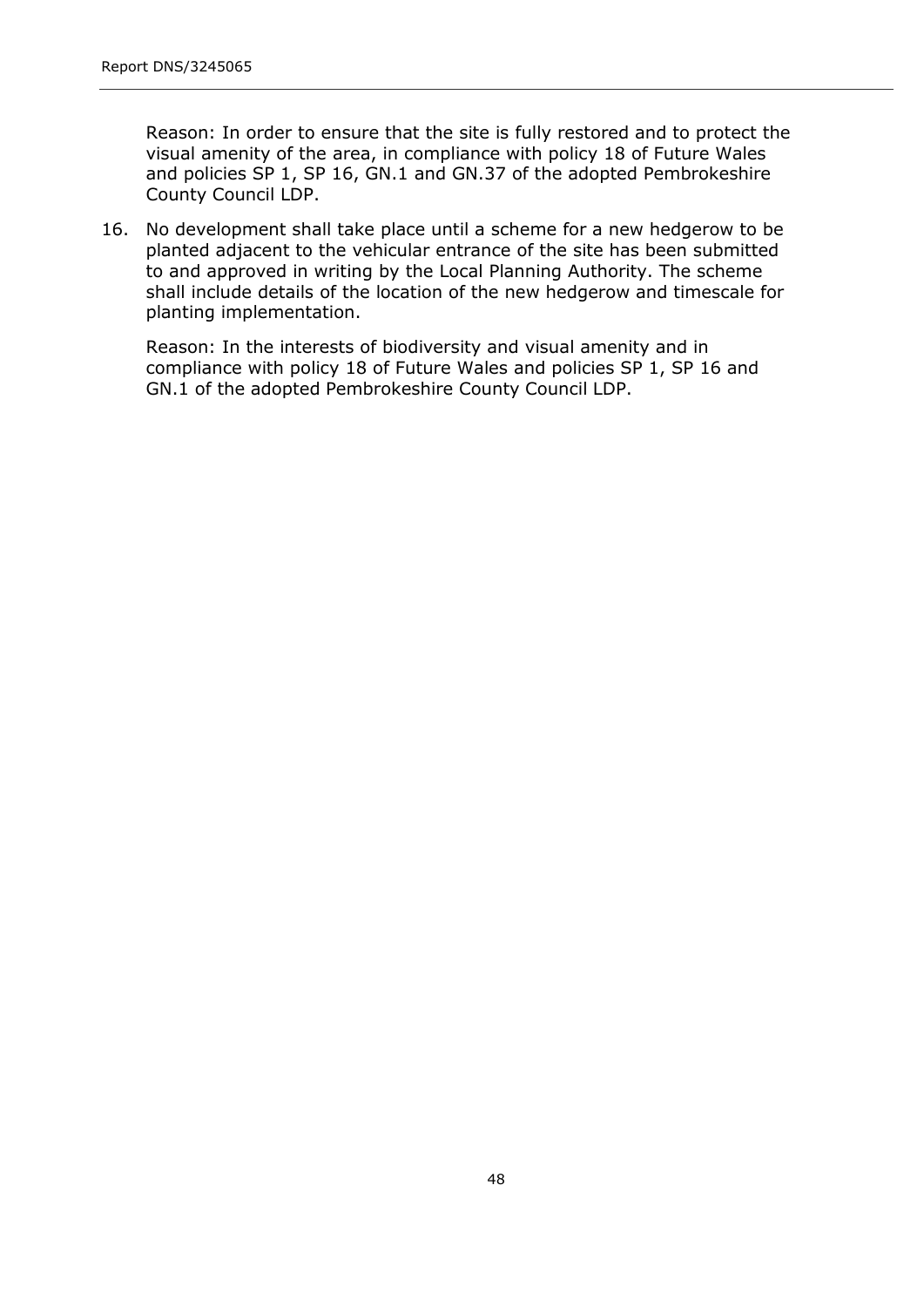## **ANNEX B – APPEARANCES**

## **Hearing 1 - Landscape, ecology, ornithology and transportation**

| FOR THE APPLICANT:                                                                                                                |                                                                       |
|-----------------------------------------------------------------------------------------------------------------------------------|-----------------------------------------------------------------------|
| Charlotte Peacock BSc (Hons), MSc,<br>AIEMA, ACIEEM, AMIEnvSc                                                                     | <b>WSE</b>                                                            |
| Joanna Berlyn BA(Hons), Dip TP,<br><b>MRTPI</b>                                                                                   | <b>Planning Policy</b>                                                |
| John Ingham BA (Hons) DIP LA,<br><b>CMLI</b>                                                                                      | Landscape                                                             |
| Will Bedford BA, MCIfA                                                                                                            | Cultural Heritage and Archaeology                                     |
| Rebecca Shelton BA(Hons), ACIEEM                                                                                                  | Ecology                                                               |
| Mark Baker BSc CEng MICE FCIT<br><b>FILT EurIng</b>                                                                               | <b>Traffic Consultant</b>                                             |
| <b>OTHER PARTICIPANTS:</b>                                                                                                        |                                                                       |
| Mike Simmons                                                                                                                      | Development Manager (Major Projects<br>and Planning Obligations), PCC |
| Rebecca Blackman                                                                                                                  | Specialist Advisor - Ecology, PCC                                     |
| <b>Richard Staden</b>                                                                                                             | Landscape Planning Officer, PCC                                       |
| Stephen Benger                                                                                                                    | Group Engineer - Infrastructure, PCC                                  |
| Sharon Luke                                                                                                                       | Senior Development Planning Advisor,<br><b>NRW</b>                    |
| Olwen Maidment (BA Landscape<br>Architecture, Dip Landscape<br>Architecture, MA Conservation<br>Studies (Garden & Lanscapes) CMLI | Landscape Officer, NRW                                                |
| <b>Richard Jones</b>                                                                                                              | DE&I, Welsh Government                                                |
| J Blow                                                                                                                            | Local resident                                                        |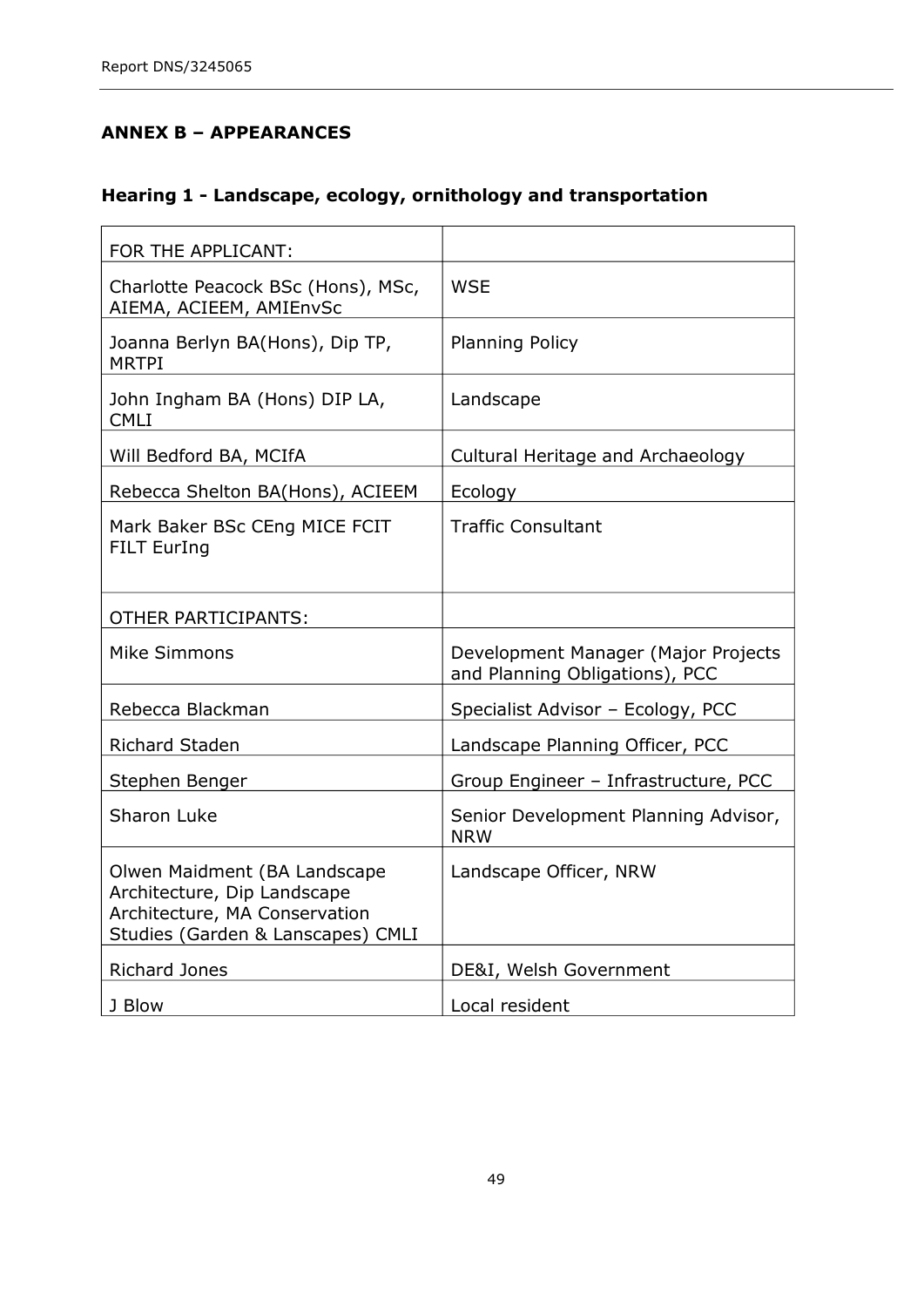# **Hearing 2 – Best and Most Versatile Agricultural Land**

| FOR THE APPLICANT:                                                                                                                                                                                                                                   |                                                                       |
|------------------------------------------------------------------------------------------------------------------------------------------------------------------------------------------------------------------------------------------------------|-----------------------------------------------------------------------|
| David Hardy, LL.B (Hons),<br>BCL(Hons)(Oxon)                                                                                                                                                                                                         | Squire Patton Boggs (UK) LLP                                          |
| Charlotte Peacock BSc (Hons), MSc,<br>AIEMA, ACIEEM, AMIEnvSc                                                                                                                                                                                        | <b>WSE</b>                                                            |
| Johnny Wearmouth BSc (Hons)                                                                                                                                                                                                                          | Grid and Site Selection, WSE                                          |
| Joanna Berlyn BA(Hons), Dip TP,<br><b>MRTPI</b>                                                                                                                                                                                                      | <b>Planning Policy</b>                                                |
| Alastair Field BA(Hons), Postgraduate<br>Diploma, MSc, PIEMA, Fellow British<br>Institute of Agricultural Consultants,<br>AMIEnvSc                                                                                                                   | Agricultural Land Classification,<br>Agriculture and Site Restoration |
| Bill Butterworth BSc (Hons), CEnv<br>(retired 2018) Lifetime member of<br>the British Society of Soil Science,<br>Member of the International Union of<br>Soil Scientists Commission on Soil<br>Degradation control, remediation.<br>and reclamation | Soils and Agriculture                                                 |
| <b>OTHER PARTICIPANTS:</b>                                                                                                                                                                                                                           |                                                                       |
| Mike Simmons                                                                                                                                                                                                                                         | Development Manager (Major Projects<br>and Planning Obligations), PCC |
| <b>Ben Standing</b>                                                                                                                                                                                                                                  | Browne Jacobson LLP                                                   |
| <b>Arwel Williams</b>                                                                                                                                                                                                                                | DCC, Welsh Government                                                 |
| <b>Richard Sowden</b>                                                                                                                                                                                                                                | <b>ADAS</b>                                                           |
| <b>Ruth Metcalf</b>                                                                                                                                                                                                                                  | <b>ADAS</b>                                                           |
| J Blow                                                                                                                                                                                                                                               | Local resident                                                        |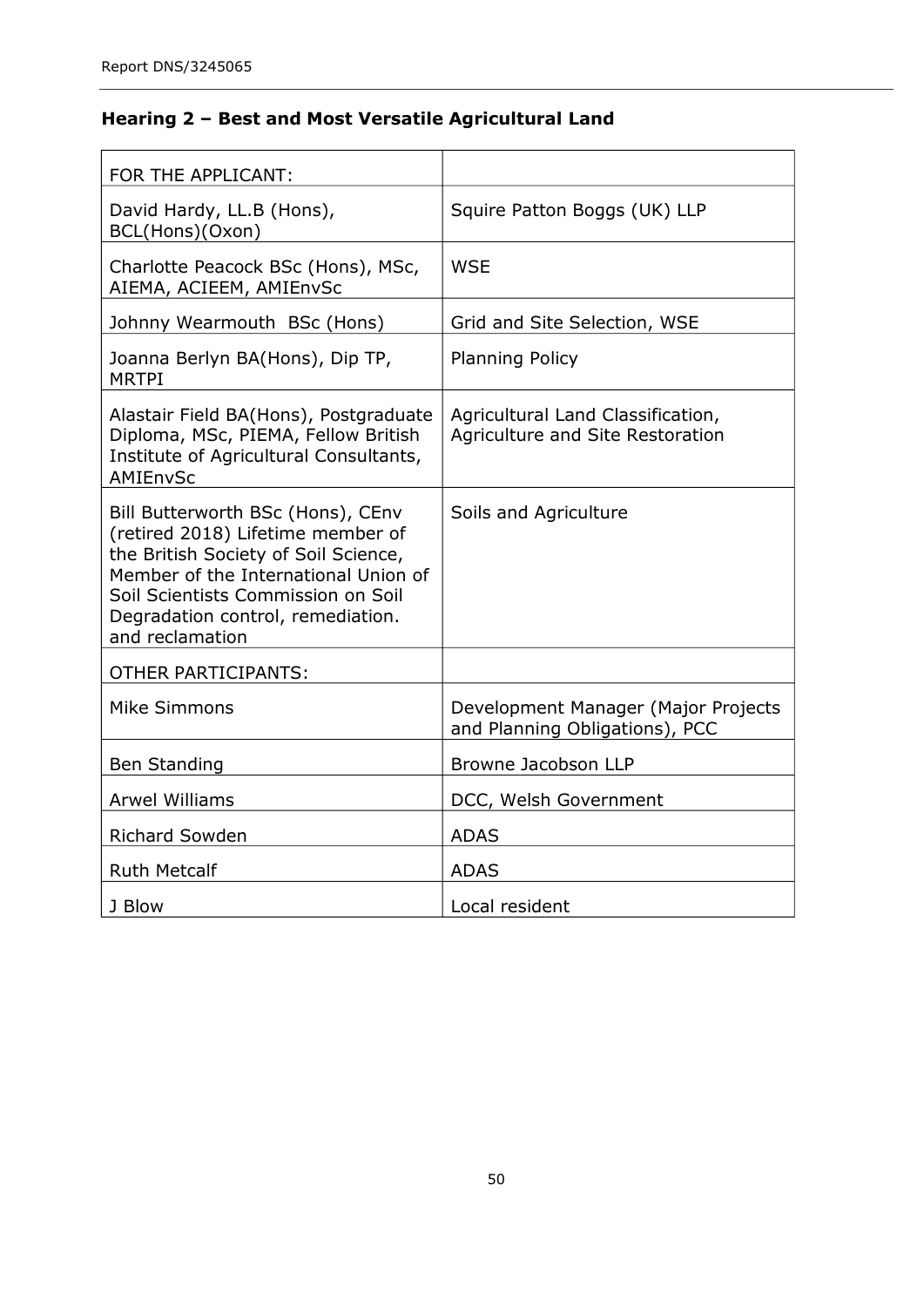# **Hearing Session 3 - Planning Conditions**

| FOR THE APPLICANT:                                            |                                                                       |
|---------------------------------------------------------------|-----------------------------------------------------------------------|
| David Hardy, LL.B (Hons),<br>BCL(Hons)(Oxon)                  | Squire Patton Boggs (UK) LLP                                          |
| Charlotte Peacock BSc (Hons), MSc,<br>AIEMA, ACIEEM, AMIEnvSc | <b>WSE</b>                                                            |
| Joanna Berlyn BA(Hons), Dip TP,<br><b>MRTPI</b>               | <b>Planning Policy</b>                                                |
| <b>OTHER PARTICIPANTS:</b>                                    |                                                                       |
| Mike Simmons                                                  | Development Manager (Major Projects<br>and Planning Obligations), PCC |
| Rebecca Blackman                                              | Specialist Advisor - Ecology, PCC                                     |
| <b>Richard Staden</b>                                         | Landscape Planning Officer, PCC                                       |
| Stephen Benger                                                | Group Engineer - Infrastructure, PCC                                  |
| Sharon Luke                                                   | Senior Development Planning Advisor,<br><b>NRW</b>                    |
| <b>Ben Standing</b>                                           | Browne Jacobson LLP                                                   |
| <b>Arwel Williams</b>                                         | DCC, Welsh Government                                                 |
| <b>Richard Sowden</b>                                         | <b>ADAS</b>                                                           |
| <b>Ruth Metcalf</b>                                           | <b>ADAS</b>                                                           |
| <b>Richard Jones</b>                                          | DE&I, Welsh Government                                                |
| J Blow                                                        | Local resident                                                        |